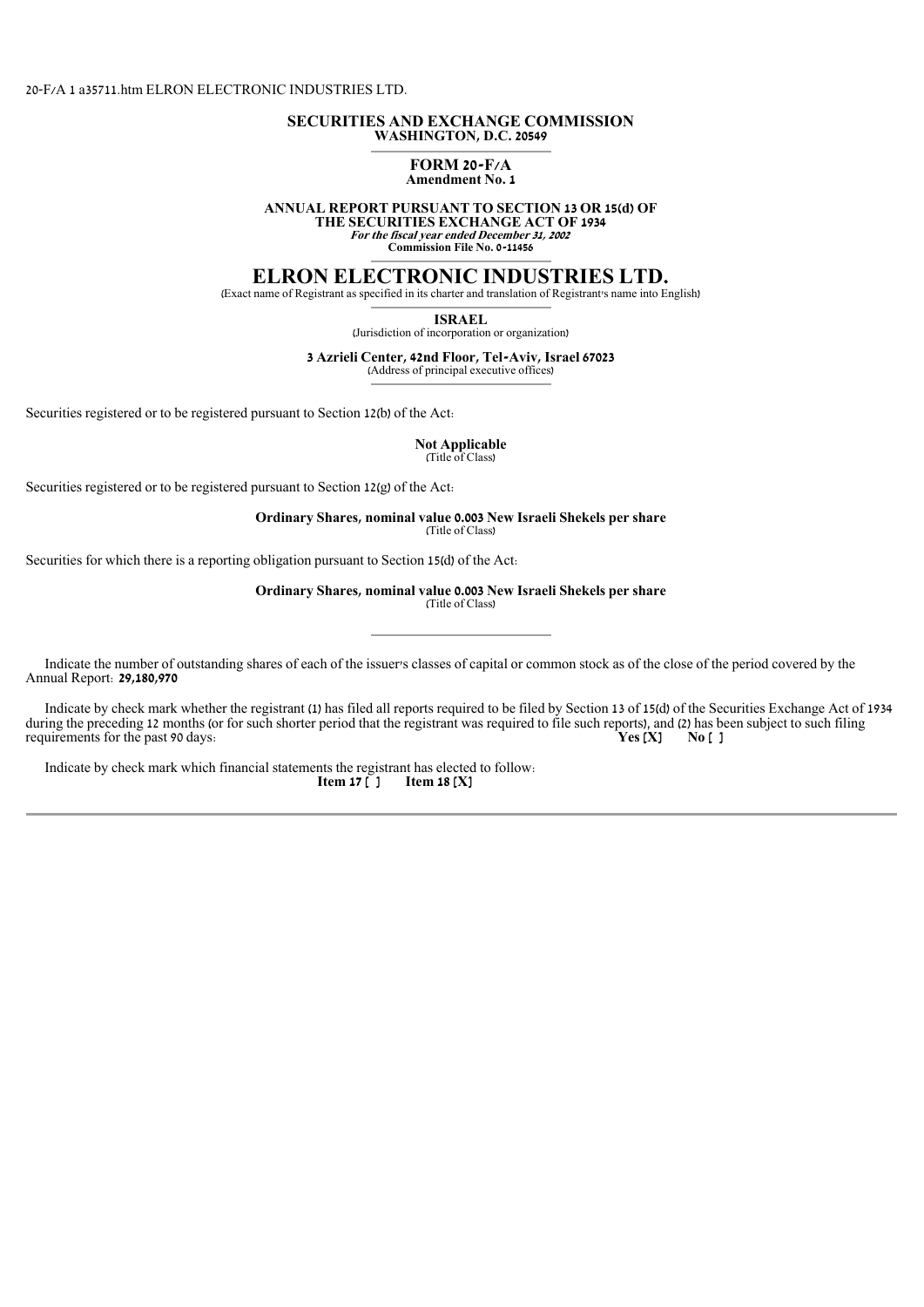### **EXPLANATORY NOTE**

This Form 20-F/A is being filed solely to amend the Annual Report on Form 20-F for the fiscal year ended December 31, 2002, filed by Elron Electronic Industries Ltd. (the ''Registrant'') on June 30, 2003 (the ''Form 20-F''), in the following ways:

- to replace an incorrect Report of Independent Auditors relating to the consolidated financial statements of Elbit Systems Ltd. as of December 31, 2002 contained in Item 18 of the Form 20-F (the ''ESL Financial Statements''), which follow the consolidated financial statements of the Registrant in the Form 20-F, with the correct Reports of Independent Auditors by deleting the ESL Financial Statements, including the incorrect accompanying Report of Independent Auditors, and replacing them with the ESL Financial Statements, including the correct accompanying Reports of Independent Auditors, included in this Form 20-F/A;
- to correct an inadvertent error in the Share Ownership table and related footnotes contained in Item 6 of the Form 20-F by deleting such table and footnotes and including the correct information in the table and related footnotes set forth below; and
- to correct an inadvertent error regarding the percentage of the Registrant's ordinary shares held of record by persons registered with addresses in the United States, contained in the introductory paragraph of Item 7 under ''Major Shareholders,'' by deleting such paragraph and including the correct information in the paragraph below.

Except for the replacement of the incorrect Report of Independent Auditors relating to the ESL Financial Statements with the correct Reports of Independent Auditors relating to the ESL Financial Statements, no changes have been made to the financial statements of the Registrant or Elbit Systems Ltd. as contained in the Form 20-F, and the balance of Item 18 of the Form 20-F is hereby incorporated by reference.

Except for the correction of the inadvertent errors in the Share Ownership table and related footnotes and the introductory paragraph of Item 7 under ''Major Shareholders'', no changes have been made to the information contained in Item 6 or Item 7 of the Form 20-F, and the balance of Item 6 and Item 7 is hereby incorporated by reference.

This Form 20-F/A consists of a cover page, this explanatory note, Items 6, 7 and 18 (each as amended) of the Form 20-F, the ESL Financial Statements, including the accompanying Reports of Independent Auditors, the signature page and the required certifications of the principal executive officer and principal financial officer of the Registrant.

Other than as expressly set forth above, this Form 20-F/A does not, and does not purport to, amend, update or restate the information in the Form 20-F or reflect any events that have occurred after the Form 20-F was filed.

2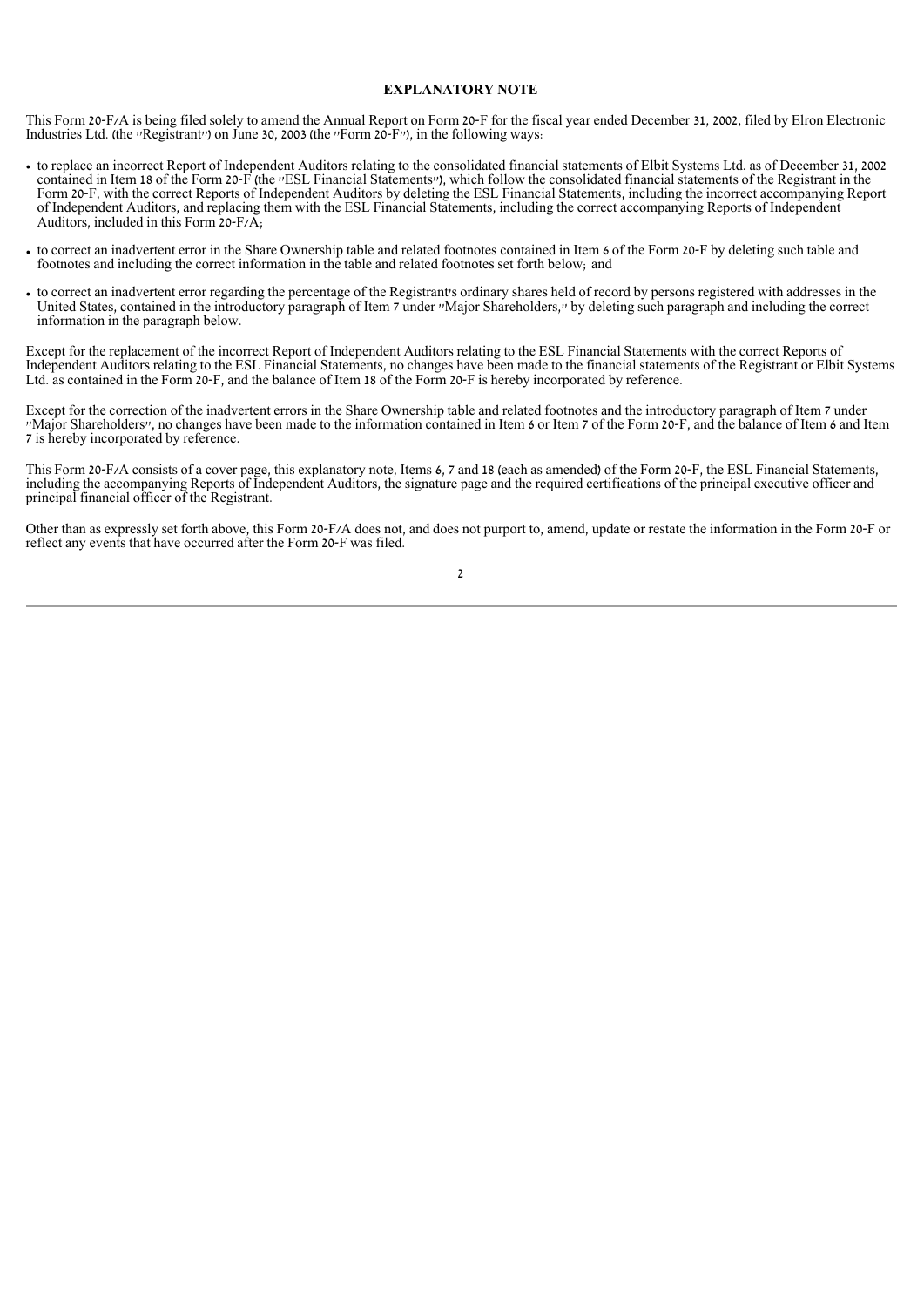### **PART I**

### **ITEM 6. DIRECTORS, SENIOR MANAGEMENT AND EMPLOYEES**

### **Share Ownership**

The number of our ordinary shares and options owned by each of our directors, and by our directors and officers as a group, as of May 31, 2003, is as follows:

| <b>Director</b>                       | <b>Ordinary Shares and Options</b> |
|---------------------------------------|------------------------------------|
| Ami Erel, Chairman (1)                | 116, 154(2)                        |
| Avraham Asheri                        |                                    |
| Prof. Gabi Barbash                    |                                    |
| Dr. Chen Barir                        |                                    |
| Yaacov Goldman                        |                                    |
| Michael Kaufmann                      |                                    |
| Oren Lieder (1)                       |                                    |
| Dr. Dalia Meggido                     |                                    |
| Itzhak Ravid                          |                                    |
| Prof. Daniel Sipper                   |                                    |
| All officers and directors as a group | 623,140(3)                         |

(1) Officer of DIC. Ownership excludes shares owned by DIC.

(2) Consists solely of options to purchase our ordinary shares and includes options to purchase 19,334 ordinary shares granted subsequent to May 31, 2003.

(3) Includes options to purchase 618,525 of our ordinary shares.

### **ITEM 7. MAJOR SHAREHOLDERS AND RELATED PARTY TRANSACTIONS**

### **Major Shareholders**

The following table sets forth, as of May 31, 2003, unless otherwise specified, the number of ordinary shares beneficially owned by all shareholders known to us to beneficially own more than 5% of our ordinary shares. The voting rights of our major shareholders do not differ from the voting rights of other holders of our ordinary shares. As of May 31, 2003, there were a total of 557 holders of record of our ordinary shares, of which 439 were registered with addresses in the United States. Such United States holders represented as of such date, holders of record of approximately 6.45% of our then ordinary shares.

### **PART III**

### **ITEM 18. FINANCIAL STATEMENTS.**

 The consolidated financial statements of Elbit Systems Ltd., including the accompanying Reports of Independent Auditors, follow the signature page of this Form 20-F/A.

### 3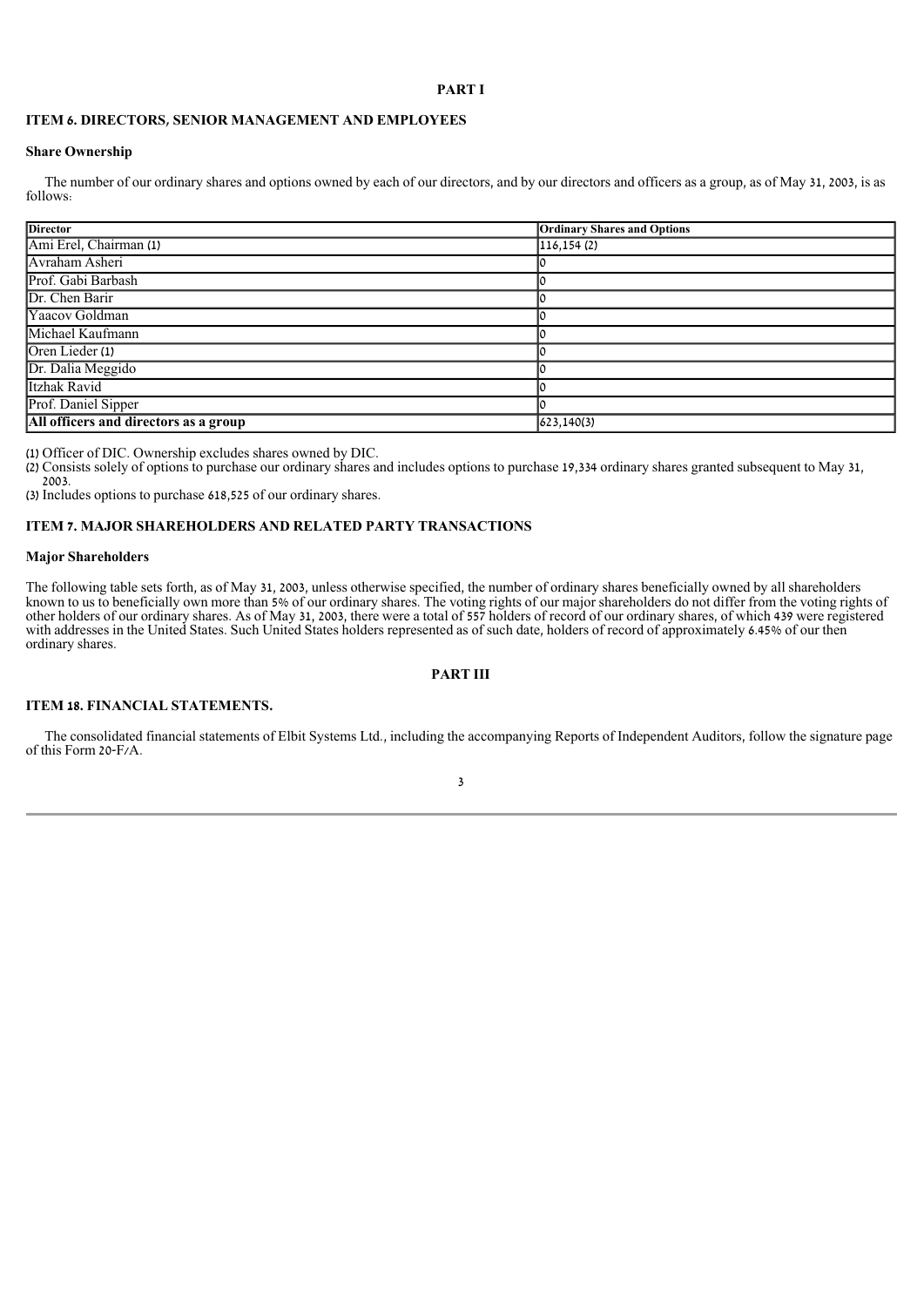### **SIGNATURE**

 The registrant hereby certifies that it meets all of the requirements for filing on Form 20-F/A and that it has duly caused and authorized the undersigned to sign this Annual Report on its behalf.

Dated: July 21, 2003<br>
By: <u>/s/ Doron Birger</u><br>
Name: Doron Birger<br>
Title: President & Chief Executive Officer<br>
By: <u>/s/ Tal Raz</u><br>
Name: Tal Raz<br>
Tal Raz<br>
Title: Vice President & Chief Financial Officer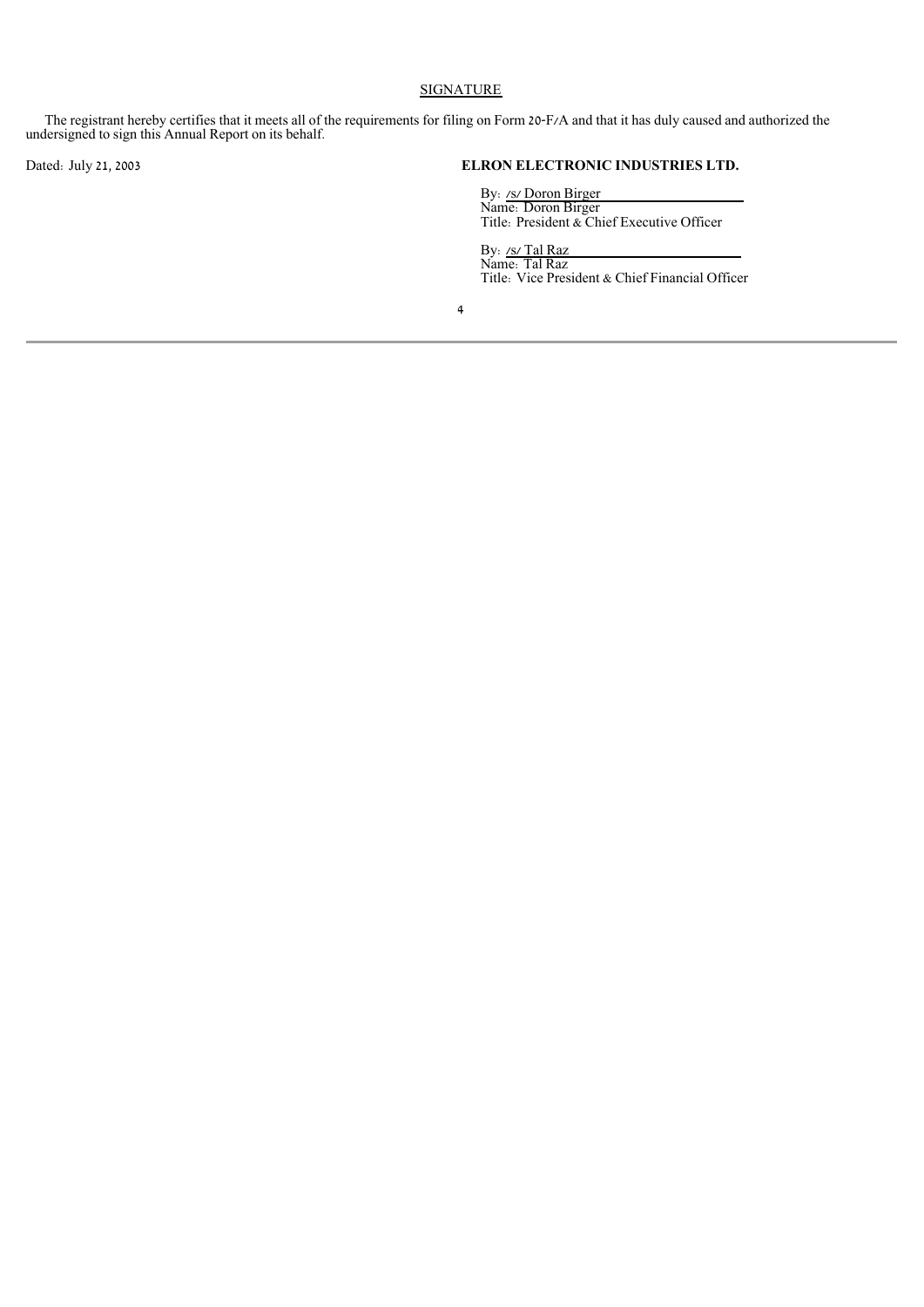### **CERTIFICATIONS**

I, Doron Birger, certify that:

- 1. I have reviewed this annual report on Form 20-F of Elron Electronic Industries Ltd.; and 2. Based on my knowledge, this annual report does not contain any untrue statement of a m
- Based on my knowledge, this annual report does not contain any untrue statement of a material fact or omit to state a material fact necessary to make the statements made, in light of the circumstances under which such statements were made, not misleading with respect to the period covered by this annual report.

Date: July 21, 2003

/s/ Doron Birger Doron Birger President and Chief Executive Officer

I, Tal Raz, certify that:

- 1. I have reviewed this annual report on Form 20-F of Elron Electronic Industries Ltd.; and
- 2. Based on my knowledge, this annual report does not contain any untrue statement of a material fact or omit to state a material fact necessary to make the statements made, in light of the circumstances under which such statements were made, not misleading with respect to the period covered by this annual report.

Date: July 21, 2003

/s/ Tal Raz Tal Raz Vice President and Chief Financial Officer

5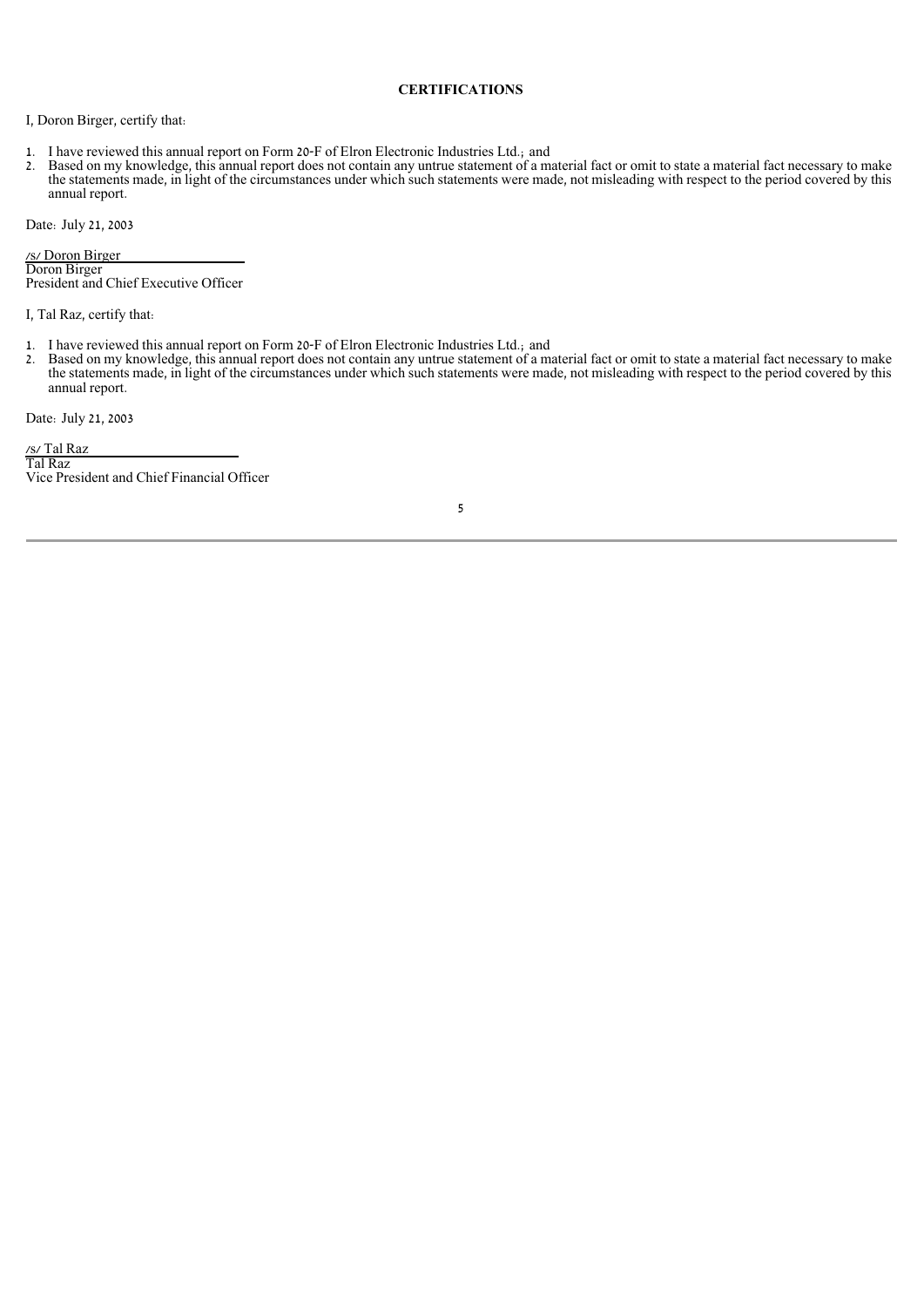#### ELBIT SYSTEMS LTD. AND ITS SUBSIDIARIES ------------------------------------------------------------------------------ CONSOLIDATED FINANCIAL STATEMENTS AS OF DECEMBER 31, 2002 ----------------------- (IN THOUSANDS OF U.S. DOLLARS)

#### ELBIT SYSTEMS LTD. AND ITS SUBSIDIARIES ------------------------------------------------------------------------------ C O N T E N T S ---------------

|                                                            | <b>PAGE</b> |          |
|------------------------------------------------------------|-------------|----------|
| REPORT OF INDEPENDENT AUDITORS                             |             | $2 - 2a$ |
| CONSOLIDATED FINANCIAL STATEMENTS                          |             |          |
| Consolidated Balance Sheets                                | $3 - 4$     |          |
| Consolidated Statements of Operations                      |             | 5        |
| Consolidated Statements of Changes in Shareholders' Equity | $6 - 7$     |          |
| Consolidated Statements of Cash Flows                      | $8 - 9$     |          |
| Notes to the Consolidated Financial Statements             | $10 -$      | 58       |

# # # # # # #

### REPORT OF INDEPENDENT AUDITORS

#### To the Shareholders of Elbit Systems Ltd.

We have audited the accompanying consolidated balance sheet of Elbit Systems Ltd. (the "Company") and its subsidiaries as of December 31, 2002, and the related consolidated statements of operations, changes in shareholders' equity and cash flows for the year then ended. These financial statements are the responsibility of the Company's management. Our responsibility is to express an opinion on these financial statements based on our audits. The financial statements of Elbit Systems Ltd. as of December 31, 2001 and for the years ended December, 2001 and 2000 were audited by other auditors who have ceased operations as a foreign associated firm of the Securities and Exchange Commission Practice Section of the American Institute of Certified Public Accountants and whose report dated March 24, 2002, expressed an unqualified opinion on those statements.

We conducted our audits in accordance with auditing standards generally accepted in the United States. Those standards require that we plan and perform the audit to obtain reasonable assurance about whether the financial statements are free of material misstatement. An audit includes examining, on a test basis, evidence supporting the amounts and disclosures in the financial statements. An audit also includes assessing the accounting principles used and significant estimates made by management, as well as evaluating the overall financial statement presentation. We believe that our audits provide a reasonable basis for our opinion.

In our opinion, the consolidated financial statements referred to above, present fairly, in all material respects, the consolidated financial position of the Company and its subsidiaries as of December 31, 2002, and the consolidated results of their operations and cash flows for the year then ended, in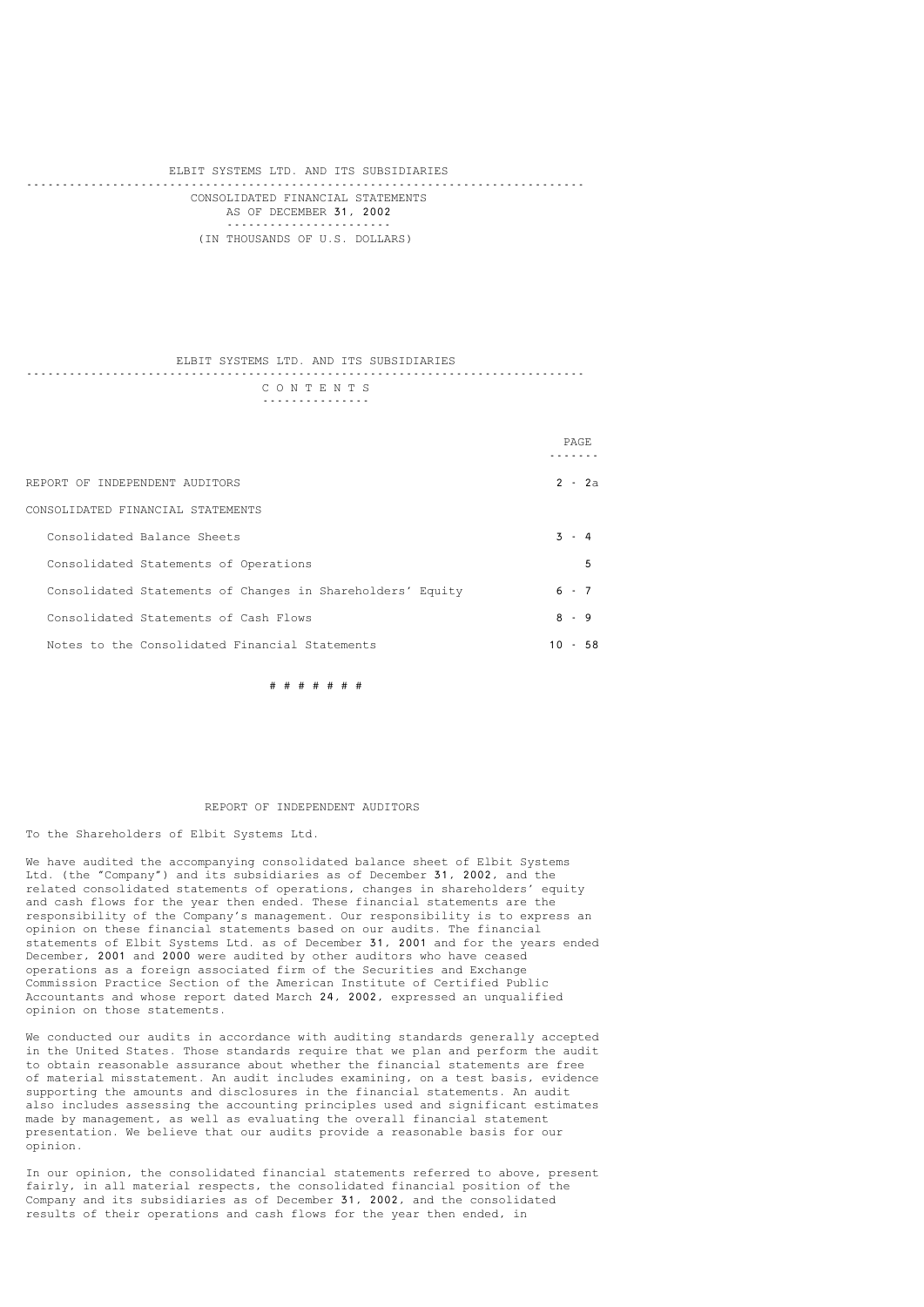conformity with accounting principles generally accepted in the United States.

As discussed in Note 2 to the consolidated financial statements, the Company adopted the provisions of Statement of Financial Accounting Standards No. 141, Business Combinations, and No. 142, Goodwill and Other Intangible Assets, effective January 1, 2002.

/s/ Luboshitz Kasierer

 Luboshitz Kasierer An affiliate member of Ernst & Young International

Haifa, Israel March 10, 2003

-2-

This is a copy of the previously issued Independent Public Accountants' report of Arthur Andersen.

The report has not been reissued by Arthur Andersen.

REPORT OF INDEPENDENT PUBLIC ACCOUNTANTS

To the Shareholders of

ELBIT SYSTEMS LTD.

We have audited the accompanying consolidated balance sheets of Elbit Systems Ltd. and its subsidiaries as of December 31, 2001 and 2000 and the related consolidated statements of operations, changes in shareholders' equity and cash flows for each of the three years in the period ended December 31, 2001. These financial statements are the responsibility of the Company's management. Our responsibility is to express an opinion on these financial statements based on our audits.

We conducted our audits in accordance with auditing standards generally accepted in the United States. Those standards require that we plan and perform the audit to obtain reasonable assurance about whether the financial statements are free of material misstatement. An audit includes examining, on a test basis, evidence supporting the amounts and disclosures in the financial statements. An audit also includes assessing the accounting principles used and significant estimates made by management, as well as evaluating the overall financial statement presentation. We believe that our audits provide a reasonable basis for our opinion.

In our opinion, the consolidated financial statements referred to above present fairly, in all material respects, the consolidated financial position of Elbit Systems Ltd. and its subsidiaries as of December 31, 2001 and 2000, and the results of its operations and its cash flows for each of the three years in the period ended December 31, 2001, in conformity with accounting principles .<br>generally accepted in the United States.

/s/ Luboshitz Kasierer

 Luboshitz Kasierer Arthur Andersen

Haifa, Israel March 24, 2002

-2a-

ELBIT SYSTEMS LTD. AND ITS SUBSIDIARIES

 CONSOLIDATED BALANCE SHEETS (In thousands of U.S. dollars)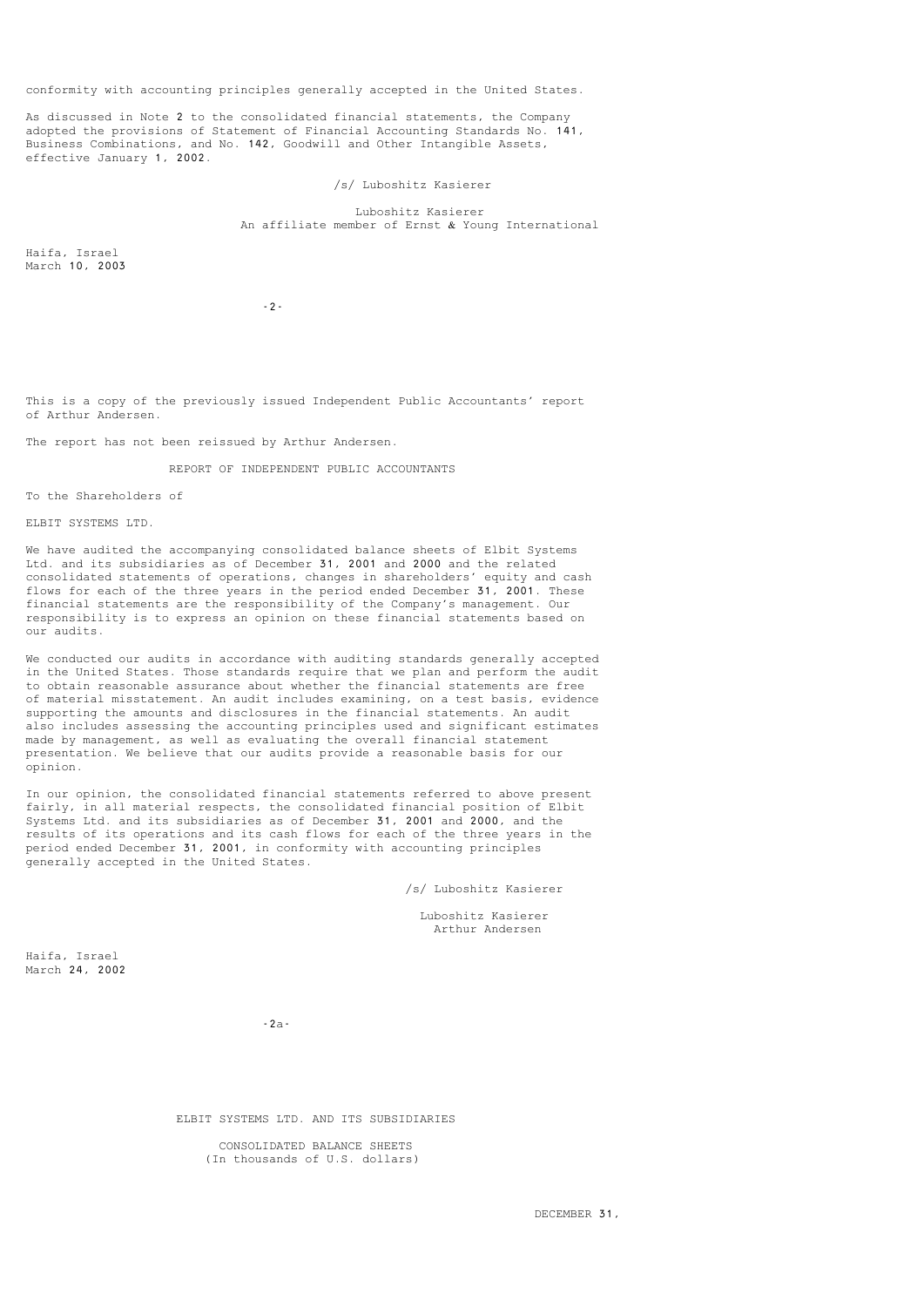|                                                     | .   | NOTE 2002 2001             |                      |
|-----------------------------------------------------|-----|----------------------------|----------------------|
| <b>CURRENT ASSETS</b>                               |     |                            |                      |
| Cash and cash equivalents                           |     |                            | $$76,280$ $$40,583$  |
| Short-term bank deposits                            |     |                            | 1,650 1,446          |
| Trade receivables, net                              |     | $(3A)$ 227,724 241,827     |                      |
| Other receivables and prepaid expenses              |     | $(4)$ 34,376 36,209        |                      |
| Inventories, net of advances                        |     | $(5)$ 222,844 185,090      |                      |
| Total current assets                                |     |                            | .<br>562,874 505,155 |
|                                                     |     | .                          | .                    |
| INVESTMENTS AND LONG-TERM RECEIVABLES               |     |                            |                      |
| Investments in affiliated companies and partnership |     | $(6A)$ 21,947 19,583       |                      |
| Investments in other companies                      |     | $(6B)$ 11,104 11,909       |                      |
| Long-term receivables                               |     | $(3B)$ 20,859 64,804       |                      |
| Long-term bank deposits and loan                    |     | $(7)$ 3,686 3,433          |                      |
| Severance pay fund                                  |     |                            | 6,641 6,528<br>.     |
|                                                     |     |                            | 64, 237 106, 257     |
|                                                     |     | .                          | .                    |
| PROPERTY, PLANT AND EQUIPMENT, NET                  |     | $(8)$ 202,961 184,722<br>. |                      |
|                                                     |     |                            |                      |
| OTHER ASSETS, NET                                   | (9) |                            |                      |
| Goodwill and assembled work-force, net              |     |                            | 32,541 31,946        |
| Know-how and other intangible assets, net           |     |                            | 73,228 73,337        |
|                                                     |     | .                          | .<br>105,769 105,283 |
|                                                     |     | .                          | .                    |
|                                                     |     |                            | \$935,841 \$901,417  |
|                                                     |     | ========                   | ========             |

-3-

### ELBIT SYSTEMS LTD. AND ITS SUBSIDIARIES

#### CONSOLIDATED BALANCE SHEETS

(In thousands of U.S. dollars, except share data)

|                                                                                                                                                                                | NOTE         | DECEMBER 31,                                                       |                                            |  |
|--------------------------------------------------------------------------------------------------------------------------------------------------------------------------------|--------------|--------------------------------------------------------------------|--------------------------------------------|--|
|                                                                                                                                                                                |              | 2002                                                               | 2001                                       |  |
| CURRENT LIABILITIES<br>Short-term bank credit and loans<br>Trade payables<br>Other payables and accrued expenses<br>Customers advances and amounts in excess of costs incurred | (10)         | $(11)$ 142,526 135,386<br>$(12)$ 108,418 93,342<br>.               | $$30,915$ $$46,894$<br>83,463 108,617<br>. |  |
| Total current liabilities                                                                                                                                                      |              |                                                                    | 365, 322 384, 239                          |  |
| LONG-TERM LIABILITIES<br>Long-term loans<br>Advances from customers<br>Deferred income taxes<br>Accrued severance pay                                                          | (13)<br>(12) | 73,173<br>40,411<br>$(15)$ 16,413<br>$(14, 2M)$ 24,486 15,231<br>. | 69,202<br>29,840<br>21,989<br>.            |  |
|                                                                                                                                                                                |              | 154,483<br>.                                                       | 136,262                                    |  |
| CONTINGENT LIABILITIES AND COMMITMENTS                                                                                                                                         | (16)         |                                                                    |                                            |  |
| MINORITY INTEREST                                                                                                                                                              |              |                                                                    | 4,675 2,931                                |  |
| SHAREHOLDERS' EOUITY                                                                                                                                                           | (17)         |                                                                    |                                            |  |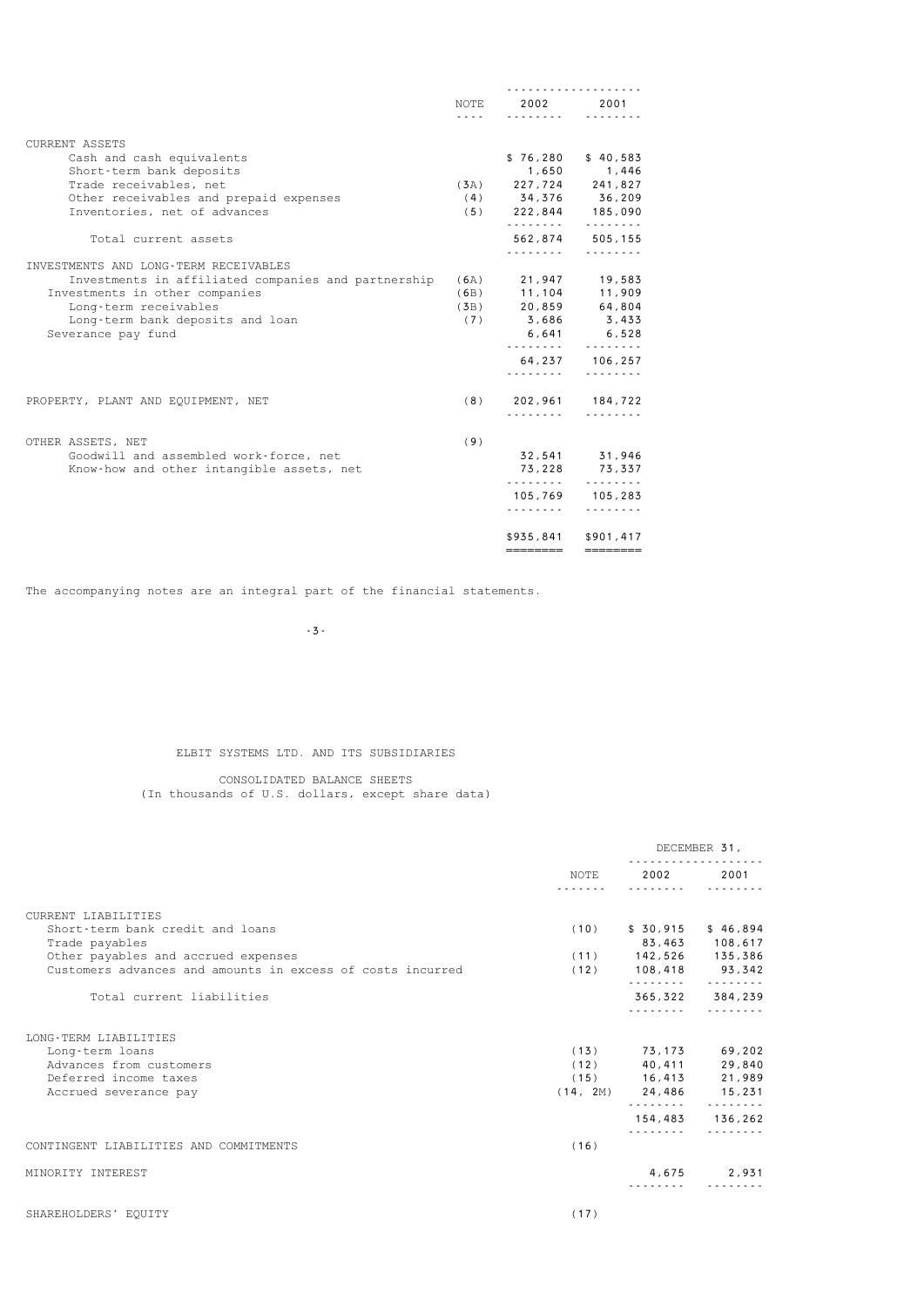| Ordinary shares of NIS1 par value; Authorized - 80,000,000 shares<br>as of December 31, 2002 and 2001; Issued - 39,205,478 and<br>38,739,093 shares as of December 31, 2002 and 2001,<br>respectively; Outstanding -38,796,657 and 38,330,272 shares as |           |               |
|---------------------------------------------------------------------------------------------------------------------------------------------------------------------------------------------------------------------------------------------------------|-----------|---------------|
| of December 31, 2002 and 2001, respectively                                                                                                                                                                                                             | 11,154    | 11,054        |
| Accumulated other comprehensive loss                                                                                                                                                                                                                    | (2,882)   | $\sim$ $\sim$ |
| Additional paid-in capital                                                                                                                                                                                                                              | 248,387   | 244,625       |
| Retained earnings                                                                                                                                                                                                                                       | 159,023   | 126.627       |
| Treasury stock - 408,821 shares as of December 31, 2002 and 2001                                                                                                                                                                                        | (4, 321)  | (4, 321)      |
|                                                                                                                                                                                                                                                         |           |               |
|                                                                                                                                                                                                                                                         | 411.361   | 377,985       |
|                                                                                                                                                                                                                                                         |           |               |
|                                                                                                                                                                                                                                                         | \$935,841 | \$901,417     |

======== ========

The accompanying notes are an integral part of the financial statements.

Share capital

-4-

### ELBIT SYSTEMS LTD. AND ITS SUBSIDIARIES

### CONSOLIDATED STATEMENTS OF OPERATIONS (In thousands of U.S. dollars, except per share data)

|                                                                                                            |                                       | YEAR ENDED                                                                                 |                                                                                                                                                                                                                                                                                                                                                                                                                                                                                                                      |                                                                                                                                                                                                                                                                                                                                                                                                                                                                                                                                                                                                                 |
|------------------------------------------------------------------------------------------------------------|---------------------------------------|--------------------------------------------------------------------------------------------|----------------------------------------------------------------------------------------------------------------------------------------------------------------------------------------------------------------------------------------------------------------------------------------------------------------------------------------------------------------------------------------------------------------------------------------------------------------------------------------------------------------------|-----------------------------------------------------------------------------------------------------------------------------------------------------------------------------------------------------------------------------------------------------------------------------------------------------------------------------------------------------------------------------------------------------------------------------------------------------------------------------------------------------------------------------------------------------------------------------------------------------------------|
|                                                                                                            |                                       |                                                                                            | DECEMBER 31,                                                                                                                                                                                                                                                                                                                                                                                                                                                                                                         |                                                                                                                                                                                                                                                                                                                                                                                                                                                                                                                                                                                                                 |
|                                                                                                            | NOTE<br>$\omega$ is a set of $\omega$ | .                                                                                          | 2002 2001                                                                                                                                                                                                                                                                                                                                                                                                                                                                                                            | 2000                                                                                                                                                                                                                                                                                                                                                                                                                                                                                                                                                                                                            |
| Revenues                                                                                                   | (18)                                  |                                                                                            | \$827,456 \$764,501 \$591,084                                                                                                                                                                                                                                                                                                                                                                                                                                                                                        |                                                                                                                                                                                                                                                                                                                                                                                                                                                                                                                                                                                                                 |
| Cost of revenues<br>Restructuring expenses (inventory write-off)                                           |                                       | $(19)$ 605, 313 553, 957 432, 786<br><b>Contract</b>                                       | <b>Contractor</b>                                                                                                                                                                                                                                                                                                                                                                                                                                                                                                    | 10,300                                                                                                                                                                                                                                                                                                                                                                                                                                                                                                                                                                                                          |
| Gross profit                                                                                               |                                       | .                                                                                          | 222, 143 210, 544 147, 998<br>$\begin{array}{cccccccccccccc} \multicolumn{2}{c}{} & \multicolumn{2}{c}{} & \multicolumn{2}{c}{} & \multicolumn{2}{c}{} & \multicolumn{2}{c}{} & \multicolumn{2}{c}{} & \multicolumn{2}{c}{} & \multicolumn{2}{c}{} & \multicolumn{2}{c}{} & \multicolumn{2}{c}{} & \multicolumn{2}{c}{} & \multicolumn{2}{c}{} & \multicolumn{2}{c}{} & \multicolumn{2}{c}{} & \multicolumn{2}{c}{} & \multicolumn{2}{c}{} & \multicolumn{2}{c}{} & \multicolumn{2}{c}{} & \multicolumn{2}{c}{} & \$ | .                                                                                                                                                                                                                                                                                                                                                                                                                                                                                                                                                                                                               |
| Research and development costs, net<br>Marketing and selling expenses                                      |                                       | $(20)$ 57,010 58,759 44,274                                                                |                                                                                                                                                                                                                                                                                                                                                                                                                                                                                                                      |                                                                                                                                                                                                                                                                                                                                                                                                                                                                                                                                                                                                                 |
| General and administrative expenses<br>Acquired in-process research and development<br>Restructuring costs |                                       | $(21)$ 65,691 54,876 38,449<br>(22) 41,651 43,216 26,251<br>(24) 41,651 43,216 40,000<br>. | the company of the season<br>.                                                                                                                                                                                                                                                                                                                                                                                                                                                                                       | 11,800<br>.                                                                                                                                                                                                                                                                                                                                                                                                                                                                                                                                                                                                     |
|                                                                                                            |                                       | .                                                                                          | 164,352 156,851 160,774<br>$\begin{array}{cccccccccccccc} \multicolumn{2}{c}{} & \multicolumn{2}{c}{} & \multicolumn{2}{c}{} & \multicolumn{2}{c}{} & \multicolumn{2}{c}{} & \multicolumn{2}{c}{} & \multicolumn{2}{c}{} & \multicolumn{2}{c}{} & \multicolumn{2}{c}{} & \multicolumn{2}{c}{} & \multicolumn{2}{c}{} & \multicolumn{2}{c}{} & \multicolumn{2}{c}{} & \multicolumn{2}{c}{} & \multicolumn{2}{c}{} & \multicolumn{2}{c}{} & \multicolumn{2}{c}{} & \multicolumn{2}{c}{} & \multicolumn{2}{c}{} & \$    | .                                                                                                                                                                                                                                                                                                                                                                                                                                                                                                                                                                                                               |
| Operating income (loss)                                                                                    |                                       | 57,791                                                                                     |                                                                                                                                                                                                                                                                                                                                                                                                                                                                                                                      | 53,693 (12,776)                                                                                                                                                                                                                                                                                                                                                                                                                                                                                                                                                                                                 |
| Financial income (expenses), net<br>Other income (expenses), net                                           | (24)                                  | $(23)$ $(3,035)$ $(2,617)$ 115<br>(462)                                                    | 774<br>.                                                                                                                                                                                                                                                                                                                                                                                                                                                                                                             | $\overline{3}$<br>.                                                                                                                                                                                                                                                                                                                                                                                                                                                                                                                                                                                             |
| Income (loss) before taxes on income<br>Taxes on income                                                    | (15)                                  |                                                                                            | 54, 294 51, 850 (12, 658)<br>9,348 11,003                                                                                                                                                                                                                                                                                                                                                                                                                                                                            | 6,227                                                                                                                                                                                                                                                                                                                                                                                                                                                                                                                                                                                                           |
| Equity in net (losses) earnings of affiliated companies and                                                |                                       |                                                                                            | 44,946 40,847 (18,885)                                                                                                                                                                                                                                                                                                                                                                                                                                                                                               |                                                                                                                                                                                                                                                                                                                                                                                                                                                                                                                                                                                                                 |
| partnership<br>Minority interest in losses (gains) of subsidiaries                                         |                                       | 675<br>(508)<br>.                                                                          | (598)<br>547                                                                                                                                                                                                                                                                                                                                                                                                                                                                                                         | (1, 429)<br>(217)<br>.                                                                                                                                                                                                                                                                                                                                                                                                                                                                                                                                                                                          |
| Net income (loss)                                                                                          |                                       | ========                                                                                   | $$45.113$ $$40.796$<br>========                                                                                                                                                                                                                                                                                                                                                                                                                                                                                      | \$(20.531)<br>========                                                                                                                                                                                                                                                                                                                                                                                                                                                                                                                                                                                          |
| Earnings (loss) per share<br>Basic net earnings (loss) per share                                           | (17)                                  | 1.17<br>\$                                                                                 | \$1.07                                                                                                                                                                                                                                                                                                                                                                                                                                                                                                               | \$ (0.65)                                                                                                                                                                                                                                                                                                                                                                                                                                                                                                                                                                                                       |
| Diluted net earnings (loss) per share                                                                      |                                       | ========<br>1.13<br>\$                                                                     | ========<br>1.04<br>$\mathbb{S}$<br>————————                                                                                                                                                                                                                                                                                                                                                                                                                                                                         | $\qquad \qquad \overbrace{\qquad \qquad }=\qquad \qquad \overbrace{\qquad \qquad }=\qquad \qquad \overbrace{\qquad \qquad }=\qquad \qquad \overbrace{\qquad \qquad }=\qquad \qquad \overbrace{\qquad \qquad }=\qquad \qquad \overbrace{\qquad \qquad }=\qquad \qquad \overbrace{\qquad \qquad }=\qquad \qquad \overbrace{\qquad \qquad }=\qquad \qquad \overbrace{\qquad \qquad }=\qquad \qquad \overbrace{\qquad \qquad }=\qquad \qquad \overbrace{\qquad \qquad }=\qquad \qquad \overbrace{\qquad \qquad }=\qquad \qquad \overbrace{\qquad \qquad }=\qquad \qquad \overbrace{\qquad$<br>\$ (0.65)<br>———————— |
|                                                                                                            |                                       |                                                                                            |                                                                                                                                                                                                                                                                                                                                                                                                                                                                                                                      |                                                                                                                                                                                                                                                                                                                                                                                                                                                                                                                                                                                                                 |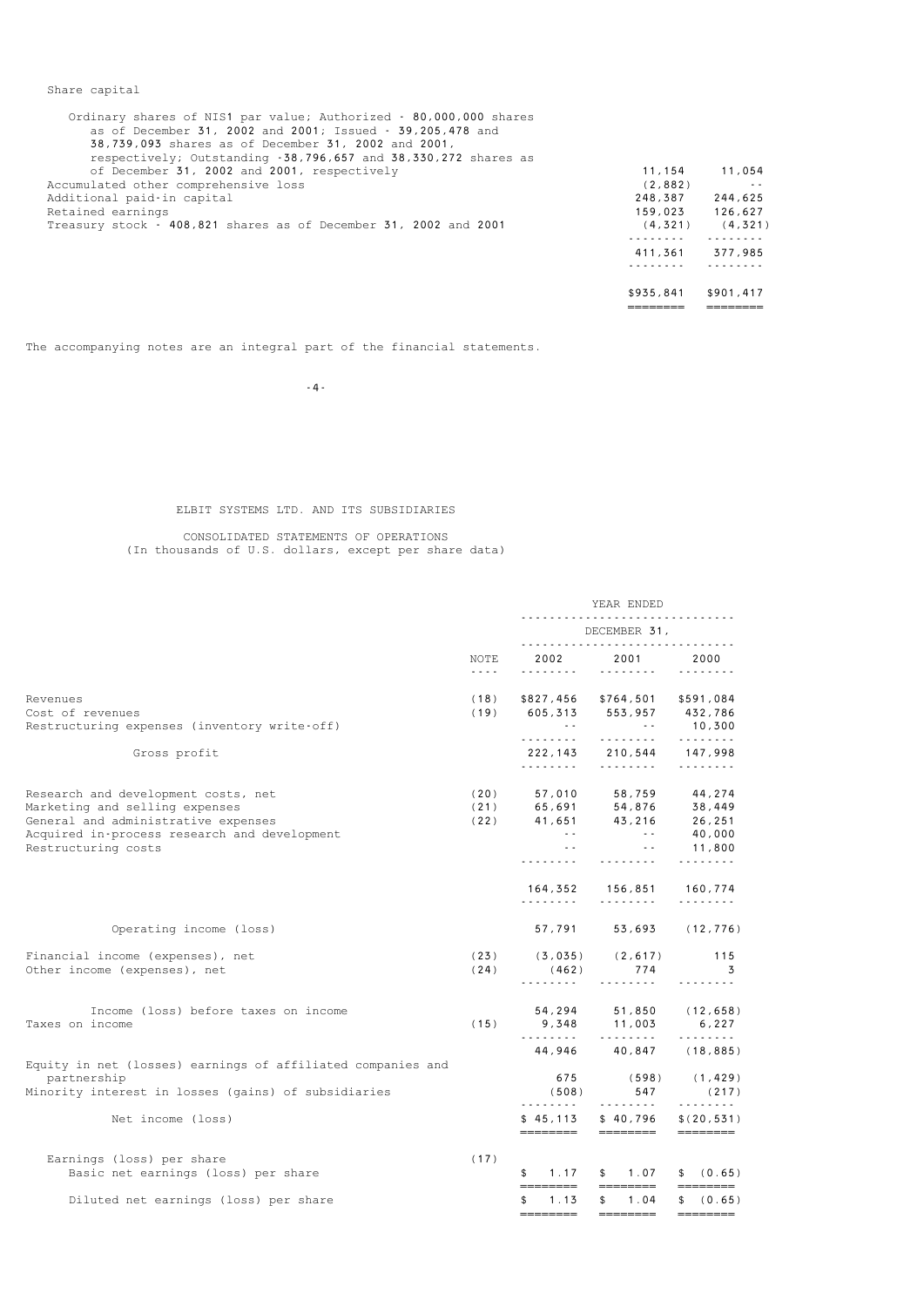-5-

### ELBIT SYSTEMS LTD. AND ITS SUBSIDIARIES

#### CONSOLIDATED STATEMENTS OF CHANGES IN SHAREHOLDERS' EQUITY

(In thousands of U.S. dollars, except share data)

|                                   |               |               |                 | <b>ACCUMULATED</b>   |               |               |
|-----------------------------------|---------------|---------------|-----------------|----------------------|---------------|---------------|
|                                   | NUMBER OF     |               | ADDITIONAL      | OTHER                |               |               |
|                                   | OUTSTANDING   | SHARE         | PAID-IN         | COMPREHENSIVE        | RETAINED      | TREASURY      |
|                                   | <b>SHARES</b> | CAPITAL       | CAPITAL         | LOSS                 | EARNINGS      | SHARES        |
|                                   |               |               |                 |                      |               |               |
| BALANCE AS OF JANUARY 1, 2000     | 25,422,396    | \$7.883       | \$52,697        | $\sim$ $\sim$        | \$127,924     | \$ (3, 613)   |
| Issuance of shares- in respect of |               |               |                 |                      |               |               |
| merger with El- Op                | 12,100,000    | 2,963         | 177,037         | $\sim$ $\sim$        | $\sim$ $\sim$ |               |
| Exercise of options               | 289,002       | 70            | 810             | $\sim$ $\sim$        | $\sim$ $\sim$ |               |
| Tax benefit in respect            |               |               |                 |                      |               |               |
| of options exercised              | $\sim$ $\sim$ | $\sim$ $\sim$ | 889             | $\sim$ $\sim$        |               |               |
| Capital reserve in respect of     |               |               |                 |                      |               |               |
| issuance of shares by             |               |               |                 |                      |               |               |
| development stage investees       | $\sim$ $\sim$ | $\sim$ $\sim$ | 3,874           |                      |               |               |
| Amortization of stock             |               |               |                 |                      |               |               |
| compensation                      | $\sim$ $\sim$ | $\sim$ $\sim$ | 155             | $\sim$ $\sim$        | $\sim$ $\sim$ |               |
| Dividends paid                    | $\sim$ $\sim$ | $\sim$ $\sim$ | $\sim$ 10 $\pm$ | $\sim$ $\sim$        | (9, 430)      |               |
| Net loss                          | $\sim$ $\sim$ | $\sim$ $\sim$ | $\sim$ $\sim$   | $\sim$ $\sim$        | (20.531)      |               |
|                                   | .             | .             | .               | $\sim$ $\sim$ $\sim$ | <u>.</u>      |               |
| BALANCE AS OF DECEMBER 31, 2000   | 37,811,398    | 10,916        | 235,462         | $\sim$ $\sim$        | 97,963        | (3, 613)      |
| Exercise of options               | 585,860       | 138           | 3,162           | $\sim$ $\sim$        | $\sim$ $\sim$ |               |
| Tax benefit in respect of         |               |               |                 |                      |               |               |
| options exercised                 | $\sim$ $\sim$ | $\sim$ $\sim$ | 1,363           | $\sim$ $\sim$        |               |               |
| Adjustment to capital reserve     | $\sim$ $\sim$ | $\sim$ $\sim$ | (3, 874)        | $\sim$ $\sim$        |               |               |
| Amortization of stock             |               |               |                 |                      |               |               |
| compensation                      | $\sim$ $\sim$ | $\sim$ $\sim$ | 8,512           | $\sim$ $\sim$        | $\sim$ $\sim$ | $\sim$ $\sim$ |
| Purchase of treasury shares       | (66, 986)     |               | $\sim$ $\sim$   | $\sim$ $\sim$        | $\sim$ $\sim$ | (708)         |
| Dividends paid                    | $\sim$ $\sim$ | $\sim$ $\sim$ |                 | $\sim$ $\sim$        | (12, 132)     | $\sim$ $\sim$ |
| Net income                        | $\sim$ $\sim$ | $\sim$ $\sim$ | $\sim$ $\sim$   |                      | 40,796<br>.   | $\sim$ $\sim$ |
| BALANCE AS OF DECEMBER 31, 2001   | 38, 330, 272  | \$11,054      | \$244,625       |                      | \$126.627     | \$ (4, 321)   |
|                                   |               | =======       |                 | $==$                 | ========      |               |

|                                                                     | TOTAL<br>SHAREHOLDERS'<br>EQUITY | TOTAL<br>COMPREHENSIVE<br>INCOME (LOSS) |
|---------------------------------------------------------------------|----------------------------------|-----------------------------------------|
|                                                                     | .                                | .                                       |
| BALANCE AS OF JANUARY 1, 2000<br>Issuance of shares - in respect of | \$184,891                        |                                         |
| merger with El- Op                                                  | 180,000                          |                                         |
| Exercise of options<br>Tax benefit in respect                       | 880                              |                                         |
| of options exercised                                                | 889                              |                                         |
| Capital reserve in respect of<br>issuance of shares by              |                                  |                                         |
| development stage investees                                         | 3,874                            |                                         |
| Amortization of stock                                               |                                  |                                         |
| compensation                                                        | 155                              |                                         |
| Dividends paid                                                      | (9, 430)                         |                                         |
| Net loss                                                            | (20, 531)                        | (20, 531)                               |
|                                                                     |                                  |                                         |
| BALANCE AS OF DECEMBER 31, 2000                                     | 340,728                          |                                         |
| Exercise of options                                                 | 3,300                            |                                         |
| Tax benefit in respect of                                           |                                  |                                         |
| options exercised                                                   | 1,363                            |                                         |
| Adjustment to capital reserve                                       | (3, 874)                         |                                         |
| Amortization of stock                                               |                                  |                                         |
| compensation                                                        | 8,512                            |                                         |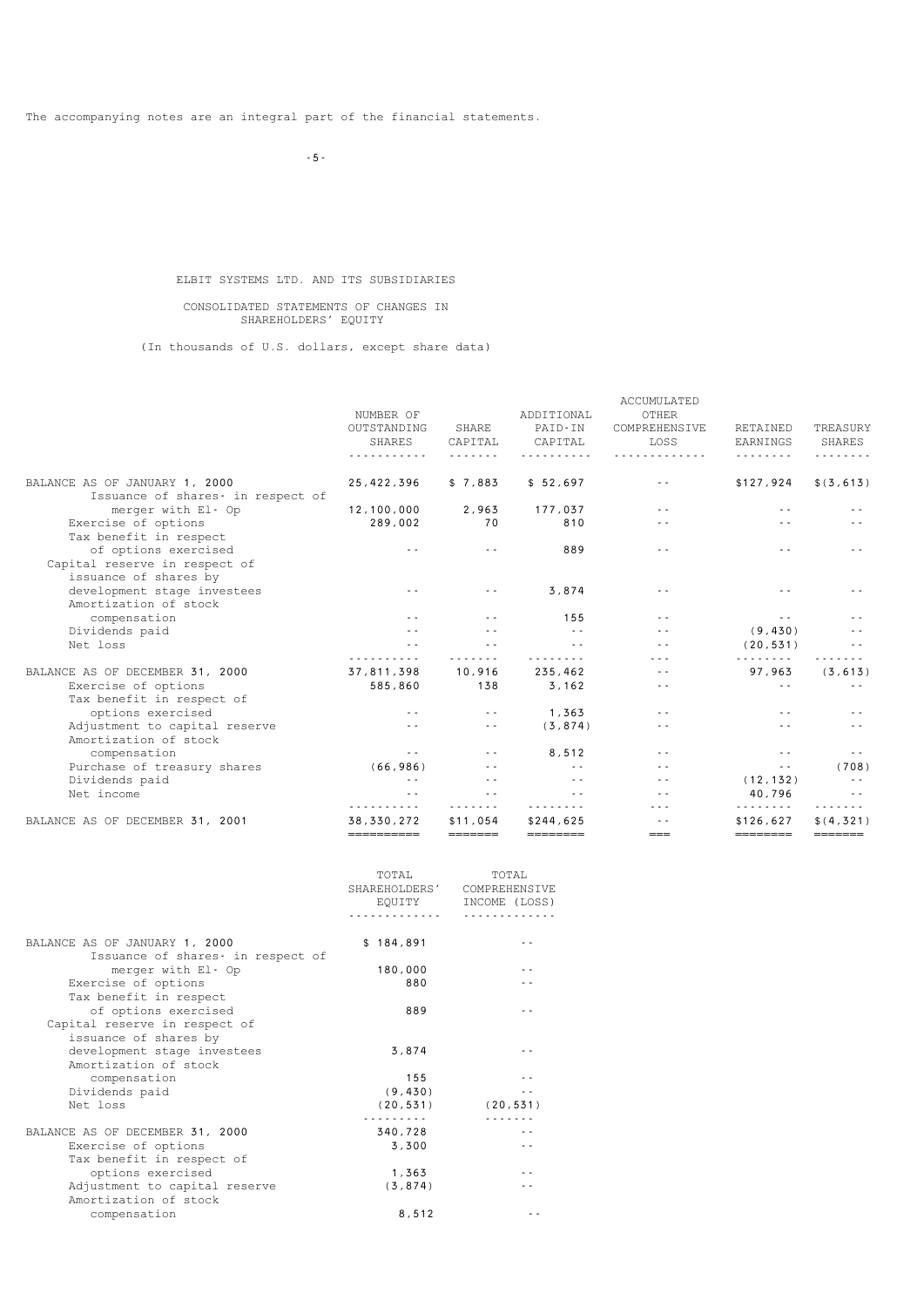| BALANCE AS OF DECEMBER 31, 2001 | \$377.985 | 40.796 |
|---------------------------------|-----------|--------|
|                                 |           |        |
| Net income                      | 40.796    | 40.796 |
| Dividends paid                  | (12, 132) | $ -$   |
| Purchase of treasury shares     | (708)     | $ -$   |

-6-

### ELBIT SYSTEMS LTD. AND ITS SUBSIDIARIES

 CONSOLIDATED STATEMENTS OF CHANGES IN SHAREHOLDERS' EQUITY (CONT.) (In thousands of U.S. dollars, except share data)

|                                 |              |          |            | ACCUMULATED   |           |             |
|---------------------------------|--------------|----------|------------|---------------|-----------|-------------|
|                                 | NUMBER OF    |          | ADDITIONAL | OTHER         |           |             |
|                                 | OUTSTANDING  | SHARE    | PAID-IN    | COMPREHENSIVE | RETAINED  | TREASURY    |
|                                 | SHARES       | CAPITAL  | CAPITAL    | LOSS          | EARNINGS  | SHARES      |
|                                 |              |          |            |               |           |             |
| BALANCE AS OF DECEMBER 31, 2001 | 38, 330, 272 | 11,054   | 244,625    | $ -$          | 126,627   | (4, 321)    |
| Exercise of options             | 466,385      | 100      | 4,040      | $ -$          | $ -$      | $ -$        |
| Tax benefit in respect of       |              |          |            |               |           |             |
| options exercised               |              |          | 648        | - -           |           |             |
| Amortization of stock           |              |          |            |               |           |             |
| compensation                    | $ -$         | $ -$     | (926)      | $ -$          | $ -$      |             |
| Dividends paid                  | - -          | $ -$     | $ -$       | $ -$          | (12, 717) |             |
| Net income                      | $ -$         | $ -$     | $ -$       | $\sim$ $\sim$ | 45.113    | $ -$        |
| Minimum pension liability       |              | - -      | $ -$       | (2,882)       | - -       |             |
|                                 |              |          |            |               |           |             |
| BALANCE AS OF DECEMBER 31, 2002 | 38,796,657   | \$11,154 | \$248,387  | \$(2,882)     | \$159.023 | \$ (4, 321) |
|                                 |              |          |            |               |           |             |

|                                                                         | TOTAL<br>SHAREHOLDERS'<br>EOUITY | TOTAL.<br><b>COMPREHENSIVE</b><br>INCOME (LOSS) |
|-------------------------------------------------------------------------|----------------------------------|-------------------------------------------------|
|                                                                         |                                  |                                                 |
| BALANCE AS OF DECEMBER 31, 2001                                         | 377,985                          |                                                 |
| Exercise of options                                                     | 4.140                            |                                                 |
| Tax benefit in respect of<br>options exercised<br>Amortization of stock | 648                              |                                                 |
| compensation                                                            | (926)                            |                                                 |
| Dividends paid                                                          | (12, 717)                        |                                                 |
| Net income                                                              | 45,113                           | 45,113                                          |
| Minimum pension liability                                               | (2,882)                          | (2,882)                                         |
|                                                                         |                                  |                                                 |
| BALANCE AS OF DECEMBER 31, 2002                                         | \$411,361                        | \$42,231                                        |
|                                                                         |                                  |                                                 |

The accompanying notes are an integral part of the financial statements.

-7-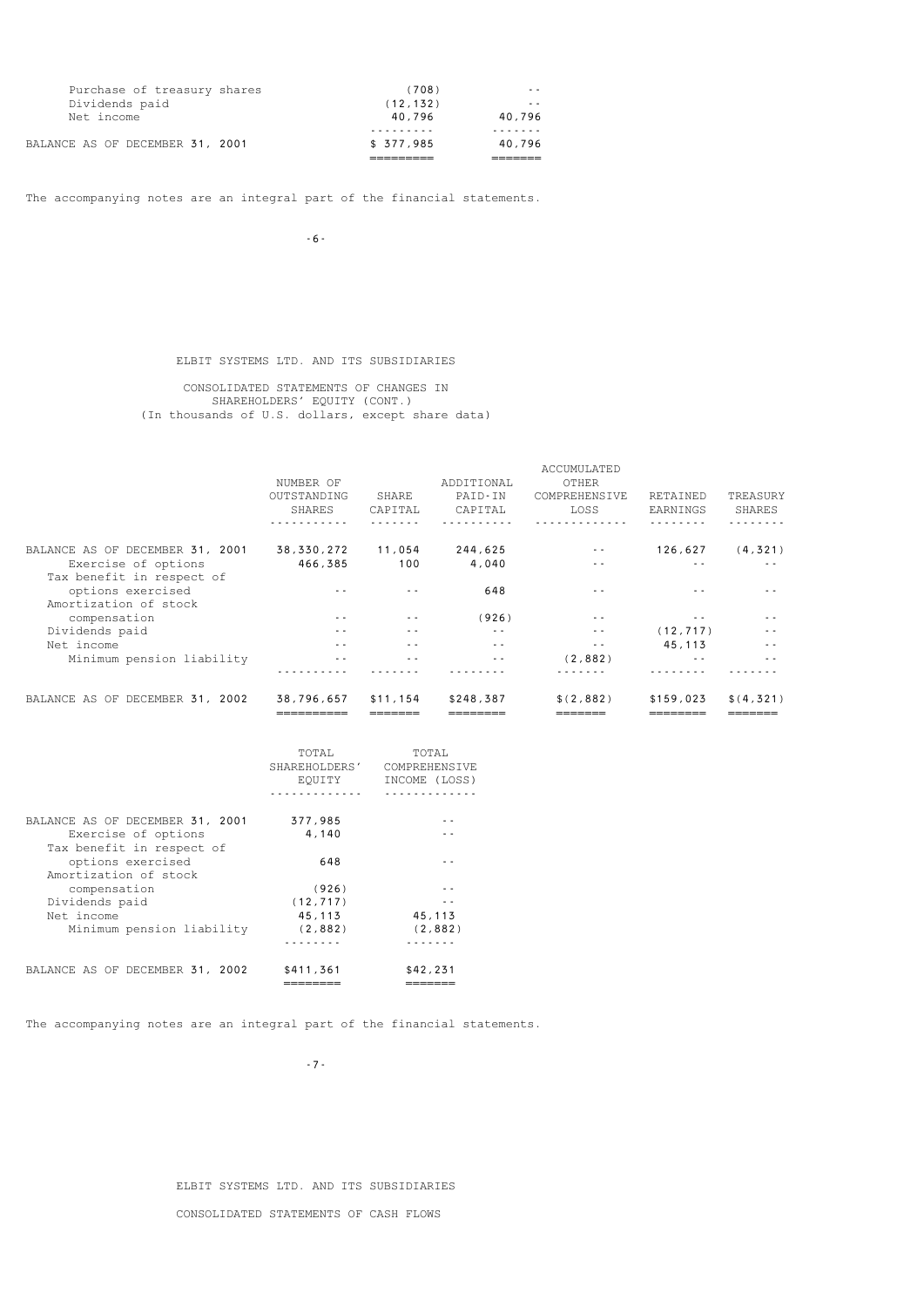|                                                                                                                |                  | YEAR ENDED DECEMBER 31,              |                                       |
|----------------------------------------------------------------------------------------------------------------|------------------|--------------------------------------|---------------------------------------|
|                                                                                                                | 2002<br>.        | 2001<br>1.1.1.1.1.1.1.1              | 2000<br>.                             |
| CASH FLOWS FROM OPERATING ACTIVITIES                                                                           |                  |                                      |                                       |
| Net income (loss)                                                                                              |                  | $$45,113$ $$40,796$                  | \$(20, 531)                           |
| Adjustments to reconcile net income (loss) to net cash provided by (used in)<br>operating activities:          |                  |                                      |                                       |
| Depreciation and amortization                                                                                  | 32,937           | 32,865                               | 20,663                                |
| Amortization of deferred stock compensation                                                                    | (926)            | 8,512                                | 155                                   |
| Acquired in-process research and development                                                                   | <b>Contract</b>  | $\sim$ $  \sim$                      | 40,000                                |
| Deferred income taxes                                                                                          | (5,620)          | (2,694)                              | (6, 482)                              |
| Severance pay fund                                                                                             | (113)            | 167                                  | (1, 196)                              |
| Increase (decrease) in provision for severance pay<br>Gain (loss) on disposal of property and equipment        | 6,373<br>743     | (800)<br>(327)                       | 9,266<br>(575)                        |
| Tax benefit in respect of options exercised                                                                    | 648              | 1,363                                | 889                                   |
| Other adjustments                                                                                              | 683              | (117)                                | (921)                                 |
| Minority interests in gains (losses) of subsidiaries                                                           | 508              | (547)                                | 217                                   |
| Equity in net losses (earnings) of affiliated companies and partnership                                        | (675)            | 598                                  | 1,429                                 |
| Changes in operating assets and liabilities:                                                                   |                  |                                      |                                       |
| Decrease (increase) in trade receivables, other receivables                                                    |                  |                                      |                                       |
| and prepaid expenses                                                                                           | 58,554           | (9, 963)                             | (18, 975)                             |
| Increase in inventories                                                                                        |                  | $(55, 106)$ $(72, 165)$              | (25, 228)                             |
| Increase (decrease) in trade payable and accrued expenses                                                      |                  | $(19,321)$ 37,004                    | (3, 520)                              |
| Increase (decrease) in advances received from customers                                                        | 42,999           | 6,489                                | (10, 632)                             |
| Chief Scientist                                                                                                | 9,197            | <b>Contract</b>                      | <b>Contractor</b>                     |
|                                                                                                                | .                | .                                    | .                                     |
| Net cash provided by (used in) operating activities                                                            |                  | 115,994 41,181                       | (15, 441)                             |
|                                                                                                                | <u>.</u>         | .                                    | .                                     |
|                                                                                                                |                  |                                      |                                       |
| CASH FLOWS FROM INVESTING ACTIVITIES                                                                           |                  |                                      |                                       |
| Purchase of property, plant and equipment and other assets                                                     |                  | $(46, 003)$ $(45, 244)$ $(40, 374)$  |                                       |
| Investment grants received for property, plant and equipment                                                   | 119              | 1,334                                | 1,533                                 |
| Acquisition of subsidiaries and activities (Schedule A)                                                        |                  | $(5, 280)$ $(3, 344)$                | 14,133                                |
| Investments in affiliated companies and subsidiaries                                                           | (1,681)          | (801)                                | (13, 126)                             |
| Proceeds from sale of property, plant and equipment and investments                                            | 956              | 3,010                                | 1,279                                 |
| Long-term loan granted                                                                                         | (714)            | <b>Contractor</b><br>$\sim 10^{-11}$ | $\sim$ $\sim$ $\sim$<br>$\sim$ $\sim$ |
| Short-term loan repaid<br>Long-term bank deposits paid                                                         | 1,371            | $(1, 228)$ $(1, 872)$ $(2, 042)$     |                                       |
| Long-term bank deposits repaid                                                                                 | 1,689            | 2,322                                | 23,419                                |
| Short-term bank deposits, net                                                                                  | (204)            | (57)                                 | (638)                                 |
|                                                                                                                |                  |                                      | .                                     |
| Net cash used in investing activities                                                                          |                  | $(50, 975)$ $(44, 652)$ $(15, 816)$  |                                       |
|                                                                                                                |                  |                                      | .                                     |
| CASH FLOWS FROM FINANCING ACTIVITIES                                                                           |                  |                                      |                                       |
| Repayment of convertible debentures                                                                            | $\sim$ $\sim$    | $\sim 10^{-1}$                       | (283)                                 |
| Proceeds from exercise of options                                                                              | 4,140            | 3,300                                | 787                                   |
| Repayment of long-term credit for purchase of a building                                                       | $\sim$ $\sim$    | (3,000)                              | (10, 000)                             |
| Purchase of treasury stock                                                                                     |                  | (708)                                |                                       |
| Repayment of long-term bank loans                                                                              | (3, 249)         | (13, 049)                            | (1, 852)                              |
| Proceeds from long-term bank loans                                                                             | 2,233            | 25,444                               | 33,933                                |
| Dividends paid                                                                                                 | (12, 717)        | (12, 132)                            | (9, 430)                              |
| Change in short-term bank credit and loans                                                                     | (19, 729)        | (6, 517)                             | 32,321                                |
|                                                                                                                | .                | .                                    | .                                     |
| Net cash provided by (used in) financing activities                                                            | (29, 322)<br>.   | (6, 662)<br>.                        | 45,476<br>.                           |
|                                                                                                                |                  |                                      |                                       |
| NET INCREASE (DECREASE) IN CASH AND CASH EQUIVALENTS<br>CASH AND CASH EQUIVALENTS AT THE BEGINNING OF THE YEAR | 35,697<br>40,583 | (10, 133)<br>50,716                  | 14,219<br>36,497                      |
|                                                                                                                | .                | .                                    | .                                     |
| CASH AND CASH EQUIVALENTS AT THE END OF THE YEAR                                                               | \$76,280         | \$40,583                             | \$50,716                              |
|                                                                                                                | ========         | ========                             | ========                              |

-8-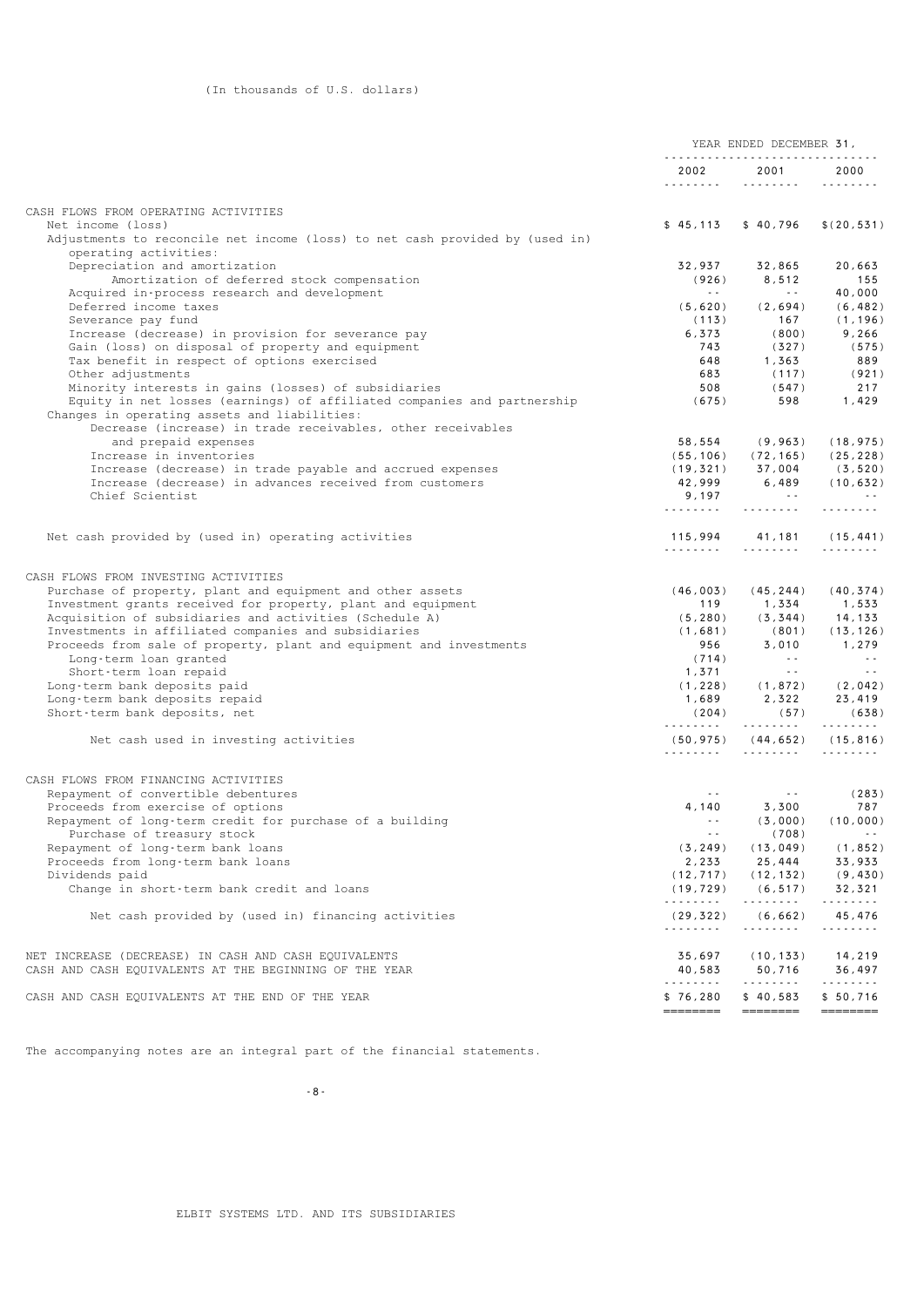#### CONSOLIDATED STATEMENTS OF CASH FLOWS (CONT.) (In thousands of U.S. dollars)

|                                                                                                                                                                                                                                                                                                          | YEAR ENDED DECEMBER 31,                                                                                              |                                                                                                                                                                                       |                                                                                                                    |
|----------------------------------------------------------------------------------------------------------------------------------------------------------------------------------------------------------------------------------------------------------------------------------------------------------|----------------------------------------------------------------------------------------------------------------------|---------------------------------------------------------------------------------------------------------------------------------------------------------------------------------------|--------------------------------------------------------------------------------------------------------------------|
|                                                                                                                                                                                                                                                                                                          | 2002                                                                                                                 | 2001                                                                                                                                                                                  | 2000                                                                                                               |
| SUPPLEMENTARY CASH FLOWS ACTIVITIES:<br>Cash paid during the year for:<br>Income taxes                                                                                                                                                                                                                   | \$21,730                                                                                                             | \$9,469                                                                                                                                                                               | 9,360                                                                                                              |
| Interest                                                                                                                                                                                                                                                                                                 | =======<br>\$2,947<br>=======                                                                                        | =======<br>\$6,649<br>=======                                                                                                                                                         | 7,645<br>—————————                                                                                                 |
| NON CASH TRANSACTIONS                                                                                                                                                                                                                                                                                    |                                                                                                                      |                                                                                                                                                                                       |                                                                                                                    |
| Debentures converted into shares                                                                                                                                                                                                                                                                         | \$                                                                                                                   | \$.                                                                                                                                                                                   | 93                                                                                                                 |
| SCHEDULE A:<br>Subsidiaries and activities acquired (*)<br>Estimated net fair value of assets acquired and liabilities<br>assumed at the date of acquisition was as follows:                                                                                                                             |                                                                                                                      |                                                                                                                                                                                       |                                                                                                                    |
| Working capital deficiency (working capital)<br>(excluding cash and cash equivalents)<br>Property, plant and equipment<br>Know-how and other intangible assets<br>Goodwill and assembled work-force<br>In-process research and development<br>Long-term liabilities<br>Purchase of investments in credit | $\sigma$ , $\sigma$ , $\sigma$ , $\sigma$<br>\$<br>$\sim$ $\sim$<br>$-$<br>$\sim$ $\sim$<br>73<br>.<br>(5, 280)<br>. | 888<br>\$<br>$(275)$ $(1,886)$<br>$\sim 10^{-1}$<br>$\frac{1}{2} \left( \frac{1}{2} \right) = \frac{1}{2} \left( \frac{1}{2} \right)$<br>1,454<br>$\sim$ $\sim$<br>.<br>(3, 344)<br>. | \$ (39, 805)<br>(80, 493)<br>$(5,078)$ $(3,800)$ $(53,000)$<br>(31, 139)<br>(40, 000)<br>76,224<br>.<br>(168, 213) |
| Investment in subsidiary prior to consolidation<br>Less - amounts acquired by issuance of shares                                                                                                                                                                                                         | $\sim$ $\sim$                                                                                                        | $\sim$ $\sim$<br>$\sim$ $\sim$<br>.                                                                                                                                                   | .<br>2,346<br>180,000<br>.                                                                                         |
|                                                                                                                                                                                                                                                                                                          | \$ (5, 280)                                                                                                          | \$ (3, 344)                                                                                                                                                                           | \$14,133                                                                                                           |

 (\*) El-Op in 2000 (see note 1C); AEL in 2001 (see note 1F); Defense systems division of Elron Telesoft in 2002 (see note 1G).

======= ======= =========

The accompanying notes are an integral part of the financial statements.

-9-

#### ELBIT SYSTEMS LTD. AND ITS SUBSIDIARIES

 NOTES TO THE CONSOLIDATED FINANCIAL STATEMENTS (In thousands of U.S. dollars)

#### NOTE 1 - GENERAL

- A. Elbit Systems Ltd. (the "Company") is an Israeli corporation, 31% owned by the Federmann Group and 20% owned by Elron Electronic Industries Ltd. ("Elron"). The Company's shares are traded on the Tel Aviv Stock Exchange and on the NASDAQ National Market in the United States. The Company and its subsidiaries (the "Group") are engaged mainly in the field of defense electronics. The Company's principal wholly-owned subsidiaries are EFW Inc. ("EFW") and El-op Electro-Optics Industries Ltd. ("El-Op").
	- B. A majority of the Group's revenues were derived in recent years from direct or indirect sales to governments or to government agencies. As a result, a substantial portion of the Group's sales is subject to the special risks associated with sales to governments or to government agencies. These risks include, among others, the dependency on the resources allocated by governments to defense programs, changes in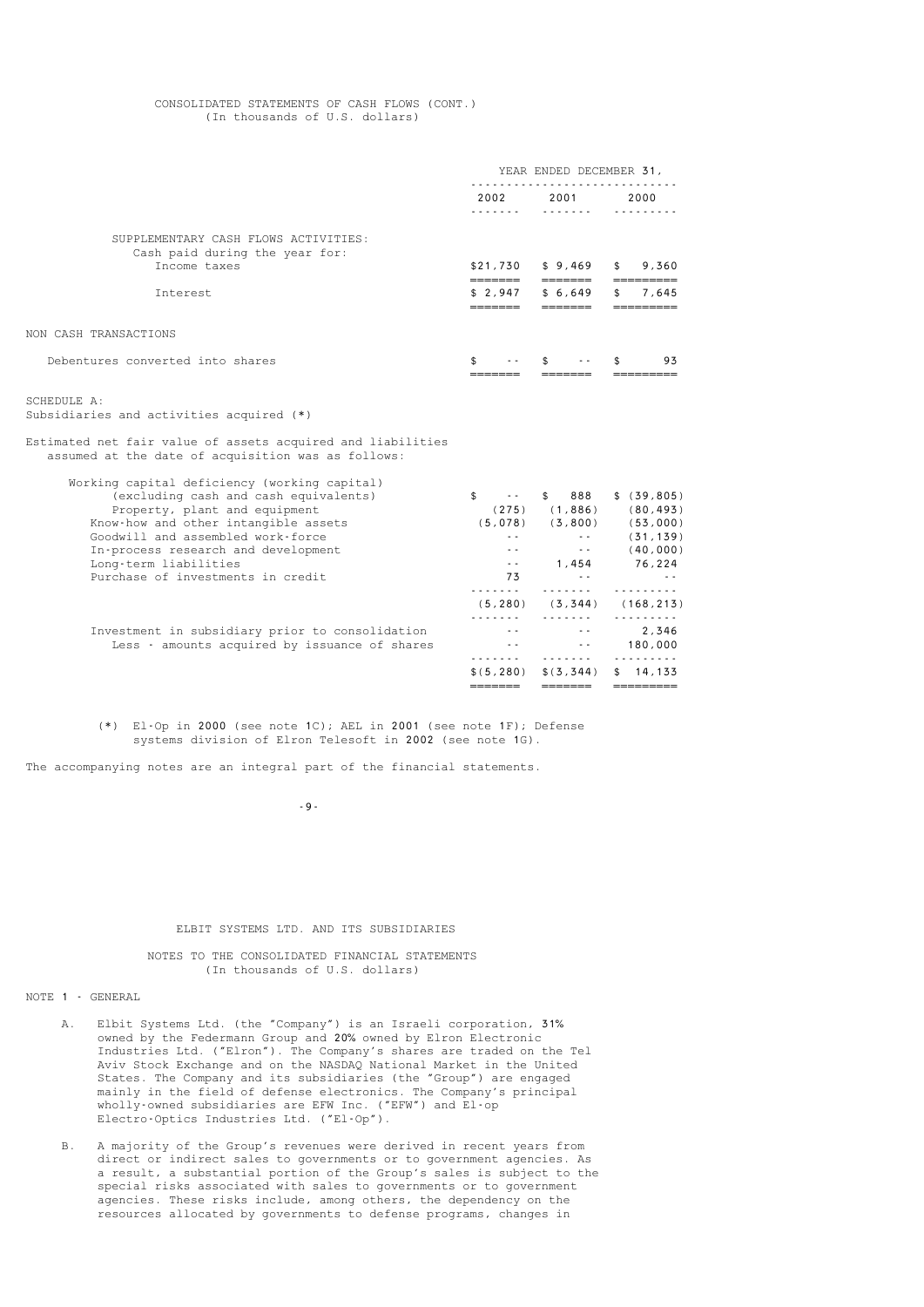governmental priorities and changes in governmental approvals regarding export licenses required for the Group products and for its suppliers.

 C. In 2000, the Company completed its merger with El-Op and issued 12,100,000 ordinary shares to El-Op shareholders. The purchase price based on the market value of the shares amounted to \$180,000.

> The merger was accounted for as a purchase and accordingly the purchase price was allocated to the fair value of assets acquired and liabilities assumed of El-Op.

 El-Op is engaged primarily in the production and sales of military products and systems in the electro-optical and electro-mechanical sectors.

 The excess of the purchase price over the fair value of the net tangible assets acquired ("excess of cost"), in the amount of \$109,000 was allocated, based primarily on an independent appraisal, as follows: \$40,000 was allocated to in-process research and development ("R&D") which was charged to operations upon completion of the merger; \$58,000 was allocated to know-how (\$45,000), trademarks (\$8,000) and assembled work-force (\$5,000); \$18,200 was recorded as a deferred tax liability in respect of the differences between the allocation of the aforementioned assets and their tax basis and the balance, amounting to \$29,200 was allocated to goodwill. These intangible assets are included in other assets in the consolidated balance sheet and are amortized over a period of 17 - 20 years, (except for goodwill and assembled work-force which commencing January 1, 2002 are no longer amortized - See Note 9). The Company began consolidating El-Op from the third quarter of 2000.

-10-

#### ELBIT SYSTEMS LTD. AND ITS SUBSIDIARIES

#### NOTES TO THE CONSOLIDATED FINANCIAL STATEMENTS (CONT.) (In thousands of U.S. dollars)

#### NOTE 1 - GENERAL (CONT.)

C. (Cont.)

 At the merger date, El-Op was conducting design, development, engineering and testing activities associated with the completion of numerous projects aimed at developing next-generation technologies that were expected to address emerging market demands in defense and commercial markets. The value assigned to these assets was determined by identifying significant research projects for which technological feasibility had not been established, including development, engineering and testing activities associated with the following areas: thermal imaging (night vision); lasers; avionics; battle field management; fire control systems; remote sensing; airborne/space photography; enhanced landing systems; and other classified projects for the U.S. and Israeli governments.

 The nature of the efforts to develop the acquired in-process technology into commercially viable products principally relates to the completion of all planning, designing, prototyping, high-volume verification and testing activities that are necessary to establish that the proposed technologies meet their design specifications including functional, technical and economic performance requirements.

 In making its purchase price allocation, management considered present value calculations of income, an analysis of project accomplishments and remaining outstanding items and an assessment of overall contributions as well as project risks. The value assigned to purchased in-process technology was determined by estimating the costs to develop the acquired technology into commercially viable products, estimating the resulting net cash flows from the projects, and discounting the net cash flows to their present value. The revenue projection used to value the in-process R&D was based on estimates of relevant market sizes and growth factors, expected trends in technology, and the nature and expected timing of new product introductions by the Company and its competitors. The resulting net cash flows from such projects are based on management's estimates of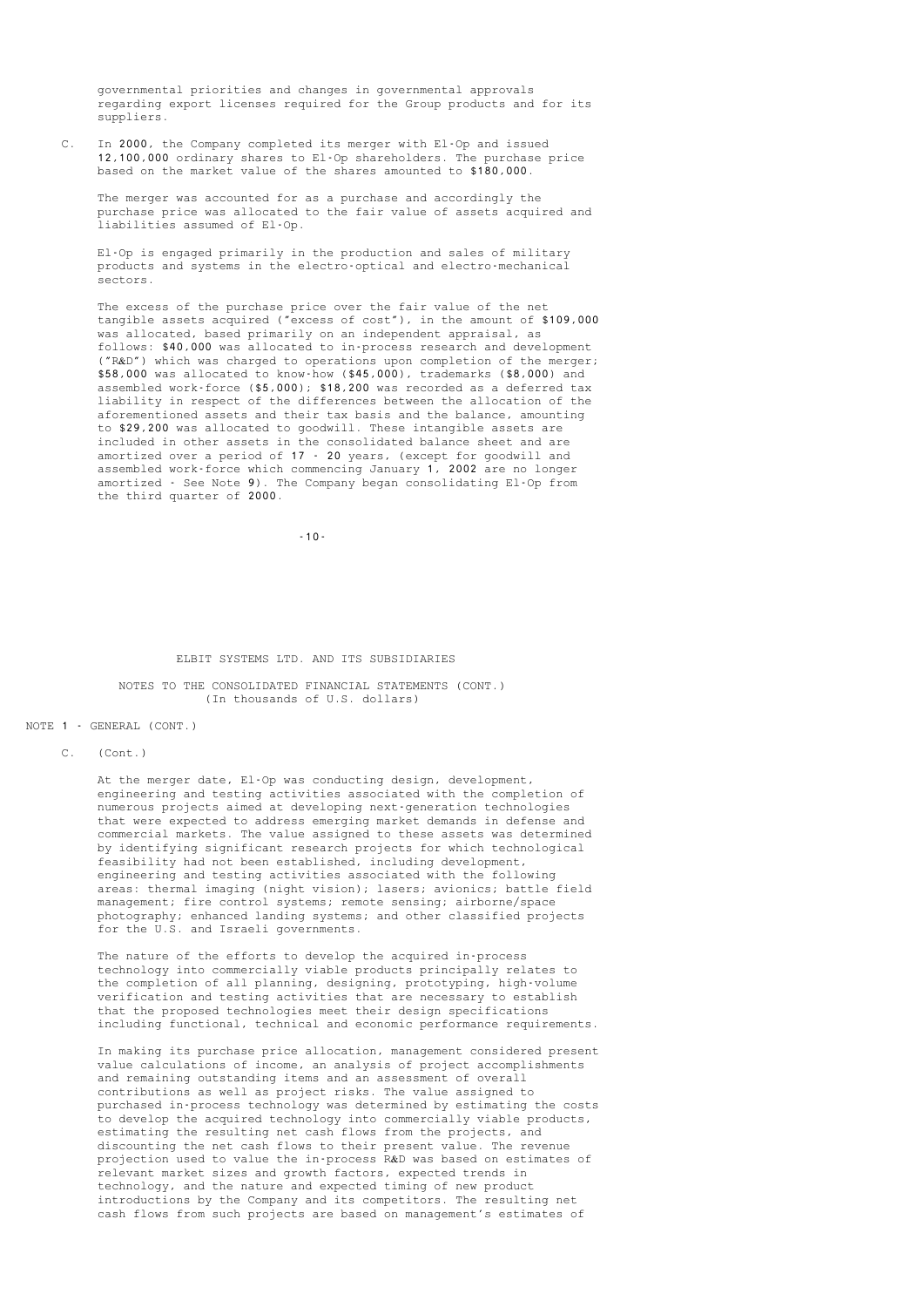cost of sales, operating expenses and income taxes from such projects.

 $-11$  -  $-11$  -

#### ELBIT SYSTEMS LTD. AND ITS SUBSIDIARIES

#### NOTES TO THE CONSOLIDATED FINANCIAL STATEMENTS (CONT.) (In thousands of U.S. dollars)

#### NOTE 1 - GENERAL (CONT.)

C. (Cont.)

 Aggregate revenues for the developmental El-Op products were estimated to grow at a compounded annual growth rate of approximately 30 percent for the five years following introduction, assuming the successful completion and market acceptance of the major R&D programs. The estimated revenues for the in-process projects were expected to peak within five to six years of acquisition and then decline as other new products and technologies are expected to enter the market.

 The estimated costs of goods sold and operating expenses as a percentage of revenues are expected to be lower than El-Op's on a stand-alone basis primarily due to production efficiencies expected to be achieved through economies of scale of the combined operations. As a result of these savings, the combined company has the possibility of achieving slightly higher margins in future periods.

 The rates utilized to discount the net cash flows to their present value were based on estimated cost of capital calculations. Due to the nature of the forecast and the risks associated with the projected growth and profitability of the developmental projects, a discount rate of 18 to 20 percent was considered appropriate for the in-process R&D. These rates are higher than the Company's overall weighted average cost of capital due to the inherent uncertainties surrounding the successful development of the purchased in-process technology, the useful life of such technology and the uncertainty of technological advances that are unknown at this time.

> If none of the acquired R&D projects is successfully developed, the sales and profitability of the combined company may be adversely affected in future periods. The failure of any particular individual project in-process would not likely impact the Company's financial condition, results of operations or the attractiveness of the overall El-Op investment. Financial results will be subject to uncertain market events and risks, which are beyond the Company's control, such as trends in technology, government spending, market size and growth and product introduction or other actions by competitors.

-12-

#### ELBIT SYSTEMS LTD. AND ITS SUBSIDIARIES

 NOTES TO THE CONSOLIDATED FINANCIAL STATEMENTS (CONT.) (In thousands of U.S. dollars)

NOTE 1 - GENERAL (CONT.)

C. (Cont).

 The following unaudited proforma data is based on historical financial statements of the Company and El-Op and is provided for comparative purposes only. The proforma information does not purport to be indicative of the results that actually would have occurred had the merger agreement been consummated prior to the beginning of the reported periods.

The proforma information reflects the results of the Company's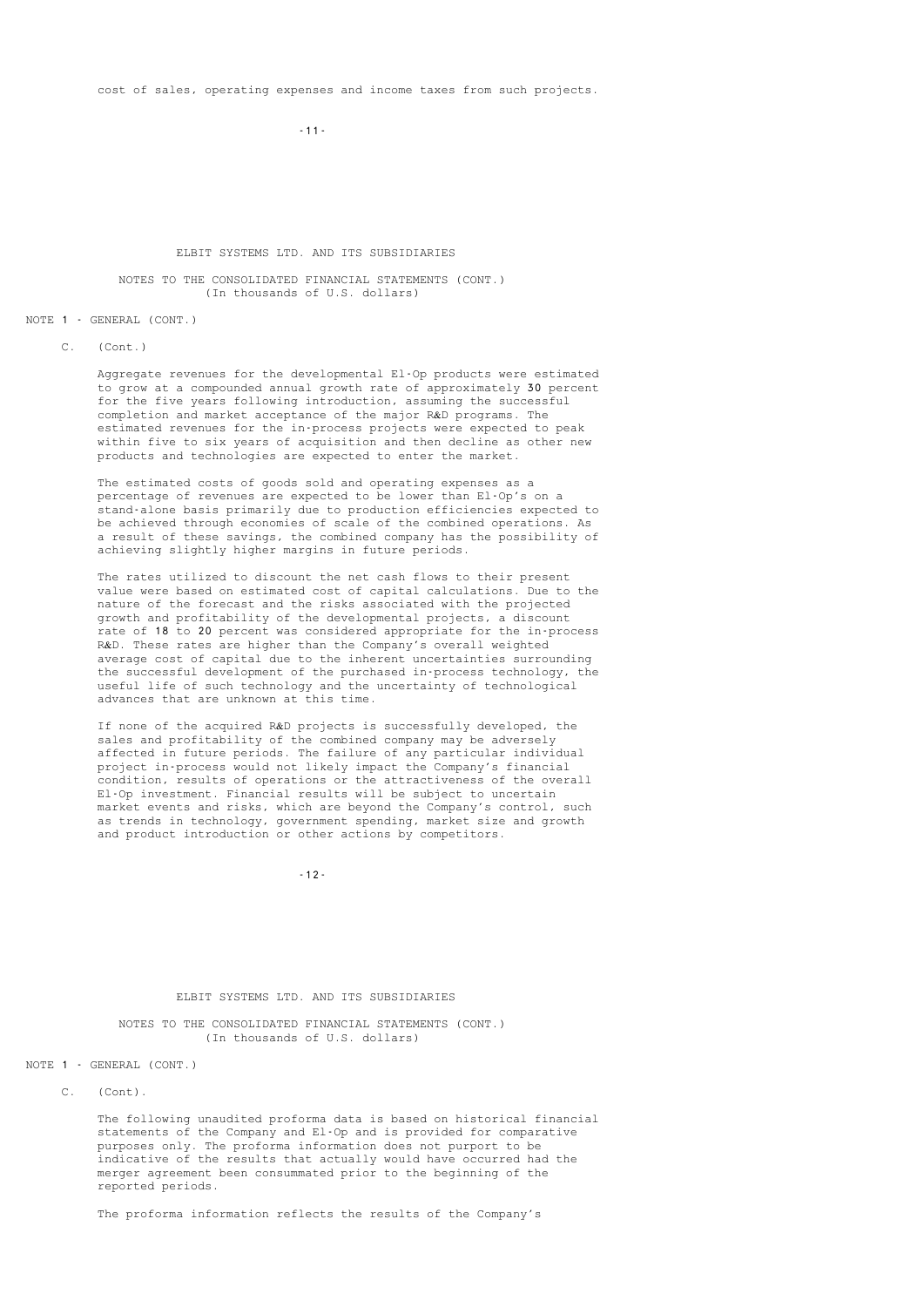operations assuming that the merger had been in effect as of January 1, 2000 and under the following assumptions:

- 1. Goodwill and other intangible assets arising from the merger of approximately \$83,000, is amortized over an average period of 17 years.
- 2. Excess of cost over equity purchased allocated to real estate assets of approximately \$25,000, is amortized over a period of 25 years.
- 3. Deferred income taxes of approximately \$18,000 have been recorded in respect of the differences between the allocated value of the aforementioned assets and their tax basis.
- 4. The cost attributed to purchased in-process R&D projects, in the amount of approximately \$40,000 has been charged to operations immediately as a non-recurring item and is not included in the proforma consolidated results.
	- 5. Intercompany balances and material transactions have been eliminated.

-13-

### ELBIT SYSTEMS LTD. AND ITS SUBSIDIARIES

 NOTES TO THE CONSOLIDATED FINANCIAL STATEMENTS (CONT.) (In thousands of U.S. dollars)

### NOTE 1 - GENERAL (CONT.)

- C. (Cont).
	- 6. Management fees of approximately \$3,000 per annum, which pursuant to the merger agreement would not be paid in the future, were eliminated in the proforma statements.

|                                                                                                                        | YEAR ENDED DECEMBER 31,<br>2000 (UNAUDITED) |
|------------------------------------------------------------------------------------------------------------------------|---------------------------------------------|
| Revenues - proforma                                                                                                    | \$699,114                                   |
| Net loss as reported<br>Adjustments:                                                                                   | \$(20.531)                                  |
| Elimination of the charge to operations for<br>purchased in-process research and development<br>Other adjustments, net | 40,000<br>(2, 570)                          |
| Net income - proforma $(1)(2)$                                                                                         | \$16,899<br>---------                       |
| Basic net earnings per share - proforma                                                                                | 0.45<br>\$                                  |
| Diluted net earnings per share - proforma                                                                              | 0.44                                        |

- (1) The proforma net income for the year ended December 31, 2000 includes restructuring expenses, net of taxes, in the amount of \$16,800.
- (2) Included amortization of goodwill and assembled work force in the amount of approximately \$1,100 which as of January 1, 2002 are no longer being amortized.
	- D. In 2000, EFW acquired the assets and the activities of Honeywell Inc. relating to head-up displays and tracking systems for helmets in consideration for \$14,000. The excess of the purchase price over the fair value of identified net tangible assets acquired, in the amount of \$11,100, was allocated to technology and other identifiable intangible assets (\$9,300), to be amortized over a period of 15 years and to goodwill (\$1,800).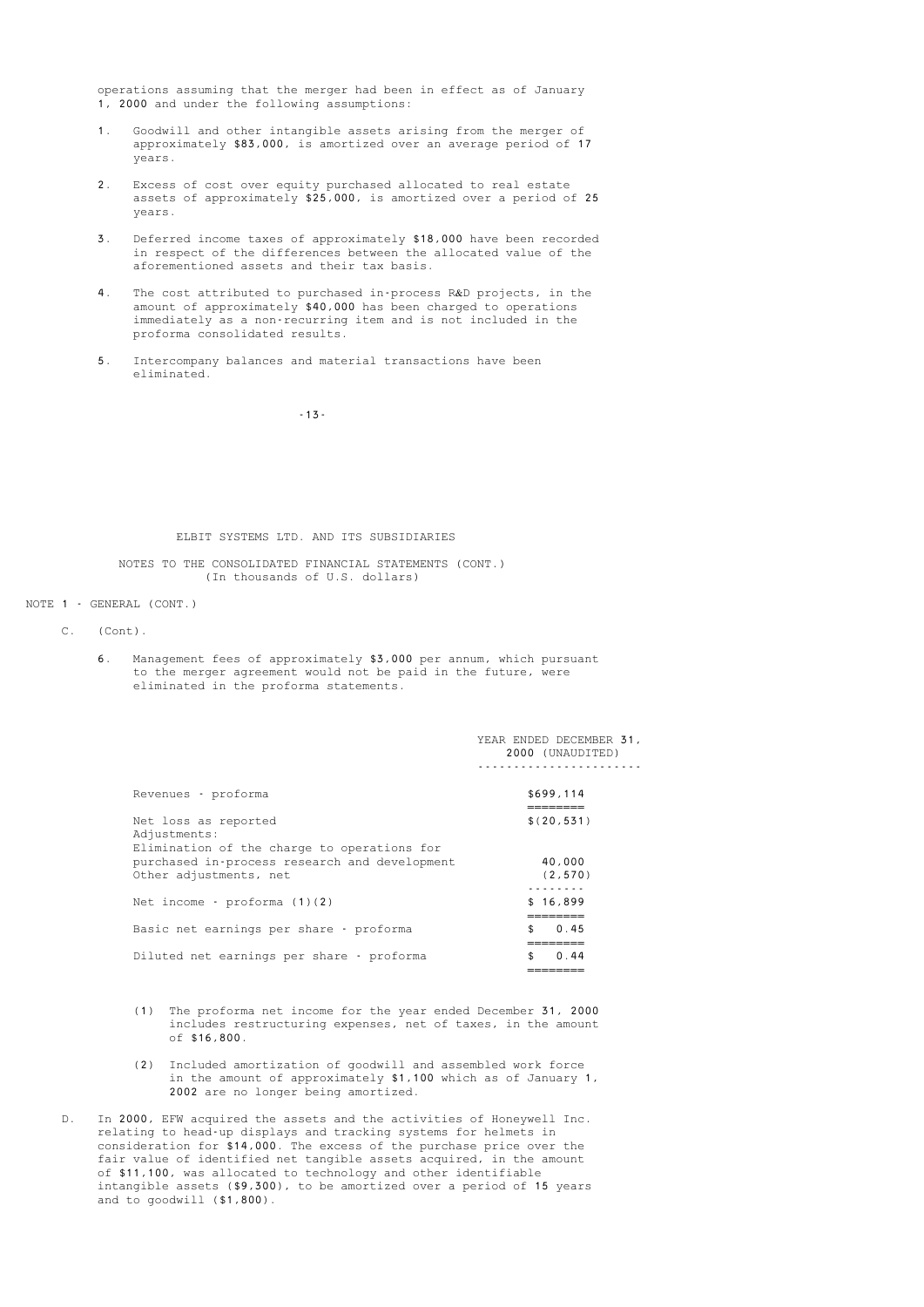Pro forma information in accordance with statement of financial accounting standards SFAS No. 141 has not been provided, since the revenues and net income of the Honeywell Inc. head-up display tracking business were not material in relation to total consolidated revenues and net loss.

-14-

#### ELBIT SYSTEMS LTD. AND ITS SUBSIDIARIES

#### NOTES TO THE CONSOLIDATED FINANCIAL STATEMENTS (CONT.) (In thousands of U.S. dollars)

#### NOTE 1 - GENERAL (CONT.)

 E. In the third quarter of 2000, the Company commenced a program of restructuring its business, improving efficiency and reducing expenses. The program consisted of the consolidation of redundant activities, reduction of workforce, elimination of excessive inventories and equipment and other related actions. The program was accounted in accordance with EITF Issue 94-3, "Liability Recognition for Certain Employee Termination Benefits and Other Costs to Exit an Activity (including Certain Costs in a Restructuring)", SAB-100, "Restructuring and Impairment Charges" and SFAS No. 121 "Accounting for the Impairment of Long-Lived Assets and for Long-Lived Assets to be Disposed of". Pursuant to the program, the Company wrote-off inventories in the amount of \$10,300 and equipment in the amount of \$5,100. The equipment will not be used in the future by the Company as this equipment is less efficient than other equipment held by the Company.

 Through December 31, 2001, the Company paid \$3,500 as part of its restructuring plan. The amount includes payments made to consultants, travel and other out-of-pocket expenses.

 In addition, the Company accrued and paid \$3,200 for employee severance benefits. The Company's plan included termination of the employment of a total of 61 manufacturing, marketing and corporate employees both in Israel and in the U.S.

 F. In 2001, the Company acquired a 62.5% interest in Aeroeletronica - Industrial de Componentes Avionicos S.A. ("AEL"), a Brazilian company located in Porto Alegre, for approximately \$3,450. In July 2002, the Company acquired the remaining 37.5% interest for an additional \$900. The consideration paid includes approximately \$1,200 (in cash) held in escrow, pending final resolution of certain liabilities and contingencies of AEL to be resolved over a period of five years following the acquisition. The excess of cost over equity purchased of approximately \$6,700 was allocated to land (\$1,200) and identifiable intangible assets (\$5,500), to be amortized over a period of 8 years.

 AEL serves as a center for the production and logistics support of defense electronics for programs in Brazil.

-15-

#### ELBIT SYSTEMS LTD. AND ITS SUBSIDIARIES

 NOTES TO THE CONSOLIDATED FINANCIAL STATEMENTS (CONT.) (In thousands of U.S. dollars)

- NOTE 1 GENERAL (CONT.)
	- F. (CONT.)

 The results of AEL's operations have been included in the consolidated financial statements from the date of purchase.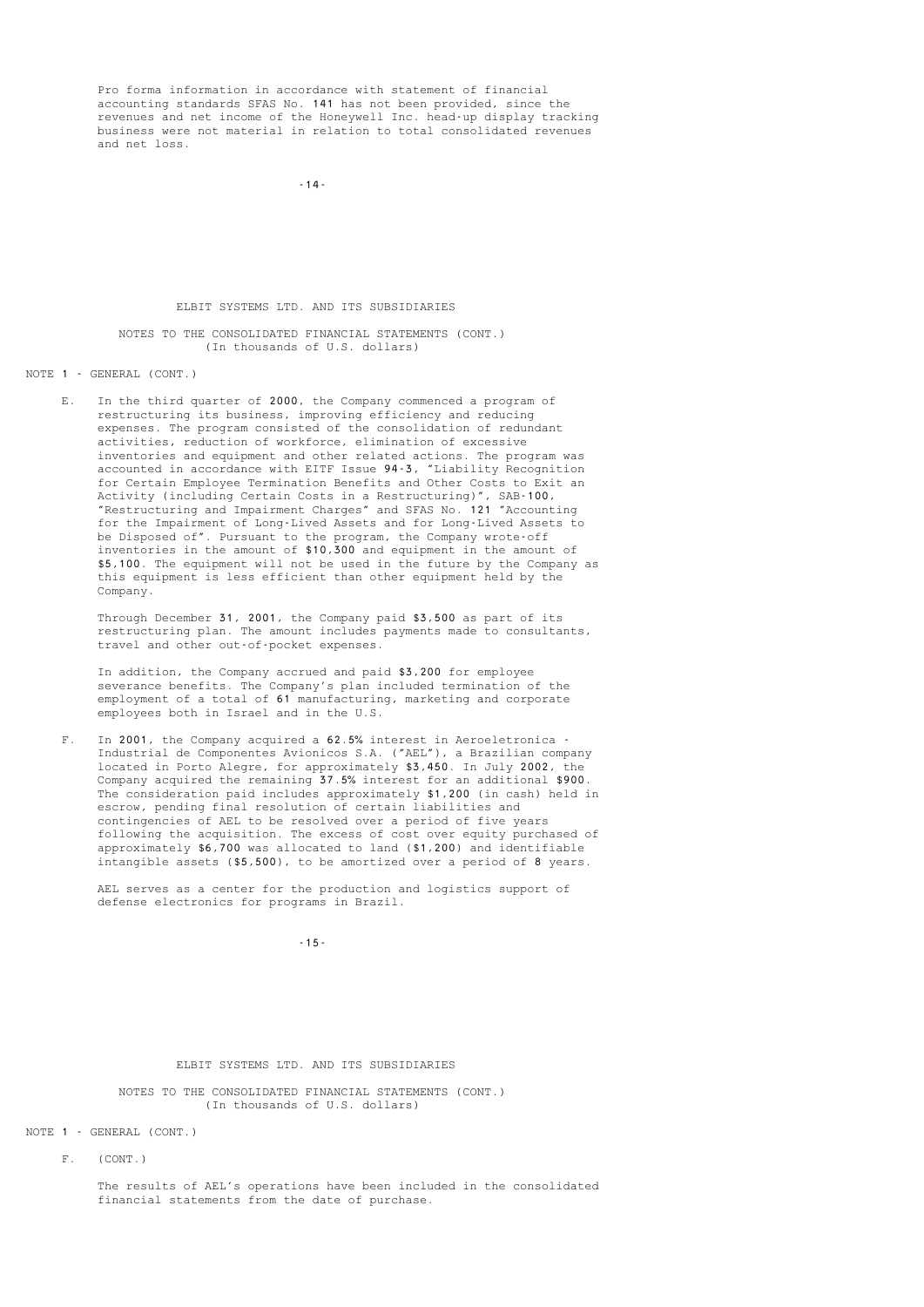Pro forma information in accordance with SFAS No. 141 has not been provided, since the revenues and net income of AEL were not material in relation to total consolidated revenues and net income.

 G. In January 2002, the Company acquired from Elron Telesoft Inc. and its subsidiaries ("Elron Telesoft") the assets and the activities of the Defense Systems Division of Elron Telesoft ("the Government Division") in consideration for \$5,700. The excess of the purchase price over the fair value of net tangible assets acquired in the amount of approximately \$5,100 was allocated to technology and other intangible assets to be amortized over an average period of 3 years.

 The Government Division is engaged mainly in the development of communication systems, information technology and image intelligence processing for defense and military applications.

 The results of the Government Division have been included in the consolidated financial statements from the first quarter of 2002.

 Pro forma information in accordance with SFAS No. 141 has not been provided, since the revenues and net income of the Government Division were not material in relation to total consolidated revenues and net income.

#### NOTE 2 - SIGNIFICANT ACCOUNTING POLICIES

 The consolidated financial statements have been prepared in accordance with generally accepted accounting principles in the United States ("US GAAP"). As applicable to the financial statements of the Company, such principles are substantially identical to accounting principles generally accepted in Israel, except as described in Note 26.

-16-

#### ELBIT SYSTEMS LTD. AND ITS SUBSIDIARIES

#### NOTES TO THE CONSOLIDATED FINANCIAL STATEMENTS (CONT.) (In thousands of U.S. dollars)

NOTE 2 - SIGNIFICANT ACCOUNTING POLICIES (CONT.)

A. USE OF ESTIMATES

 The preparation of financial statements in conformity with generally accepted accounting principles requires management to make estimates and assumptions that affect the amounts reported and disclosure of contingent assets and liabilities in the financial statements and accompanying notes. Actual results could differ from those estimates.

B. FINANCIAL STATEMENTS IN U.S. DOLLARS

 The Company revenues are generated mainly in U.S. dollars. In addition, most of the Company's costs are incurred in U.S. dollars. Company's management believes that the U.S. dollar is the primary currency of the economic environment in which the Company operates. Thus, the functional and reporting currency of the Company is the U.S. dollar.

 Transactions and balances originally denominated in U.S. dollars are presented at their original amounts. Transaction and balances in other currencies have been remeasured into U.S. dollars in accordance with principles set forth in SFAS No. 52.

Accordingly items have been remeasured as follows:

 Monetary items - at the exchange rate in effect on the balance sheet date.

Nonmonetary items - at historical exchange rates.

 Revenue and expense items - at the exchange rates in effect as of the date of recognition of those items (excluding depreciation and other items deriving from non-monetary items).

 All exchange gain and losses from the remeasurement mentioned above are reflected in the statement of operations in financial income or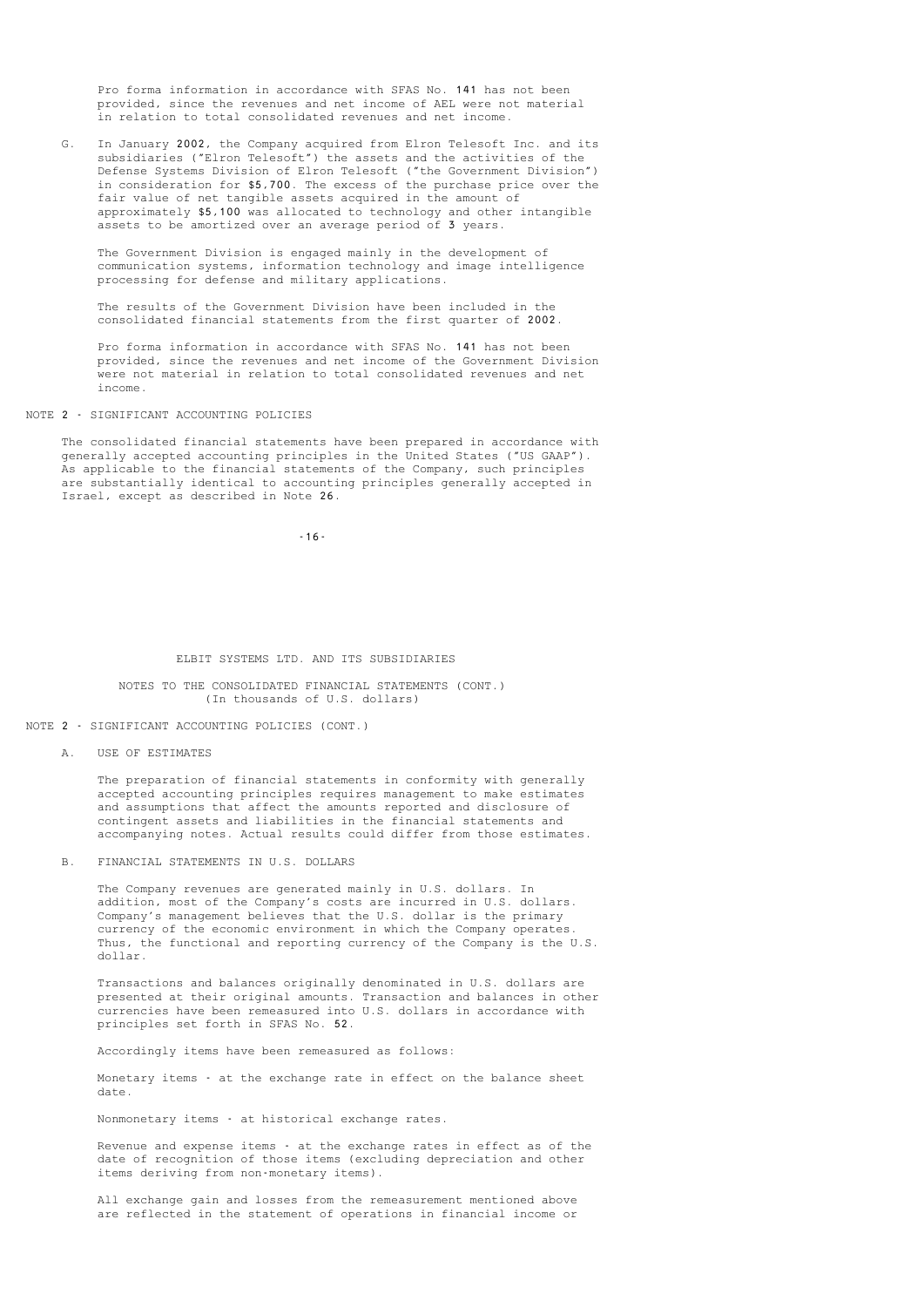expenses.

 Balances linked to the Consumer Price Index in Israel ("CPI") are stated using the relevant published index.

-17-

ELBIT SYSTEMS LTD. AND ITS SUBSIDIARIES

 NOTES TO THE CONSOLIDATED FINANCIAL STATEMENTS (CONT.) (In thousands of U.S. dollars)

#### NOTE 2 - SIGNIFICANT ACCOUNTING POLICIES (CONT.)

C. PRINCIPLES OF CONSOLIDATION

 The consolidated financial statements include the accounts of the Company and its subsidiaries.

 The consolidated subsidiaries include El-op, EFW and other Israeli and non - Israeli subsidiaries.

 Intercompany transactions and balances including profit from intercompany sales not yet realized outside the Group have been eliminated upon consolidation.

D. CASH AND CASH EQUIVALENTS

 All short-term highly liquid investments with an original maturity of three months or less are considered cash equivalents.

E. SHORT-TERM BANK DEPOSITS

 Short-term bank deposits are disposits with maturities of more than three months but less than one year. The short-term bank deposits are presented at their cost.

F. INVENTORIES

 Inventories are stated at the lower of cost or net realizable value. Inventory write-offs are provided for slow-moving items or technological obsolescence for which recoverability is not probable.

Cost is determined as follows:

- o Raw materials, parts and supplies using the average cost method.
- o Costs on long-term contracts represent recoverable costs incurred for production, allocable operating overhead and, where appropriate, research and development costs.

 Advances from customers are allocated to the applicable contract inventories and are reflected as an offset against the related inventory balances.

-18-

### ELBIT SYSTEMS LTD. AND ITS SUBSIDIARIES

 NOTES TO THE CONSOLIDATED FINANCIAL STATEMENTS (CONT.) (In thousands of U.S. dollars)

NOTE 2 - SIGNIFICANT ACCOUNTING POLICIES (CONT.)

G. INVESTMENT IN AFFILIATED COMPANIES, PARTNERSHIP AND OTHER COMPANIES

 Investments in non-marketable shares of companies in which the Group holds less than 20% and the Group does not have the ability to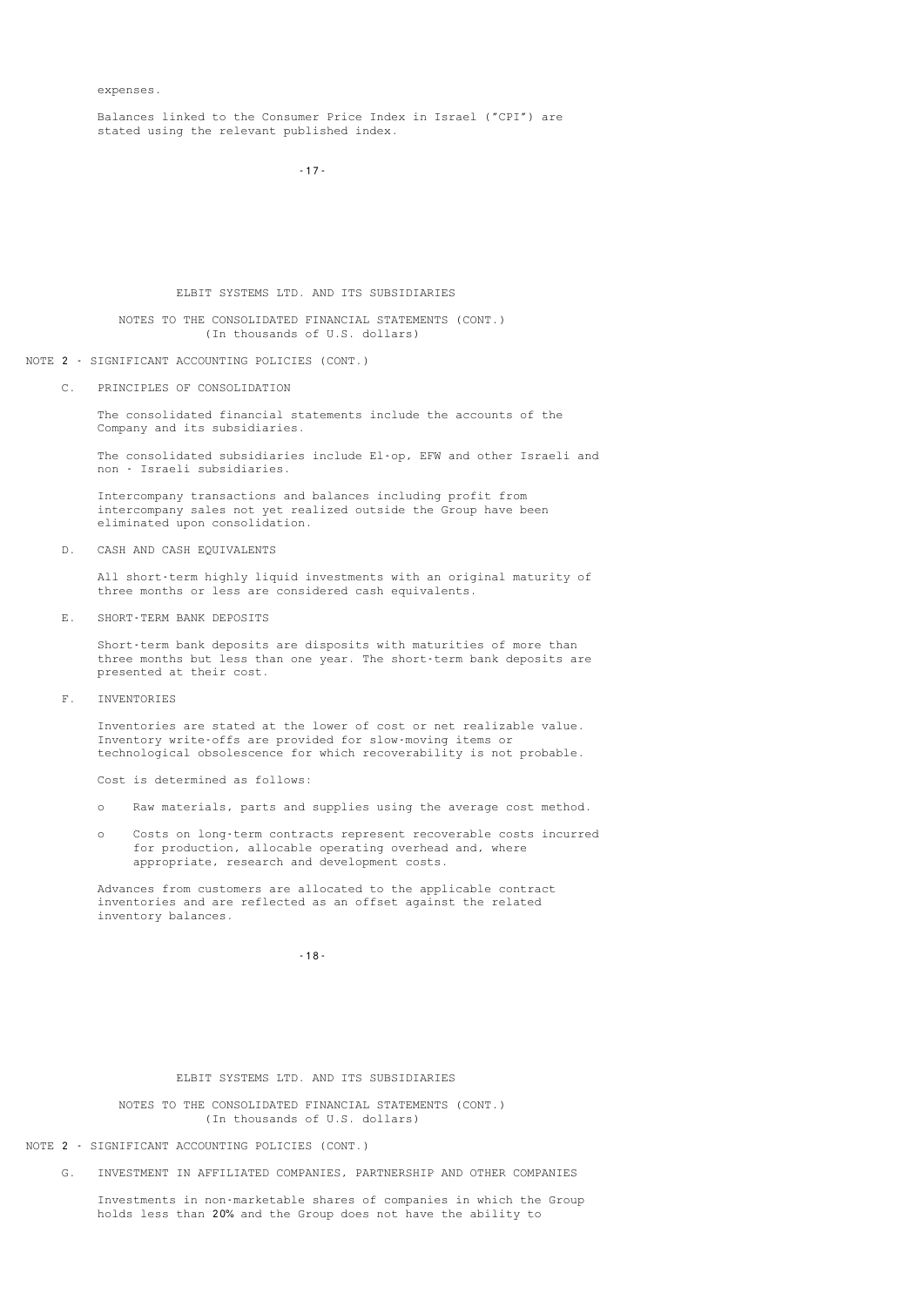exercise significant influence over operating and financial policies of the companies are recorded at the lower of cost or estimated fair value.

 Investments in companies and partnership over which the Group can exercise significant influence (generally, entities in which the Group holds between 20% and 50% of voting rights) are presented using the equity method of accounting. The Group generally discontinues applying the equity method when its investment (including advances and loans) is reduced to zero and it has not guaranteed obligations of the affiliate or otherwise committed to provide further financial support to the affiliate.

 In certain investments, the Group applies EITF 99-10, "Percentage Used to Determine the Amount of Equity Method Losses", according to which the Company recognizes equity method losses based on the ownership level of the particular investee security or loan held by the company to which the equity method losses are being applied.

 Management evaluates investments in affiliates, partnership and other companies for evidence of other than temporary declines in value. When relevant factors indicate a loss in value that is other than temporary, the Company records a provision for the decline in value.

H. LONG-TERM TRADE RECEIVABLES

 Long-term trade receivables from extended payment agreements are recorded initially at their estimated present values (determined based on the original rates of interest). Imputed interest is recognized using the effective interest method and is included as a component of interest income in the accompanying statements.

I. LONG-TERM BANK DEPOSITS

 Bank deposits with maturities of more than one year are presented at cost including accumulated interest.

-19-

#### ELBIT SYSTEMS LTD. AND ITS SUBSIDIARIES

 NOTES TO THE CONSOLIDATED FINANCIAL STATEMENTS (CONT.) (In thousands of U.S. dollars)

NOTE 2 - SIGNIFICANT ACCOUNTING POLICIES (CONT.)

J. PROPERTY, PLANT AND EQUIPMENT, NET

 Property, plant and equipment are stated at cost, net of accumulated depreciation and investment grants. For equipment produced for the Group's own use, cost includes materials, labor and overhead, but not in excess of the fair value of replacement equipment. Depreciation is calculated by the straight-line method over the estimated useful life of the assets at the following annual rates:

|                                      | $\frac{1}{2}$             |
|--------------------------------------|---------------------------|
|                                      |                           |
| Buildings                            | 2 - 4 (mainly 4%)         |
| Instruments, machinery and equipment | $10 - 33$                 |
| Office furniture and other           | $6 - 33$                  |
| Motor vehicles                       | $15 - 33$ (mainly $15\%)$ |

Land rights and leasehold improvements - over the term of the lease.

#### K. IMPAIRMENT OF LONG-LIVED ASSETS

 The Company's long-lived assets and certain identifiable intangible assets are reviewed for impairment in accordance with SFAS No. 144 "Accounting for the impairment or Disposal of Long-Lived Assets" whenever events or changes in circumstances indicate that the carrying amount of an asset may not be recoverable. Recoverability of assets to be held and used is measured by a comparison of the carrying amount of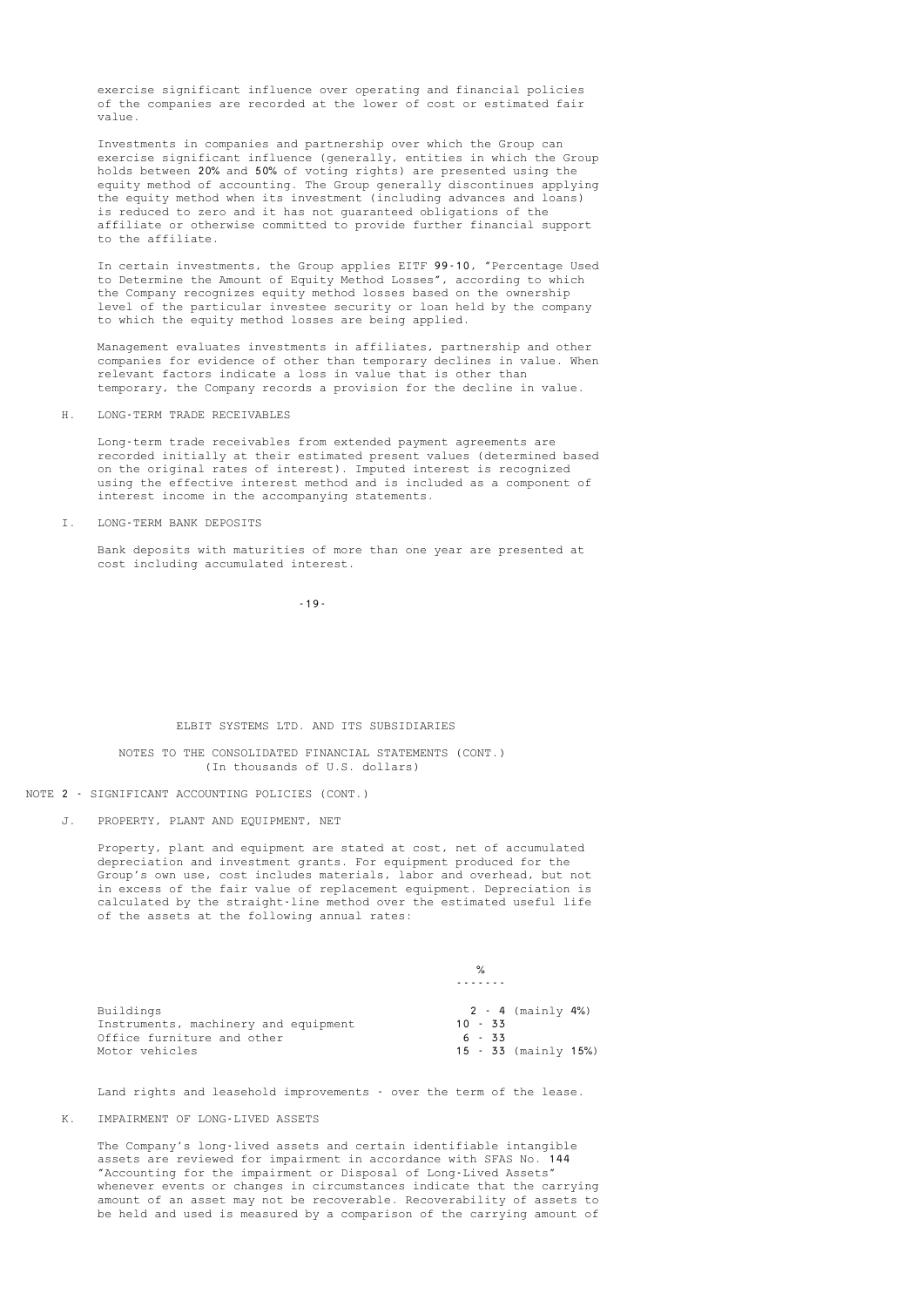an asset to the future undiscounted cash flows expected to be generated by the asset. If an asset is considered to be impaired, the impairment to be recognized is measured by the amount by which the carrying amount of the assets exceed its fair value.

#### L. OTHER ASSETS

 Other assets include mainly goodwill, know-how and trademarks acquired in connection with the purchase of subsidiaries and activities. Know-how and trademarks are amortized over their estimated useful lives using the straight-line method.

 Goodwill represents excess of the cost of acquired entities over the net of the amounts assigned to assets acquired and liabilities assumed. Goodwill that arose from acquisitions prior to July 1, 2001, was amortized until December 31, 2001, on a straight-line basis over 10 - 20 years. Under SFAS No. 142, "Goodwill and Other Intangible Assets", such goodwill shall no longer be amortized effective as of January 1, 2002.

-20-

#### ELBIT SYSTEMS LTD. AND ITS SUBSIDIARIES

#### NOTES TO THE CONSOLIDATED FINANCIAL STATEMENTS (CONT.) (In thousands of U.S. dollars)

NOTE 2 - SIGNIFICANT ACCOUNTING POLICIES (CONT.)

 SFAS No. 142 requires goodwill to be tested for impairment on adoption and at least annually thereafter or between annual tests in certain circumstances, and written down when impaired, rather than being amortized as previous accounting standards required. Goodwill attributable to each of the reporting units is tested for impairment by comparing the fair value of each reporting unit with its carrying value. If the carrying value exceeds the fair value, impairment is measured by comparing the implied fair value of goodwill to its carrying value. Fair value of a reporting unit is determined using discounted cash flows. Significant estimates used in the methodology include estimates of future cash flows, further short-term and long-term growth rates and weighted average cost of capital for each of the reportable units.

 The adoption of SFAS 142 did not affect the financial position and results of operations of the Group as of January 1, 2002.

#### M. SEVERANCE PAY

 Under Israeli law and employment agreements, the Group's companies in Israel are required to make severance payments and, in certain situations, pay pensions to terminated employees. The calculation is based on the employee's latest salary and the period of his employment. The companies' obligation for severance pay and pension is provided by monthly deposits with insurance companies, pension funds and by an accrual.

 The value of severance pay funds is presented in the balance sheet and includes profits accumulated to balance sheet date. The amounts deposited may be withdrawn only after fulfillment of the obligations pursuant to Israeli severance pay law or labor agreements. The value of the deposited funds are based on the cash surrendered value of these funds and include immaterial profits.

 Severance pay expenses for the years ended December 31, 2000, 2001 and 2002, amounted to approximately \$5,591, \$8,097 and \$10,138, respectively.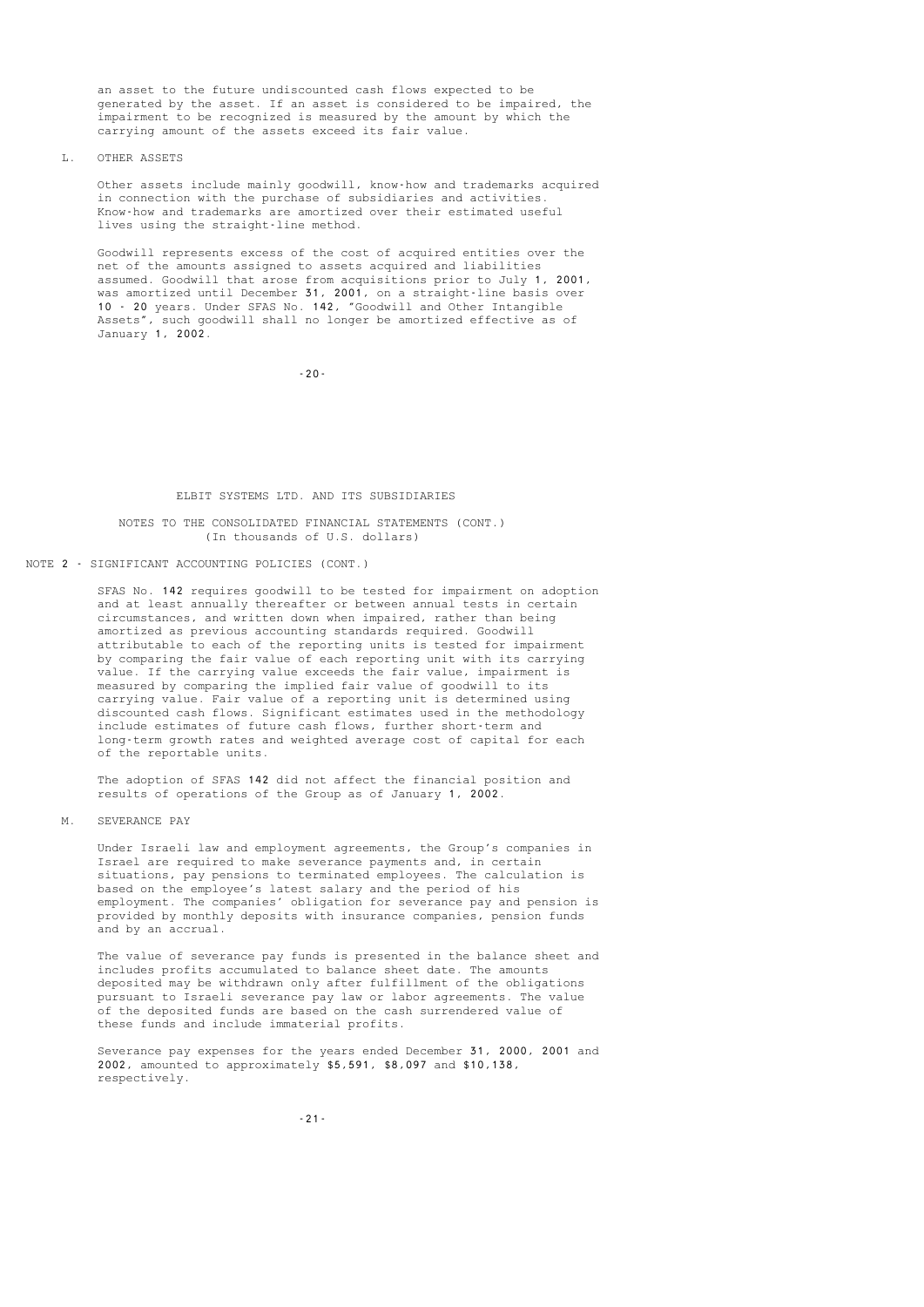#### NOTES TO THE CONSOLIDATED FINANCIAL STATEMENTS (CONT.) (In thousands of U.S. dollars)

#### NOTE 2 - SIGNIFICANT ACCOUNTING POLICIES (CONT.)

#### N. REVENUE RECOGNITION

 The Company generates revenues from long-term contracts involving the design, development, manufacture and integration of defense systems and products and providing support and services for such systems and products. Revenues from long-term contracts are recognized based on SOP 81-1 "Accounting for Performance of Construction-Type and Certain Production - Type Contracts" on the percentage of completion method.

 Sales and anticipated profit under long-term fixed-price production type contracts are recorded on a percentage of completion basis, generally using units of delivery as the measurement basis for effort accomplished. Estimated contract profit is included in earnings in proportion to recorded sales.

 Sales under certain long-term fixed-price contracts which, among other things require a significant amount of development effort in relation to total contract value, are recorded using the cost-to-cost method of accounting where sales and profit are recorded based on the ratio of costs incurred to estimated total costs at completion but not before the Company achieves certain milestones.

 Sales under cost-reimbursement-type contracts are recorded as costs are incurred. Applicable estimated profits are included in earnings in the proportion that incurred costs bear to total estimated costs.

 Estimated gross profit or loss from long-term contracts may change due to changes in estimates resulting from differences between actual performance and original forecasts. Such changes in estimated gross profit are recorded in results of operations when they are reasonably determinable by management, on a cumulative catch-up basis.

 Amounts representing contract change orders, claims or other items are included in sales only when they can be reliably estimated and realization is probable. Penalties and awards applicable to performance on contracts are considered in estimating sales and profit rates, and are recorded when there is sufficient information to assess anticipated contract performance.

-22-

#### ELBIT SYSTEMS LTD. AND ITS SUBSIDIARIES

 NOTES TO THE CONSOLIDATED FINANCIAL STATEMENTS (CONT.) (In thousands of U.S. dollars)

### NOTE 2 - SIGNIFICANT ACCOUNTING POLICIES (CONT.)

 Anticipated losses on contracts are charged to earnings when identified.

 The Company estimates the costs that may be incurred under its basic warranty and records a liability in the amount of such costs at the time revenue is recognized. The specific terms and conditions of those warranties vary depending upon the product sold and the country in which the Company does business. Factors that affect the Company's warranty liability include the number of delivered units, engineering estimates and anticipated rates of warranty claims. The Company periodically assesses the adequacy of its recorded warranty liability and adjusts the amount as necessary.

O. RESEARCH AND DEVELOPMENT COSTS

 Research and development costs, net of participations, are charged to operations as incurred.

 Group sponsored research and development costs primarily include independent research and development and bid and proposal efforts.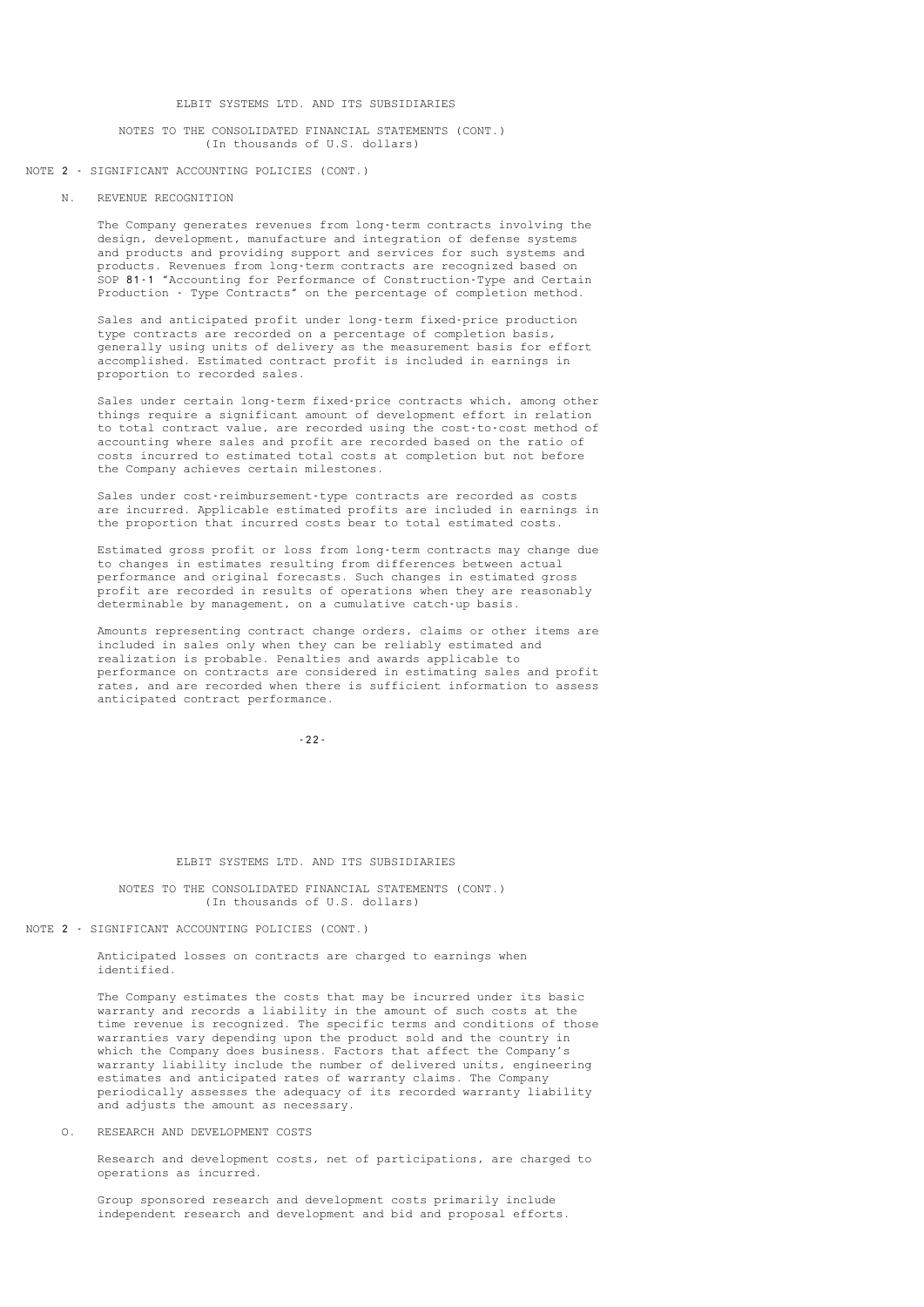Under certain arrangements in which a customer shares in product development costs, the Group's portion of such unreimbursed costs is expensed as incurred. Customer-sponsored research and development costs incurred pursuant to contracts are accounted for as contract costs.

 Certain group companies in Israel receive royalty-bearing grants from the Government of Israel and from other sources for the purpose of funding approved research and development projects. These grants are recognized at the time the applicable company is entitled to such grants on the basis of the costs incurred and are presented as a deduction from research and development costs.

#### P. INCOME TAXES

 The Group accounts for income taxes in accordance with SFAS No. 109, "Accounting for Income Taxes". This Statement prescribes the use of the liability method whereby deferred tax assets and liability account balances are determined based on differences between financial reporting and tax bases of assets and liabilities and are measured using the enacted tax rates and laws that will be in effect when the differences are expected to reverse. The Group provides a valuation allowance, if necessary, to reduce deferred tax assets to their estimated realizable value.

-23-

#### ELBIT SYSTEMS LTD. AND ITS SUBSIDIARIES

#### NOTES TO THE CONSOLIDATED FINANCIAL STATEMENTS (CONT.) (In thousands of U.S. dollars)

#### NOTE 2 - SIGNIFICANT ACCOUNTING POLICIES (CONT.)

Q. CONCENTRATION OF CREDIT RISKS

 Financial instruments that potentially subject the Group to concentrations of credit risk consist principally of cash and cash equivalents, short-term and long-term deposits, trade receivables and long-term receivables.

 The majority of the Group's cash and cash equivalents is invested in dollar instruments with major banks in Israel and in the U.S. Management believes that the financial institutions that hold the Group investments are financially sound and accordingly, minimal credit risk exists with respect to these investments.

 The Group's trade receivables are derived primarily from sales to large and solid customers and governments located mainly in Israel, the United States and Europe. The Group performs ongoing credit evaluations of its customers and to date, has not experienced any unexpected material losses except for a one time loss in 2002 of approximately \$4,600 due to the insolvency of one of the Group's customers. An allowance for doubtful accounts is determined with respect to those amounts that the Group has determined to be doubtful of collection and by a general reserve.

#### R. DERIVATIVE FINANCIAL INSTRUMENTS

 The Group accounts for derivatives and hedging based on SFAS No. 133, "Accounting for Derivative Instruments and Hedging Activities". SFAS No. 133 requires the Company to recognize all derivatives on the balance sheet at fair value. If the derivative meets the definition of a hedge and is so designated, depending on the nature of the hedge, changes in the fair value of derivatives will either be offset against the change in fair value of the hedged assets, liabilities, or firm commitments through earnings or recognized in other comprehensive income until the hedged item is recognized in earnings. The ineffective portion of a derivative's change in fair value is recognized in earnings.

 For derivative instruments not designated as hedging instruments, the gain or loss is recognized in current earnings during the period of change.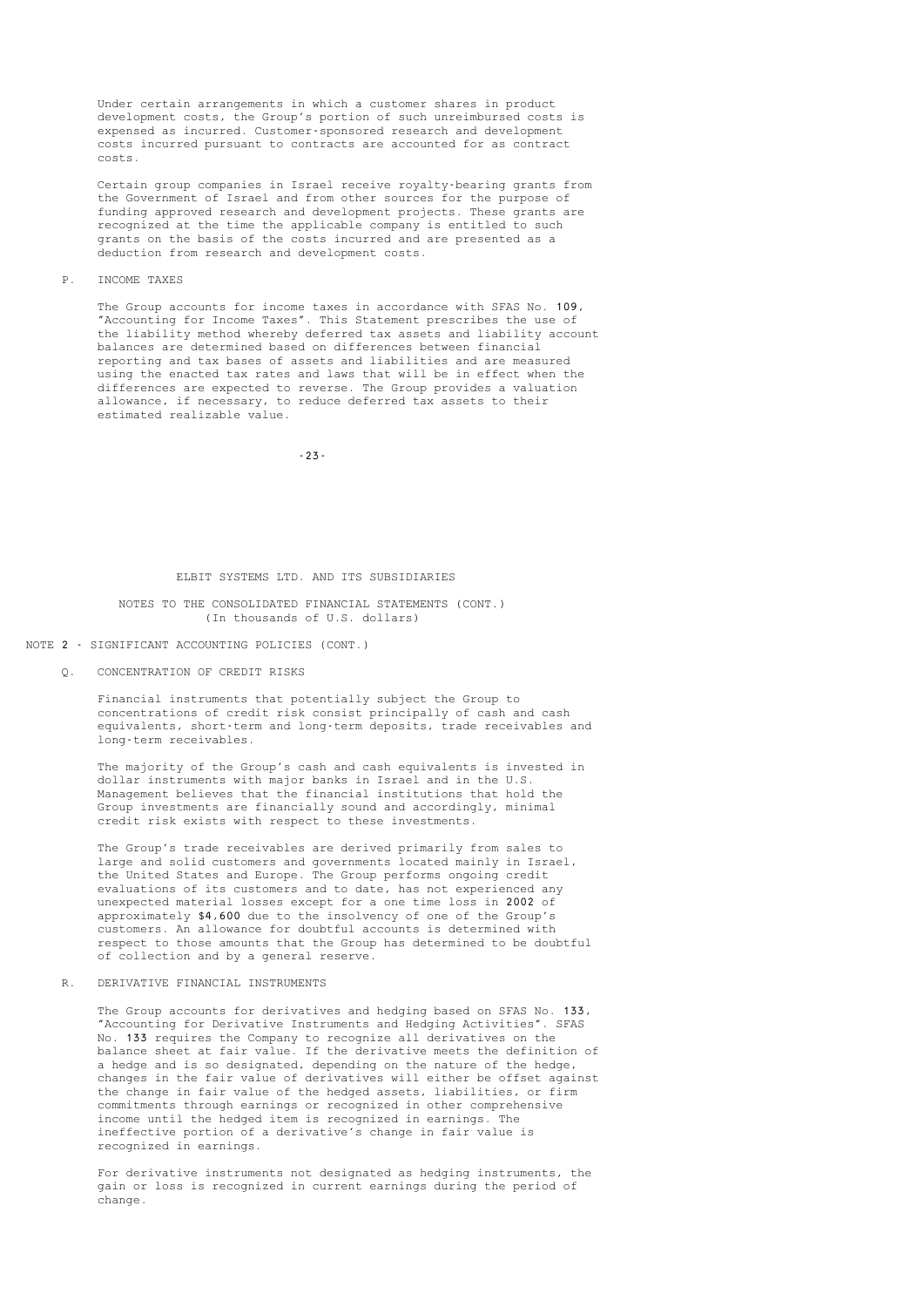#### NOTES TO THE CONSOLIDATED FINANCIAL STATEMENTS (CONT.) (In thousands of U.S. dollars)

#### NOTE 2 - SIGNIFICANT ACCOUNTING POLICIES (CONT.)

 The Company enters into forward exchange contracts to hedge certain firm commitments denominated in foreign currencies. The purpose of the Company's foreign currency hedging activities is to protect the Company from risk that the eventual dollar cash flows from the sale of products to international customers will be adversely affected by .<br>changes in the exchange rates.

 In addition, in order to ensure the dollar value of certain assets and liabilities, the Group has enters into forward exchange contracts. As of December 31, 2002, the Group had contracts with notional value of approximately \$21,400 to purchase and sell foreign currencies. These contracts mature in 2003.

 The fair value of the foreign exchange contracts as of December 31 , 2002 amounted to \$1,178.

S. STOCK-BASED COMPENSATION

 The Company has elected to follow Accounting Principles Board Opinion No. 25 ("APB 25") "Accounting for Stock Issued to Employees" and FASB Interpretation No. 44 ("FIN 44") "Accounting for Certain Transactions Involving Stock Compensation" in accounting for its employee stock option plans. Under APB 25, compensation expense is recognized based on the intrinsic value method where by compensation expense is equals to the excess if any of the quoted market price of the stock at the grant date of the award or other measurement date, over the amount an employee must pay to acquire the stock. The Company recognize the expense over the vesting period of the award.

> In respect of phantom share options the Company applies compensation accounting under SFAS No. 123, "Accounting for Stock-Based Compensation" as amended by SFAS No. 148, the Company is required to disclose pro forma information regarding stock based employee compensation cost net income (loss) and basic and diluted net income (loss) per share, as if the Company had accounted for its employee share options under the fair value method of SFAS 123. The fair value for these options was estimated at the grant date using a Black-Scholes

-25-

### ELBIT SYSTEMS LTD. AND ITS SUBSIDIARIES

 NOTES TO THE CONSOLIDATED FINANCIAL STATEMENTS (CONT.) (In thousands of U.S. dollars)

NOTE 2 - SIGNIFICANT ACCOUNTING POLICIES (CONT.)

 option pricing model with the following weighted average assumptions for 2000, 2001 and 2002: risk-free interest rates of 6%, 2% and 1.34% respectively, dividend yields of 2.0%, 2.03% and 1.99% respectively, volatility of 49.5%, 33.8% and 21.2% respectively, and a weighted average expected life of the options of 6 years.

Pro forma information under SFAS 123 is as follows:

-24-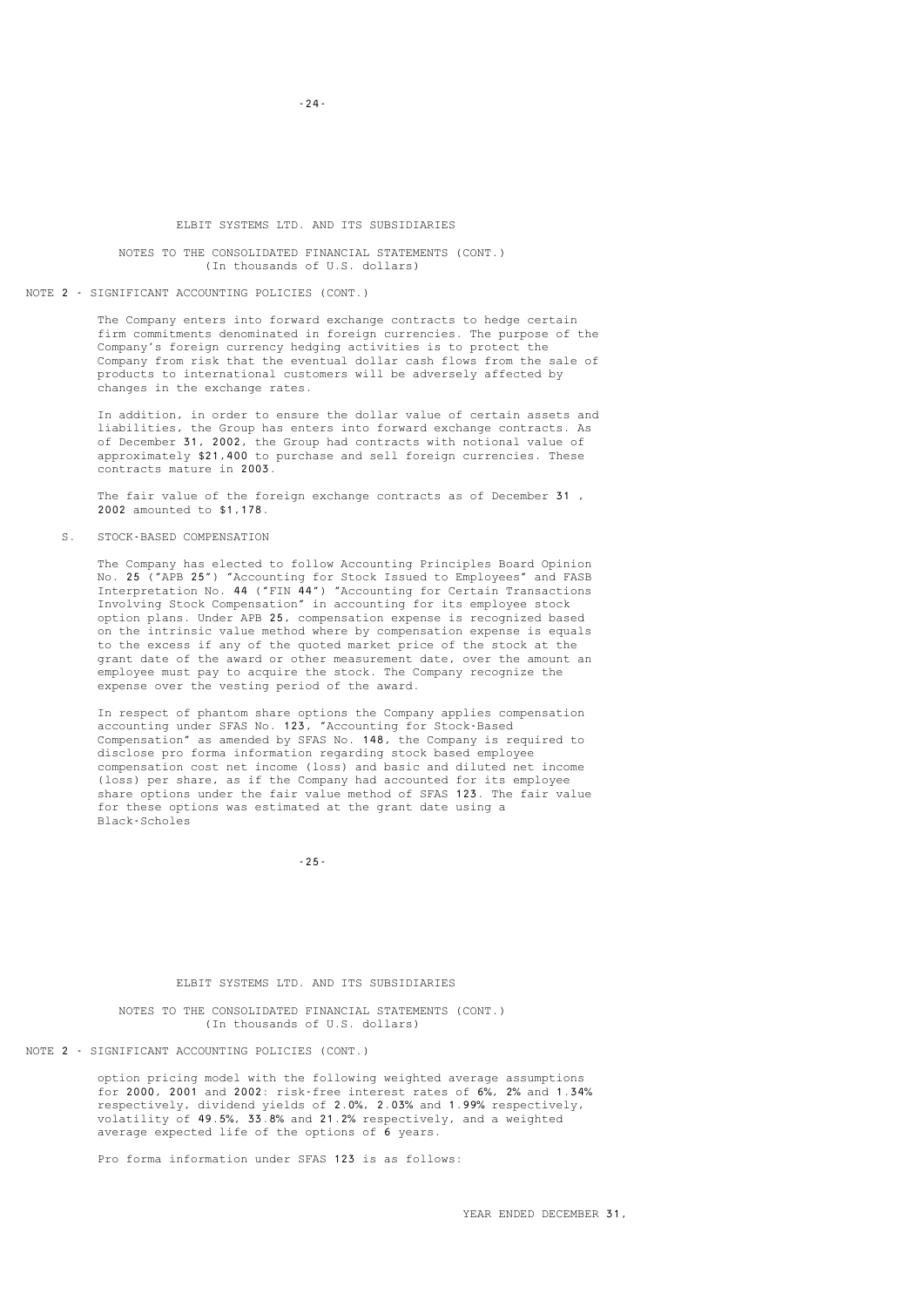|                                                                        | 2002         | 2001                | 2000                            |
|------------------------------------------------------------------------|--------------|---------------------|---------------------------------|
| Net income (loss) as reported                                          | \$45.113     |                     | $$40,796$ $$(20,531)$           |
| Stock based compensation as reported<br>Stock based compensation under |              |                     | $(926)$ 8,512 155               |
| SFAS 123                                                               |              | $(3,695)$ $(3,665)$ | (730)                           |
| Pro forma net income (loss)                                            | .<br>——————— | ———————             | $$40,492$ $$45,643$ $$(21,106)$ |
| Basic net income (loss) per share as<br>reported                       | \$           | 1.17 \$ 1.07        | ========<br>\$ (0.65)           |
| Pro forma basic net income (loss) per share                            | \$1.05       | \$1.20              | \$ (0.67)                       |
| Diluted net income (loss) per share as<br>reported                     | 1.13         | \$1.04              | \$ (0.65)                       |
| Pro forma diluted net income (loss) per share                          | \$1.02       | \$1.16              | (0.67)<br>$\mathbb{S}$          |

-26-

#### ELBIT SYSTEMS LTD. AND ITS SUBSIDIARIES

#### NOTES TO THE CONSOLIDATED FINANCIAL STATEMENTS (CONT.) (In thousands of U.S. dollars)

NOTE 2 - SIGNIFICANT ACCOUNTING POLICIES (CONT.)

#### T. FAIR VALUE OF FINANCIAL INSTRUMENTS

 The carrying amount reported in the balance sheet for cash and cash equivalents, short-term deposits, trade receivables, other receivables, short-term bank loans, short-term trade payables and other payables approximate their fair values due to the short-term maturities of such instruments.

 Long-term loans are estimated by discounting the future cash flows using current interest rates for loans of similar terms and maturities. The carrying amount of the long-term loans approximates their fair value.

 The fair value of foreign currency contracts (used for hedging purposes) is estimated by obtaining current quotes from investment bankers.

 It was not practicable to estimate the fair value of the Company's investments in shares of non-public affiliates and other Companies because of the lack of a quoted market price and the inability to obtain valuation of each Company without incurring excessive costs. The carrying amounts of these Companies were \$31,492 and \$33,051 as of December 31, 2001 and 2002, respectively and represent the original cost and, in the case of affiliates, include the Company's equity in the earnings or losses of the affiliates since the dates of acquisition.

#### U. BASIC AND DILUTED NET EARNINGS (LOSS) PER SHARE

 Basic net earnings (loss) per share is computed based on the weighted average number of ordinary shares outstanding during each year. Diluted net earning (loss) per share is computed based on the weighted average number of ordinary shares outstanding during each year, plus dilutive potential ordinary shares considered outstanding during the year. Outstanding stock options are excluded from the calculation of the diluted net earning (loss) per ordinary share when such securities are anti-dilutive. The total weighted average number of shares related to the outstanding options excluded from the calculation of diluted net loss per share was 647 for the year ended December 31, 2000 (2001 and 2002 - none).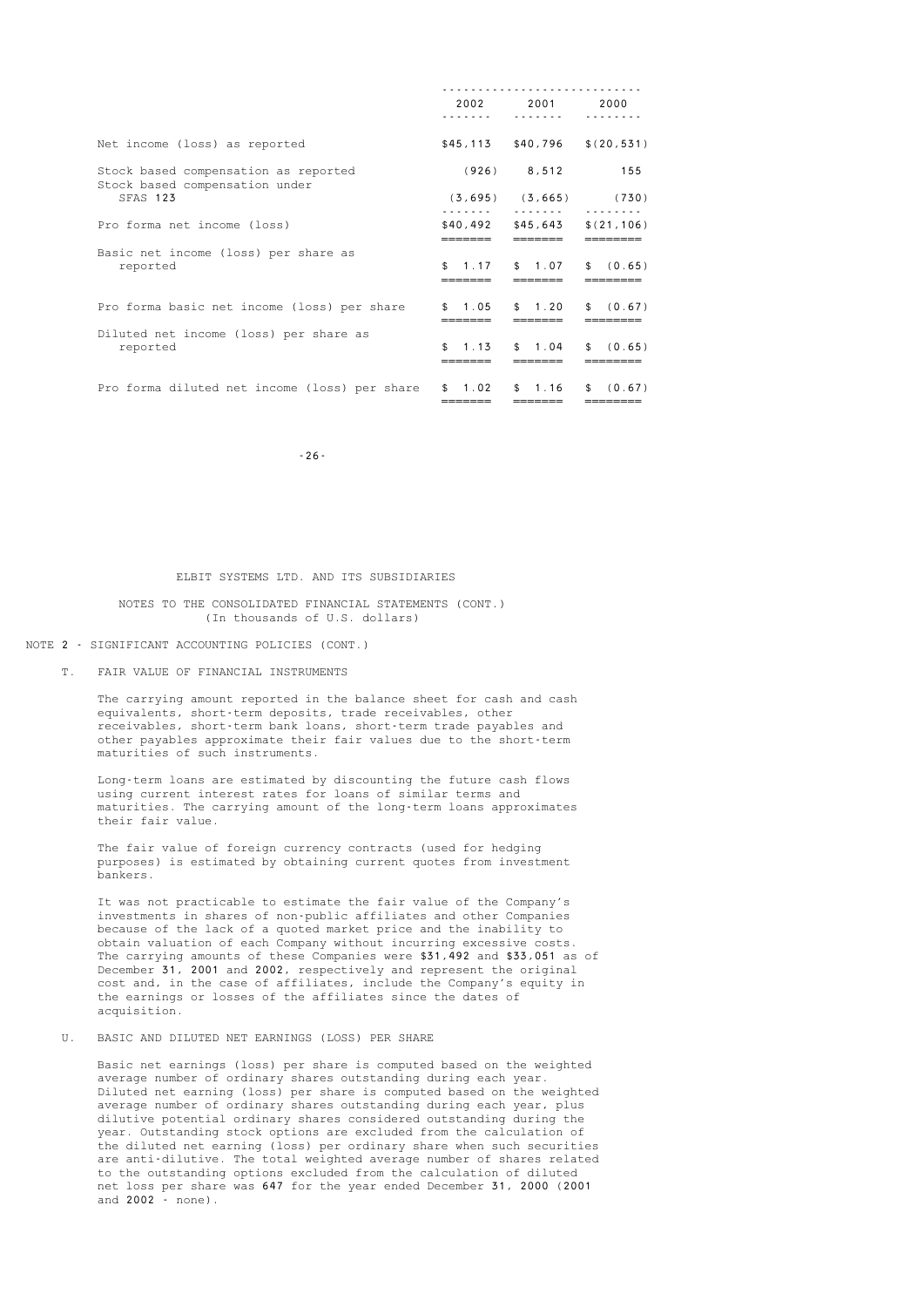#### NOTES TO THE CONSOLIDATED FINANCIAL STATEMENTS (CONT.) (In thousands of U.S. dollars)

NOTE 2 - SIGNIFICANT ACCOUNTING POLICIES (CONT.)

V. IMPACT OF RECENTLY ISSUED ACCOUNTING STANDARDS

 In June 2002, the FASB issued SFAS No. 146, "Accounting for Costs Associated with Exit or Disposal Activities," which addresses significant issue regarding the recognition, measurement and reporting of costs associated with exit and disposal activities, including restructuring activities. SFAS No. 146 requires that costs associated with exit or disposal activities be recognized when they are incurred rather than at the date of a commitment to an exit or disposal plan. SFAS No. 146 is effective for all exit or disposal activities initiated after December 31, 2002. SFAS No. 146 also requires liabilities accrued in respect of such cost to be measured at fair value. The Company does not expect the adoption of SFAS No. 146 to have a material impact on its results of operations or financial position.

 In November 2002, the FASB issued FASB Interpretation No. 45, "Guarantor's Accounting and Disclosure Requirements for Guarantees, Including Indirect Guarantees of Indebtedness of Others, an interpretation of FASB Statements No. 5, 57, and 107 and Rescission of FASB Interpretation No. 34 ("FIN No.45"). FIN No. 45 elaborates on the disclosures to be made by a guarantor in its interim and annual financial statements about its obligations under certain guarantees that it has issued. It also clarifies that a guarantor is required to recognize, at the inception of a guarantee, a liability for the fair value of the obligation undertaken in issuing the guarantee. FIN No. 45 does not prescribe a specific approach for subsequently measuring the guarantor's recognized liability over the term of the related guarantee. It also incorporates, without change, the guidance in FASB Interpretation No.34, "Disclosure of Indirect Guarantees of Indebtedness of Others", which is being superseded. The disclosure provisions of FIN No. 45 are effective for financial statements of interim or annual periods that end after December 15, 2002, and the provisions for initial recognition and measurement are effective on a prospective basis for guarantees that are issued or modified after December 31, 2002, irrespective of a guarantor's year-end. The Company does not expect the adoption of FIN No. 45 to have a material impact on its results of operations or financial position.

-28-

#### ELBIT SYSTEMS LTD. AND ITS SUBSIDIARIES

 NOTES TO THE CONSOLIDATED FINANCIAL STATEMENTS (CONT.) (In thousands of U.S. dollars)

NOTE 2 - SIGNIFICANT ACCOUNTING POLICIES (CONT.)

W. RECLASSIFICATIONS

 Certain financial statement data for prior years has been reclassified to conform with current year financial statement presentation.

NOTE 3 - TRADE RECEIVABLES, NET

A. Trade receivables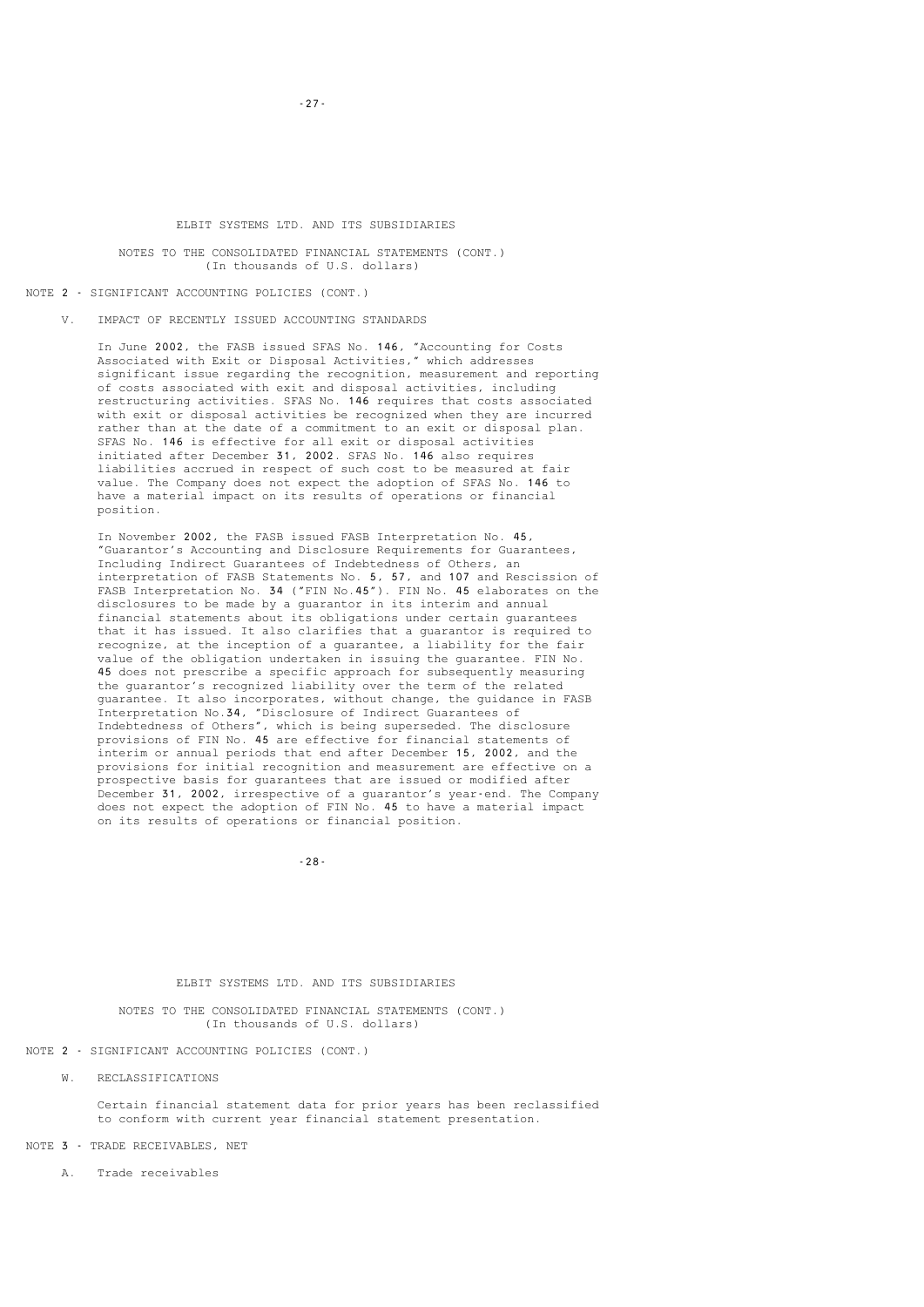|                                        | DECEMBER 31, |           |
|----------------------------------------|--------------|-----------|
|                                        | 2002         | 2001      |
|                                        |              |           |
| Open accounts (*)                      | \$177,465    | \$175,275 |
| Unbilled receivables                   | 53,670       | 69,752    |
| Less - allowance for doubtful accounts | (3, 411)     | (3, 200)  |
|                                        |              |           |
|                                        | \$227,724    | \$241,827 |
|                                        |              |           |
| (*) Includes affiliated companies      | 9,647<br>\$  | \$14.257  |
|                                        |              |           |

 B. Long-term trade receivables include amounts due to the Company in connection with certain contracts. The receivables are guaranteed by governmental authorities and their majority portion is insured by financial institutions. The receivables are denominated in U.S dollars, payable over a period of one and a half years and bear intrest rates of Libor + 1.5%.

### NOTE 4 - OTHER RECEIVABLES AND PREPAID EXPENSES

|                        | DECEMBER 31, |          |
|------------------------|--------------|----------|
|                        | 2002         | 2001     |
|                        |              |          |
| Prepaid expenses       | \$12, 244    | \$13,445 |
| Government departments | 5,915        | 4,937    |
| Employees              | 1,029        | 710      |
| Deferred income taxes  | 11,675       | 11,631   |
| Other                  | 3.513        | 5,486    |
|                        |              |          |
|                        | \$34,376     | \$36,209 |
|                        |              |          |
|                        |              |          |

-29-

### ELBIT SYSTEMS LTD. AND ITS SUBSIDIARIES

 NOTES TO THE CONSOLIDATED FINANCIAL STATEMENTS (CONT.) (In thousands of U.S. dollars)

NOTE 5 - INVENTORIES, NET OF ADVANCES

|                                                                  | DECEMBER 31, |                       |
|------------------------------------------------------------------|--------------|-----------------------|
|                                                                  | 2002         | 2001                  |
|                                                                  |              |                       |
| Cost of long-term contracts in progress                          |              | $$205,318$ $$155,712$ |
| Raw materials                                                    |              | 75,579 70,133         |
| Advances to suppliers and subcontractors                         |              | 25,047 30,955         |
|                                                                  |              |                       |
|                                                                  | 305,944      | 256,800               |
| Less -                                                           |              |                       |
| Cost of contracts in progress deducted<br>from customer advances |              |                       |
|                                                                  |              | 10,658 10,961         |
|                                                                  |              |                       |
|                                                                  | 295,286      | 245,839               |
| Less -                                                           |              |                       |
| Advances received from customers                                 |              | 67,624 49,969         |
| Provision for losses                                             |              | 4,818 10,780          |
|                                                                  | \$222,844    | \$185,090             |
|                                                                  |              |                       |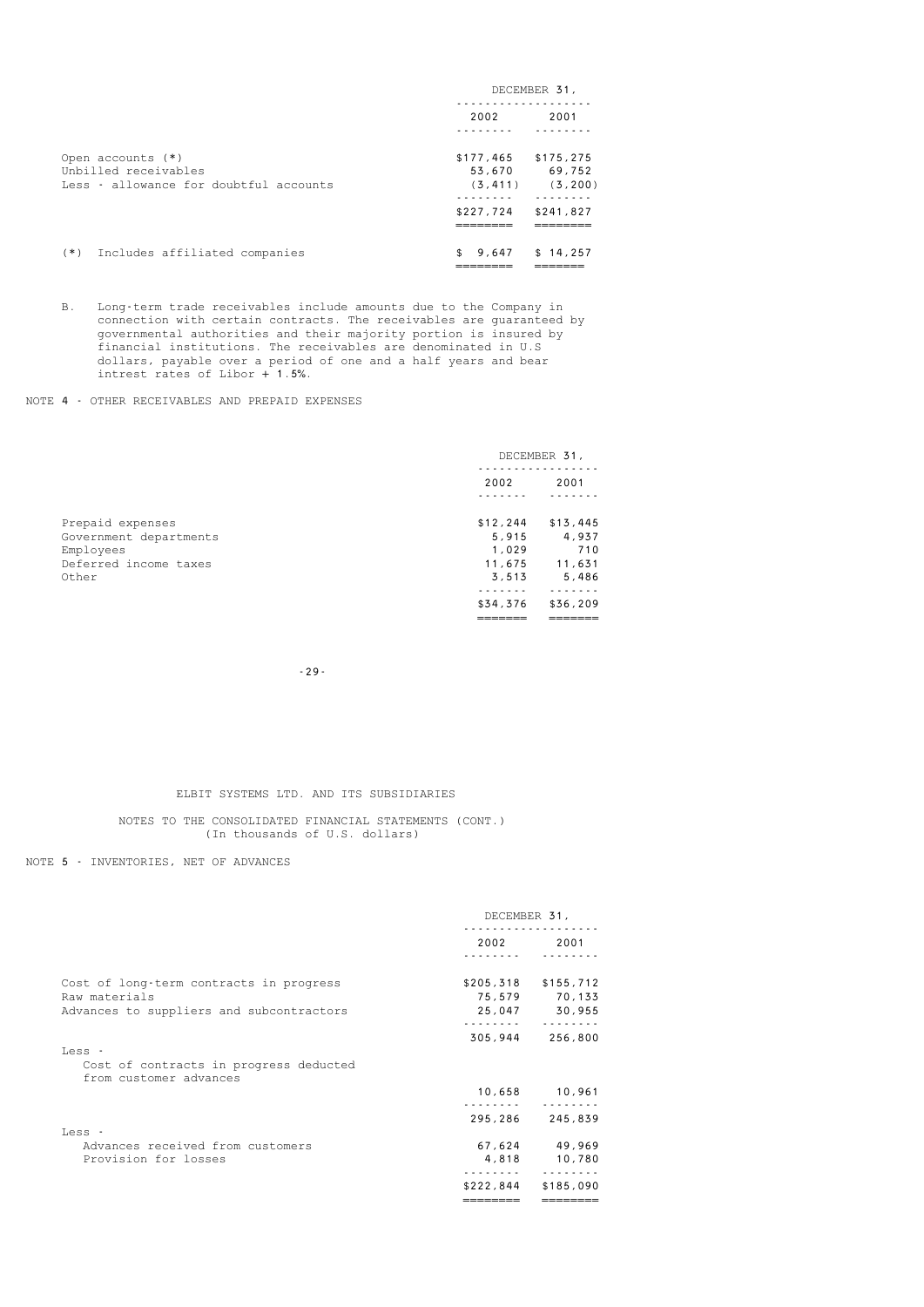(\*) The Company has transferred legal title of inventories to certain customers as collateral for advances received.

NOTE 6 - INVESTMENTS IN AFFILIATED COMPANIES, PARTNERSHIP AND OTHER COMPANIES

A. INVESTMENTS IN COMPANIES ACCOUNTED FOR UNDER THE EQUITY METHOD

|             |          | DECEMBER 31, |  |
|-------------|----------|--------------|--|
|             | 2002     | 2001         |  |
|             |          |              |  |
| SCD(1)      | \$15,713 | \$13,036     |  |
| $VSI$ (2)   | 3,893    | 2,030        |  |
| Red C (3)   | $ -$     | 2,549        |  |
| Opgal $(4)$ | 2,028    | 1,894        |  |
| Others (5)  | 313      | 74           |  |
|             |          |              |  |
|             | \$21,947 | \$19,583     |  |
|             |          |              |  |

 (1) Semi Conductor Devices ("SCD"), a partnership, held 50% by the Company and 50% by Rafael Armaments Development Authority Ltd. ("Rafael"). SCD is engaged in the development and production of various thermal detectors and laser diodes.

-30-

#### ELBIT SYSTEMS LTD. AND ITS SUBSIDIARIES

 NOTES TO THE CONSOLIDATED FINANCIAL STATEMENTS (CONT.) (In thousands of U.S. dollars)

- NOTE 6 INVESTMENTS IN AFFILIATED COMPANIES, PARTNERSHIP AND OTHER COMPANIES (CONT.)
	- A. INVESTMENTS IN COMPANIES ACCOUNTED FOR UNDER THE EQUITY METHOD (CONT.)
- (2) Vision Systems International LLC ("VSI") based in San Jose, California is a limited liability company that is held 50% by EFW. VSI operates in the area of helmet mounted display systems for fixed wing military and paramilitary aircraft.
	- (3) Red C Optical Networks Inc. ("Red C") is engaged in the multi-focal optic communications sector and is held 36.5% by El-Op. Red C designs, develops and manufacture optical amplifiers for dense wave-length multiplexing (DWDM) optical networks for telecommunication renders. In 2002 the investment in Red C was written off.
	- (4) Opgal Optronics Industries ("Opgal") Ltd., is an Israeli company owned 50.1% by the Company and 49.9% by a subsidiary of Rafael. Opgal focuses mainly on commercial applications of thermal imaging and electro-optic technologies. The Company jointly controls Opgal with Rafael, and therefore Opgal is not consolidated in the Company's financial statements.
	- (5) Mediguide Inc. ("Mediguide") and its Israeli subsidiary, Mediguide Ltd., were established in 2000 as a spin-off from the Company, which holds the majority of Mediguide's ordinary shares. In 2001 and 2002, Mediguide issued preferred shares to other investors in consideration for approximately \$6,000 based on a pre-money valuation of \$14,000 - \$17,000. The preferred shares entitle the other investors to preference rights in any liquidation event. Therefore, the Company did not record any gain as a result of the above transaction. In addition the preferred shares entitle their holders to certain participating rights. Accordingly based on the guidance in EITF 96-16, the Company ceased consolidating its investment in Mediguide and accounts for the investment in Mediguide under the equity method of accounting.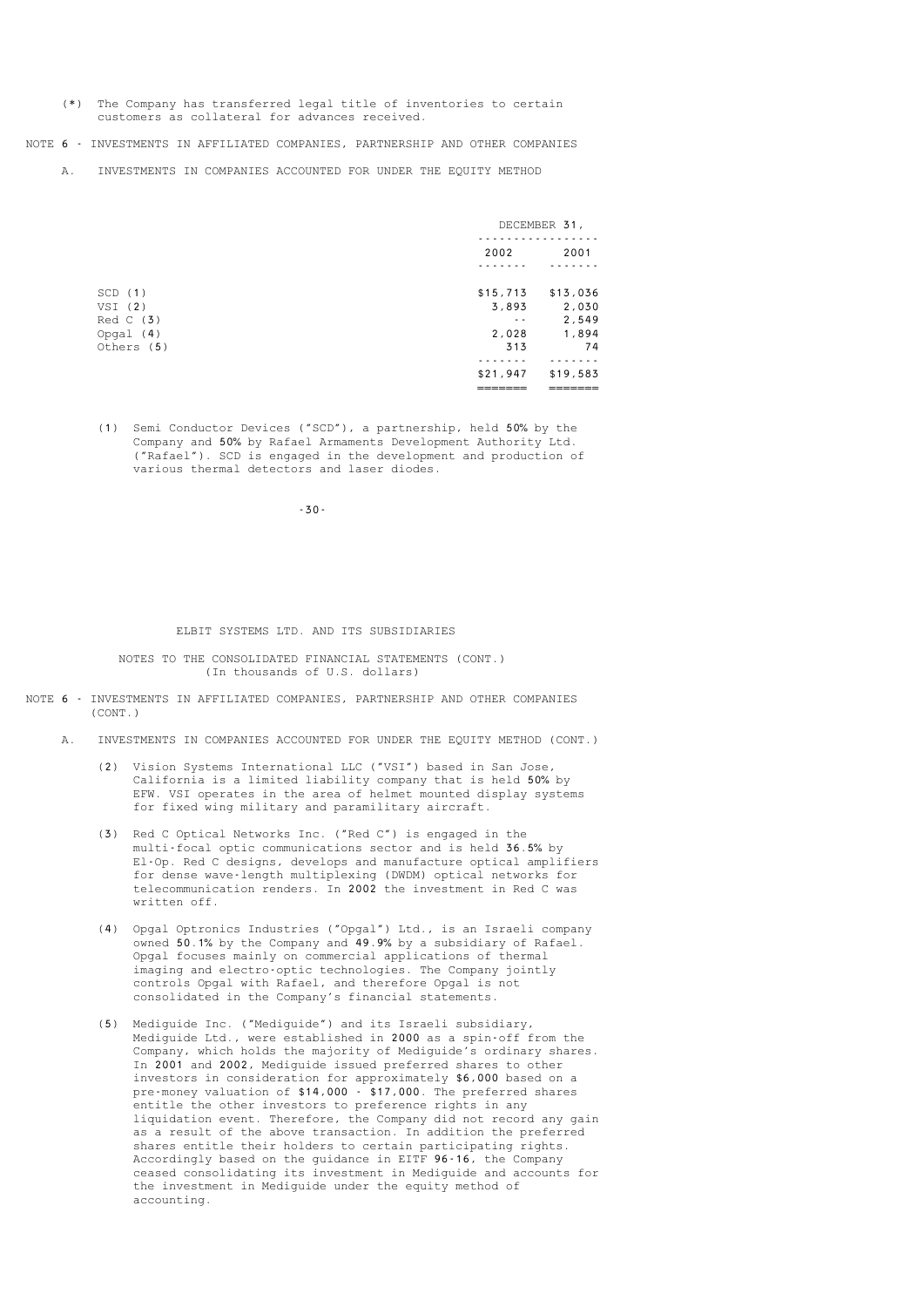(6) See Note 16(E) for guarantees.

-31-

#### ELBIT SYSTEMS LTD. AND ITS SUBSIDIARIES

 NOTES TO THE CONSOLIDATED FINANCIAL STATEMENTS (CONT.) (In thousands of U.S. dollars)

NOTE 6 - INVESTMENTS IN AFFILIATED COMPANIES, PARTNERSHIP AND OTHER COMPANIES (CONT.)

B. INVESTMENTS IN COMPANIES ACCOUNTED FOR UNDER THE COST METHOD

|                               | DECEMBER 31,            |                           |
|-------------------------------|-------------------------|---------------------------|
|                               | 2002                    | 2001                      |
| Sultam (1)<br>ISI(2)<br>Other | \$3,500<br>7,230<br>374 | \$3,500<br>7,230<br>1,179 |
|                               | \$11,104<br>_________   | \$11,909<br>_______       |

- (1) Sultam Systems Ltd. ("Sultam"), held 10% by the Company, is engaged in the development and manufacturing of military systems in the artillery sector.
- (2) ImageSat International N.V. ("ISI"), held 14% (10% on a fully diluted basis) by the Company, is engaged in the operation of satellite photography formations and commercial delivery of satellite photography for civil purposes.

NOTE 7 - LONG -TERM BANK DEPOSITS AND LOAN

|                                                                                                         | DECEMBER 31,          |                  |
|---------------------------------------------------------------------------------------------------------|-----------------------|------------------|
|                                                                                                         | 2002                  | 2001             |
| Deposits with bank for loans granted to<br>$employes$ (*)<br>Other deposits with bank<br>Long-term loan | \$2,037<br>935<br>714 | \$2,238<br>1.195 |
|                                                                                                         | \$3,686               | \$3,433          |
|                                                                                                         |                       |                  |

 (\*) The deposits are linked to the Israeli CPI, bear annual interest of 4% and are presented net of current maturities of \$680 (2001 - \$746).

-32-

ELBIT SYSTEMS LTD. AND ITS SUBSIDIARIES

 NOTES TO THE CONSOLIDATED FINANCIAL STATEMENTS (CONT.) (In thousands of U.S. dollars)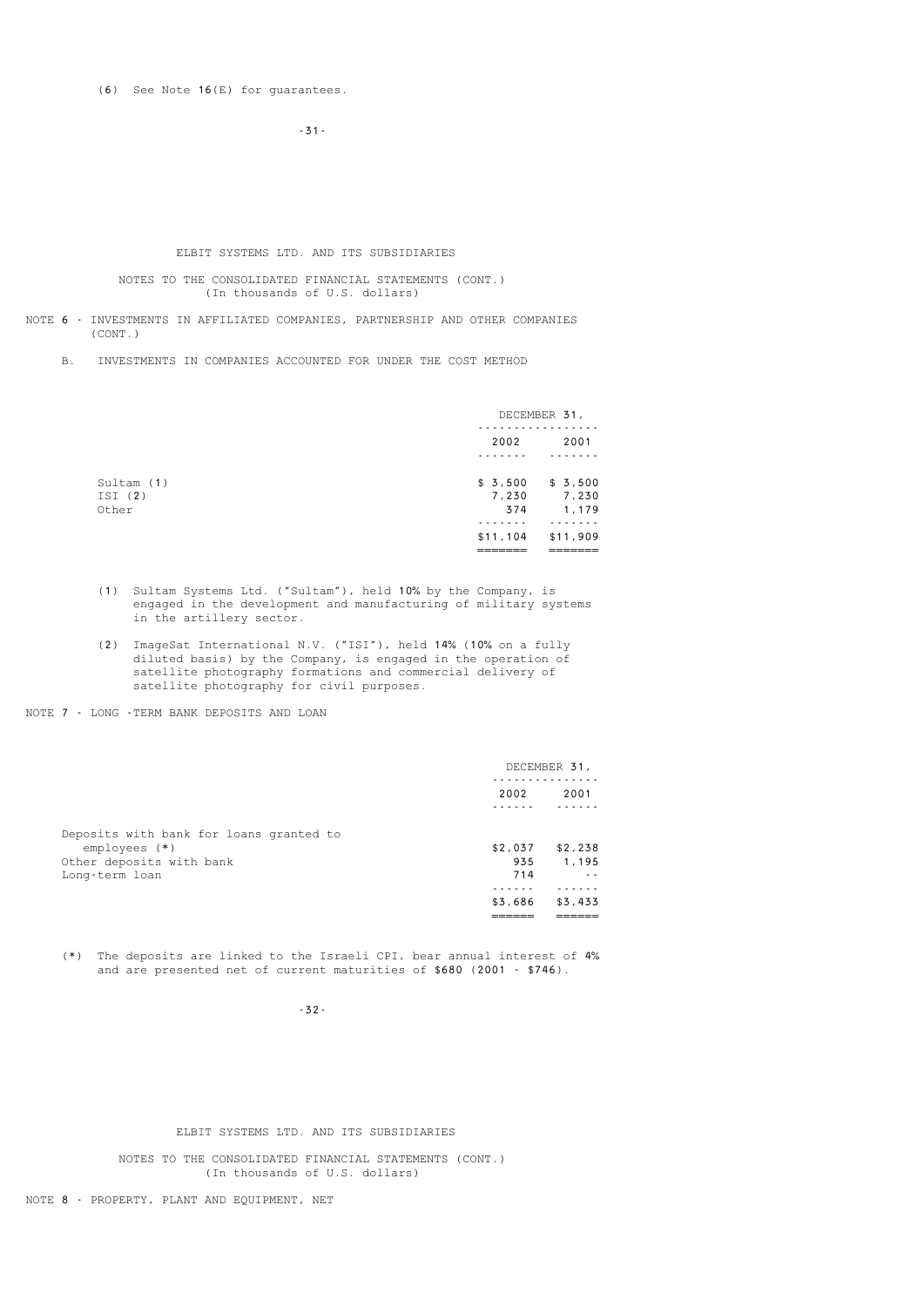|                            | DECEMBER 31,          |            |  |
|----------------------------|-----------------------|------------|--|
|                            | 2002                  | 2001       |  |
|                            |                       |            |  |
| Cost(1):                   |                       |            |  |
| Land, buildings and        |                       |            |  |
| leasehold improvements (2) | $$127,932$ $$114,690$ |            |  |
| Instruments, machinery     |                       |            |  |
| and equipment (3)          | 167,105               | 145,114    |  |
| Office furniture and other | 24,790                | 22,093     |  |
| Motor vehicles             | 24,393                | 19,715     |  |
|                            |                       |            |  |
|                            | 344,220               | 301,612    |  |
| Accumulated depreciation   | (141, 259)            | (116, 890) |  |
|                            | <u>.</u>              | .          |  |
| Depreciated cost           | \$202,961             | \$184,722  |  |
|                            |                       |            |  |
|                            |                       |            |  |

 Depreciation expenses for the years ended December 31, 2000, 2001 and 2002 amounted to \$24,177, \$24,517 and \$26,525 respectively.

- (1) Net of investment grants received (mainly for instruments, machinery and equipment) in the amounts of approximately \$38,300 and \$38,420 as of December 31, 2001 and 2002, respectively. Cost includes assets fully depreciated and still in use in the amount of \$124,000 and of \$134,000 as of December 31, 2001 and 2002, respectively.
- (2) Includes, rights in approximately 9,225 square meters of land in, Tirat Hacarmel Israel, of which approximately 2,300 square meters are owned while the remaining land is leased from the Israel Land Administration until the years 2014 to 2024 with an option to renew the lease for additional periods up to 49 years. The Company's rights in the land have not yet been registered in its name.

 Includes, rights in approximately 10,633 square meters of land in Rehovot, Israel. The land is leased from the Israel Land Administration until the year of 2043 with an option to renew the lease for additional periods up to 49 years. The Company's rights in the land have not yet been registered in its name.

 (3) Includes equipment produced by the Group for its own use in the amount of \$4,913 and \$5,517 as of December 31, 2001 and 2002, respectively.

(4) As for pledges of assets - see Note 16(G).

-33-

#### ELBIT SYSTEMS LTD. AND ITS SUBSIDIARIES

 NOTES TO THE CONSOLIDATED FINANCIAL STATEMENTS (CONT.) (In thousands of U.S. dollars)

NOTE 9 - OTHER ASSETS, NET

A.

|                                       | WEIGHTED-AVERAGE<br>NUMBER OF YEARS |          | DECEMBER 31, |
|---------------------------------------|-------------------------------------|----------|--------------|
|                                       |                                     | 2002     | 2001         |
|                                       |                                     |          |              |
| Original cost:                        |                                     |          |              |
| Know-how (1)                          | 12.5                                |          | \$74,716     |
|                                       |                                     | \$81,019 |              |
| Trade marks (2)                       | 17                                  | 8,000    | 8,000        |
| Goodwill and assembled work-force (3) |                                     | 37,578   | 36,983       |
|                                       |                                     | 126,597  | 119,699      |
| Accumulated amortization:             |                                     |          |              |
| Know-how                              |                                     | 14,666   | 8,704        |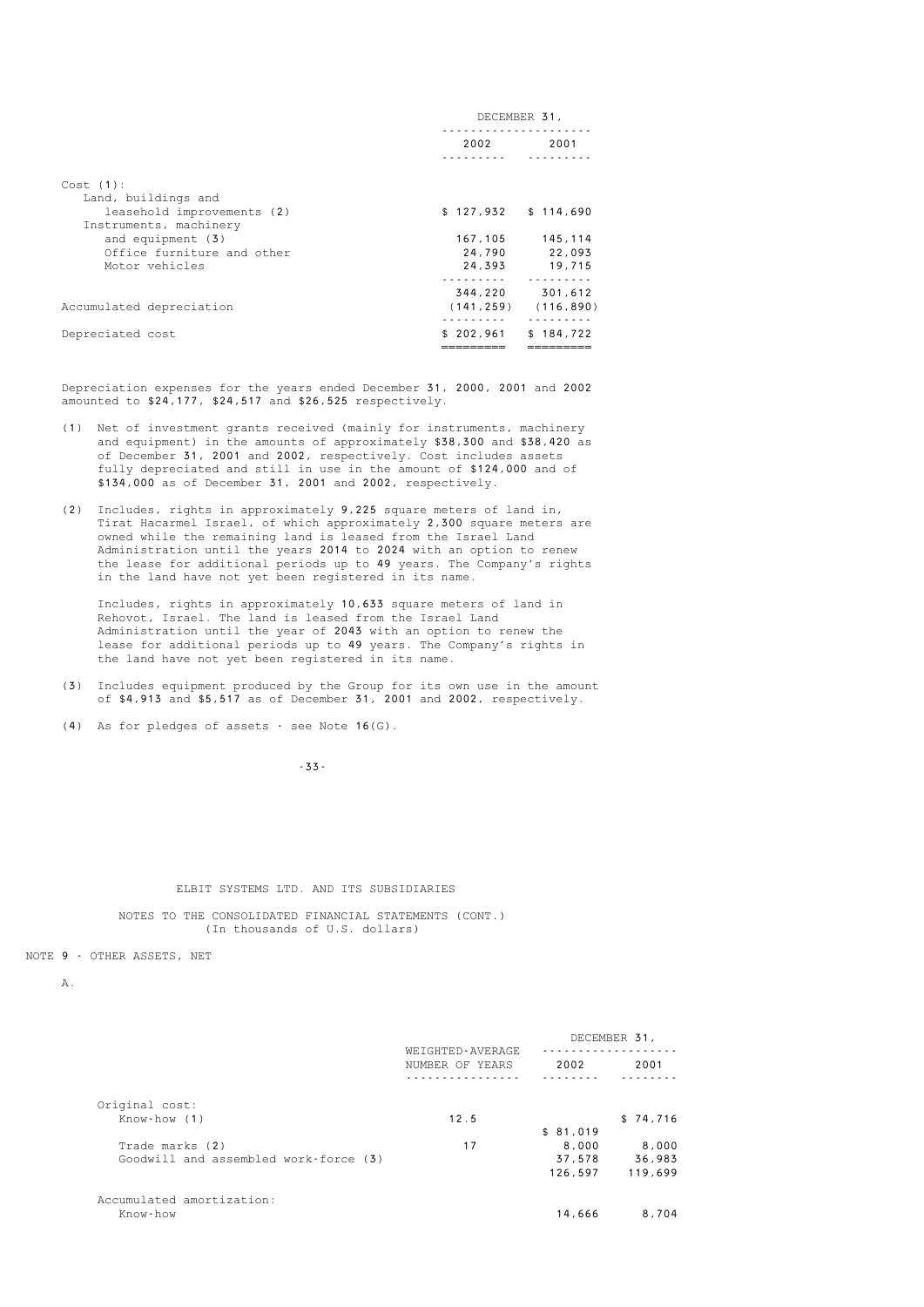| Trade marks<br>Goodwill and assembled work-force | 1.125<br>5.037 | 675<br>5,037 |
|--------------------------------------------------|----------------|--------------|
|                                                  | 20,828         | 14,416       |
| Amortized cost                                   | \$105,769      | \$105,283    |
|                                                  |                |              |

- (1) Includes mainly know-how acquired in the merger with El-Op (\$45,000), know-how acquired in the acquisition of AEL and the Government Division (\$10,600) and intangible assets acquired from Honeywell Inc. (\$9,300) (see Notes 1C, 1D, 1F and 1G).
- (2) Includes trade marks acquired in the merger with El-Op.
- (3) Includes mainly intangible assets acquired in the merger with El-Op (\$34,200) and intangible assets acquires from Honeywell Inc. (\$1,800). Until January 1, 2002, goodwill and assembled work-force were amortized at an annual rate of 5% - 10%.
	- B. Amortization expenses amounted to \$5,401, \$8,348 and \$6,412 for the years ended December 31, 2000, 2001 and 2002, respectively.
- C. The annual amortization expense relating to intangibles existing as of December 31, 2002 for each of the five years in the period ending December 31, 2007 is estimated to be approximately \$7,000.

-34-

#### ELBIT SYSTEMS LTD. AND ITS SUBSIDIARIES

#### NOTES TO THE CONSOLIDATED FINANCIAL STATEMENTS (CONT.) (In thousands of U.S. dollars)

NOTE 9 - OTHER ASSETS, NET (CONT.)

 The following information is presented to reflect net income and earnings per share for all prior periods adjusted to exclude amortization of goodwill.

|                                                                                         | YEAR ENDED<br>DECEMBER 31,<br>. |                                        |
|-----------------------------------------------------------------------------------------|---------------------------------|----------------------------------------|
|                                                                                         |                                 | 2001 2000                              |
| Reported net income (loss)<br>Goodwill amortization                                     | \$40,796<br>.                   | \$(20, 531)<br>2,760 2,012<br><u>.</u> |
| Adjusted net income (loss)                                                              | \$43,556                        | \$(18, 519)                            |
| Earnings per share<br>Reported basic earnings (loss) per share<br>Goodwill amortization | 0.08                            | $$1.07$ $$ (0.65)$<br>0.06             |
| Adjusted basic earnings per share                                                       | \$1.15                          | \$ (0.59)                              |
| Reported diluted earnings (loss) per share<br>Goodwill amortization                     | \$1.04<br>0.07                  | \$ (0.65)<br>0.06                      |
| Adjusted diluted earnings (loss) per share                                              | 1.11<br>\$.                     | (0.59)                                 |

NOTE 10 - SHORT-TERM BANK CREDIT AND LOANS

|  |  | ን በ በ |
|--|--|-------|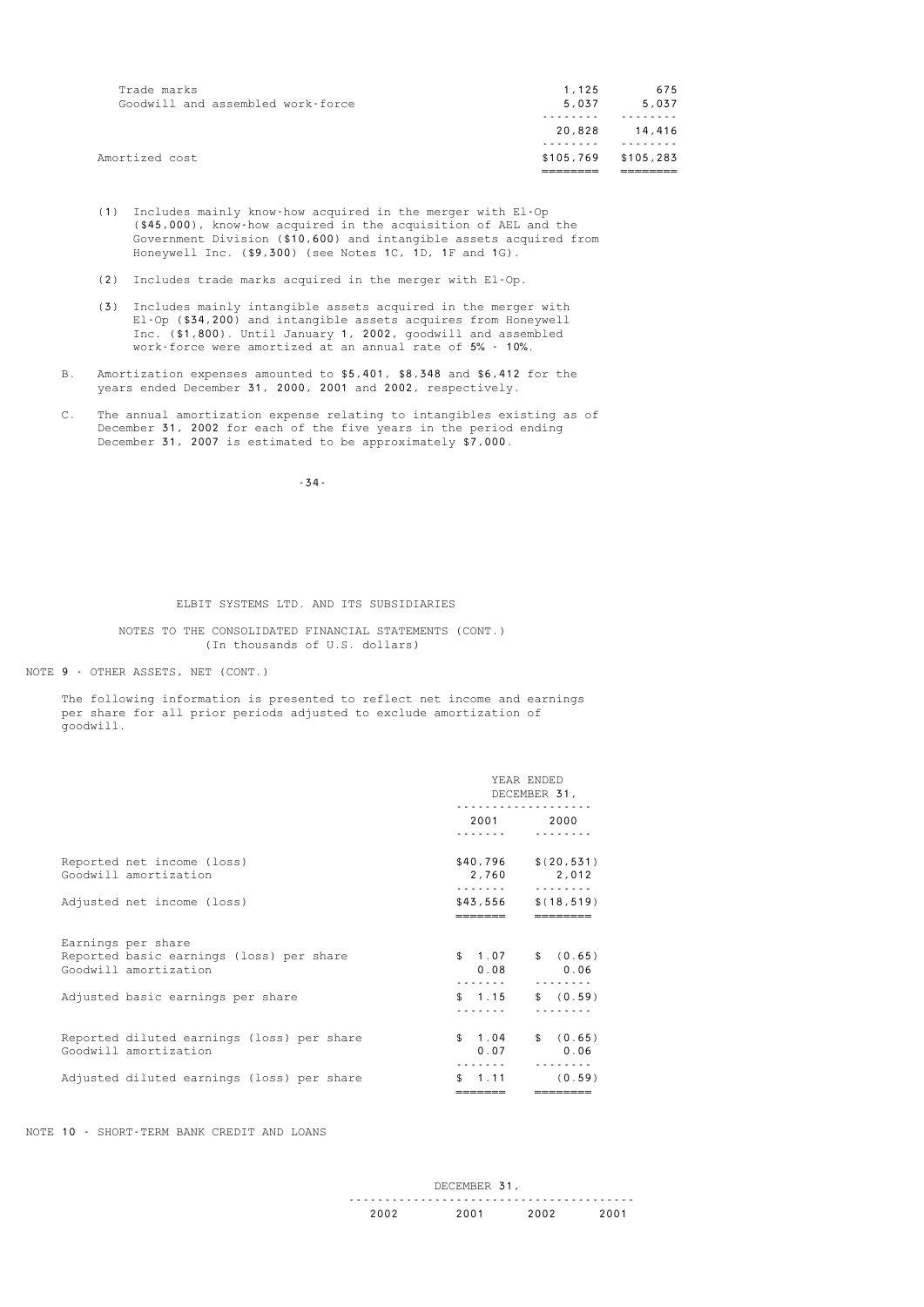|                                       | INTEREST RATE %                  |                               |               |
|---------------------------------------|----------------------------------|-------------------------------|---------------|
|                                       |                                  |                               |               |
| Short-term bank loans:                |                                  |                               |               |
| In U.S dollars                        |                                  | $3 - 5$ 2.5 - 3 \$12.683      | \$12,922      |
| In NIS unlinked                       |                                  | $-2$ 4.7 - 8 $-2$ 13.273<br>. |               |
|                                       |                                  |                               | 12,683 26,195 |
|                                       |                                  |                               |               |
| Short-term bank credit:               |                                  |                               |               |
| In NIS unlinked                       | 2.8 - 10.9 8 5.241 1.869         |                               |               |
| In U.S dollars                        | $3.2 - 3.6$ 2 - 2.5 6.378 15.967 |                               |               |
|                                       |                                  | 11,619                        | 17,836        |
|                                       |                                  | .                             |               |
| Current maturities of long-term loans |                                  | .                             | 6,613 2,863   |
|                                       |                                  | \$30.915                      | \$46,894      |
|                                       |                                  |                               |               |

-35-

### ELBIT SYSTEMS LTD. AND ITS SUBSIDIARIES

### NOTES TO THE CONSOLIDATED FINANCIAL STATEMENTS (CONT.) (In thousands of U.S. dollars)

### NOTE 11 - OTHER ACCOUNTS PAYABLES AND ACCRUED EXEPNSES

|                                   |           | DECEMBER 31, |
|-----------------------------------|-----------|--------------|
|                                   | 2002      | 2001         |
|                                   |           |              |
| Payroll and related expenses      | \$27,912  | \$25.736     |
| Provision for vacation pay<br>(1) | 20.492    | 18,380       |
| Government departments            | 22.443    | 28,750       |
| Provision for warranty<br>(2)     | 26.641    | 22.723       |
| Cost provisions and other         | 45,038    | 39.797       |
|                                   |           |              |
|                                   | \$142,526 | \$135.386    |
|                                   |           |              |

NOTE 12 - CUSTOMERS ADVANCES AND AMOUNTS IN EXCESS OF COSTS INCURRED

|                                    |           | DECEMBER 31,          |
|------------------------------------|-----------|-----------------------|
|                                    | 2002      | 2001                  |
| Advances received                  |           | $$227,111$ $$184,112$ |
| Less -                             |           |                       |
| Advances presented under long-term |           |                       |
| liabilities                        | 40,411    | 29,840                |
| Advances deducted from inventories | 67,624    | 49,969                |
|                                    |           |                       |
|                                    | 119,076   | 104,303               |
| Less -                             |           |                       |
| Costs of contracts in progress     | 10,658    | 10,961                |
|                                    |           |                       |
|                                    | \$108,418 | \$93,342              |
|                                    |           |                       |
|                                    |           |                       |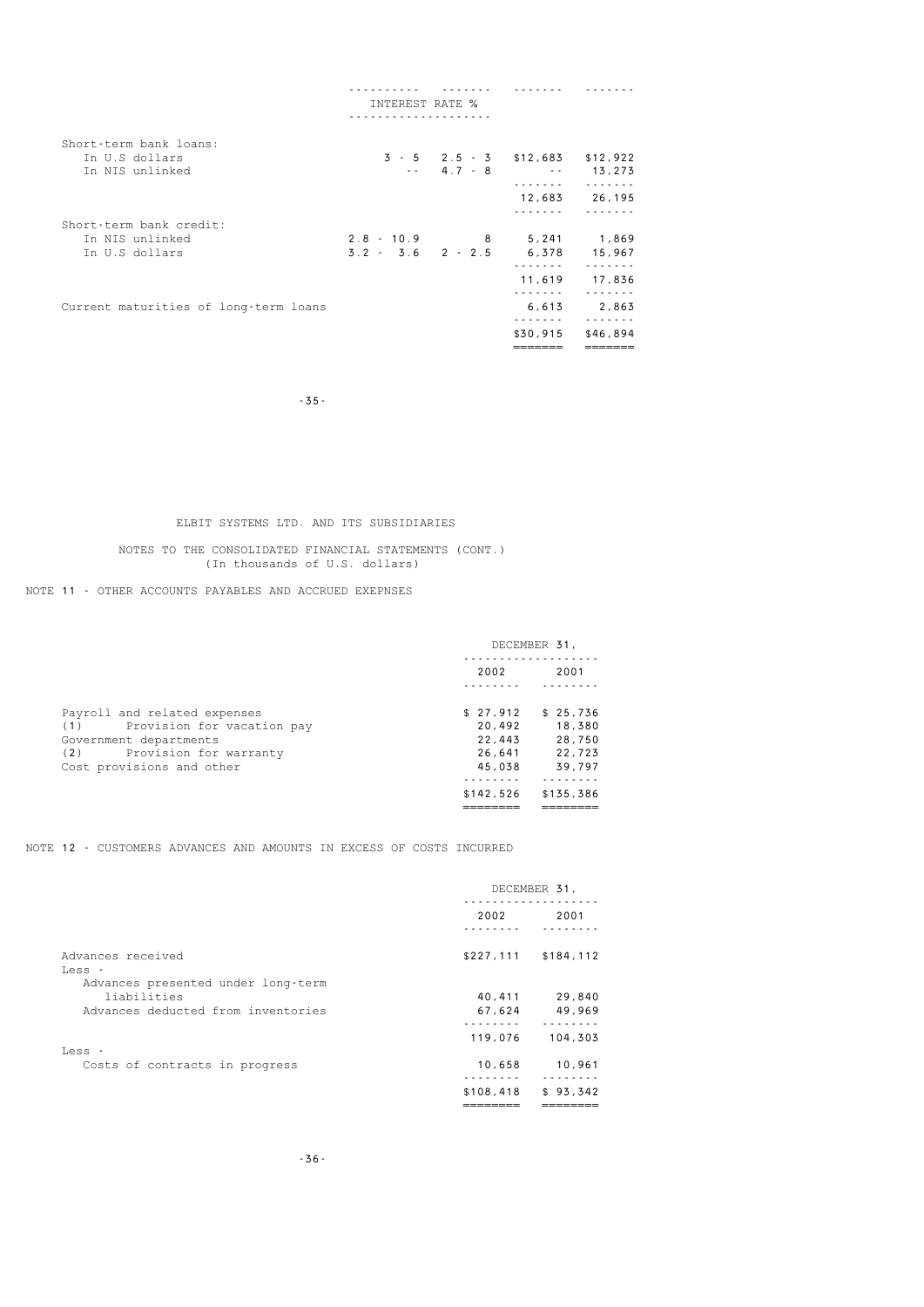### ELBIT SYSTEMS LTD.

### NOTES TO THE CONSOLIDATED FINANCIAL STATEMENTS (CONT.) (In thousands of U.S. dollars)

#### NOTE 13 - LONG-TERM LOANS

|                              |                                  |                           |                      |                 | DECEMBER 31,    |
|------------------------------|----------------------------------|---------------------------|----------------------|-----------------|-----------------|
|                              | LINKAGE                          | INTEREST<br>$\frac{1}{6}$ | YEARS OF<br>MATURITY | 2002            | 2001            |
| Banks                        | U.S dollars                      | Libor +<br>$0.5\% - 5\%$  | 2003 - 2007          | \$67,206        | \$70,719        |
| Banks                        | NIS-unlinked                     | Israeli<br>Prime          | $2003 - 2036$        | 3,383           | 1,346           |
| Office of chief<br>scientist | NIS-linked to<br>the Israeli-CPI | 4%                        | $2003 - 2006$        | 9,197           |                 |
| Less-current maturities      |                                  |                           |                      | 79,786<br>6,613 | 72,065<br>2,863 |
|                              |                                  |                           |                      | \$73,173        | \$69,202        |

The Libor rate as of December 31, 2002 was 1.34%.

The Israeli Prime rate as of December 31, 2002 was 10.5%

The maturities of these loans after December 31, 2002 are as follows:

|      | 2003 - current maturities | \$6,613  |
|------|---------------------------|----------|
| 2004 |                           | 54,278   |
| 2005 |                           | 4,499    |
| 2006 |                           | 4,506    |
| 2007 |                           | 7,062    |
|      | 2008 and thereafter       | 2,828    |
|      |                           |          |
|      |                           | \$79,786 |
|      |                           |          |

 In connection with bank credits and loans, including performance guarantees issued by banks and bank guarantees securing certain advances from customers, the Company and certain subsidiaries are obligated to meet certain loan covenants. Management believes that the Company and the subsidiaries meet the conditions of these covenants as of balance sheet date.

#### NOTE 14 - BENEFIT PLANS

Retirement Benefits:

 Subsidiaries in the U.S. sponsor defined benefit retirement plans ("Plans") which are a noncontributory plans, covering substantially all of the U.S. employees, that provide monthly pension to eligible employees upon retirement, in amounts based on years of service and average compensation.

-37-

### ELBIT SYSTEMS LTD. AND ITS SUBSIDIARIES

 NOTES TO THE CONSOLIDATED FINANCIAL STATEMENTS (CONT.) (In thousands of U.S. dollars)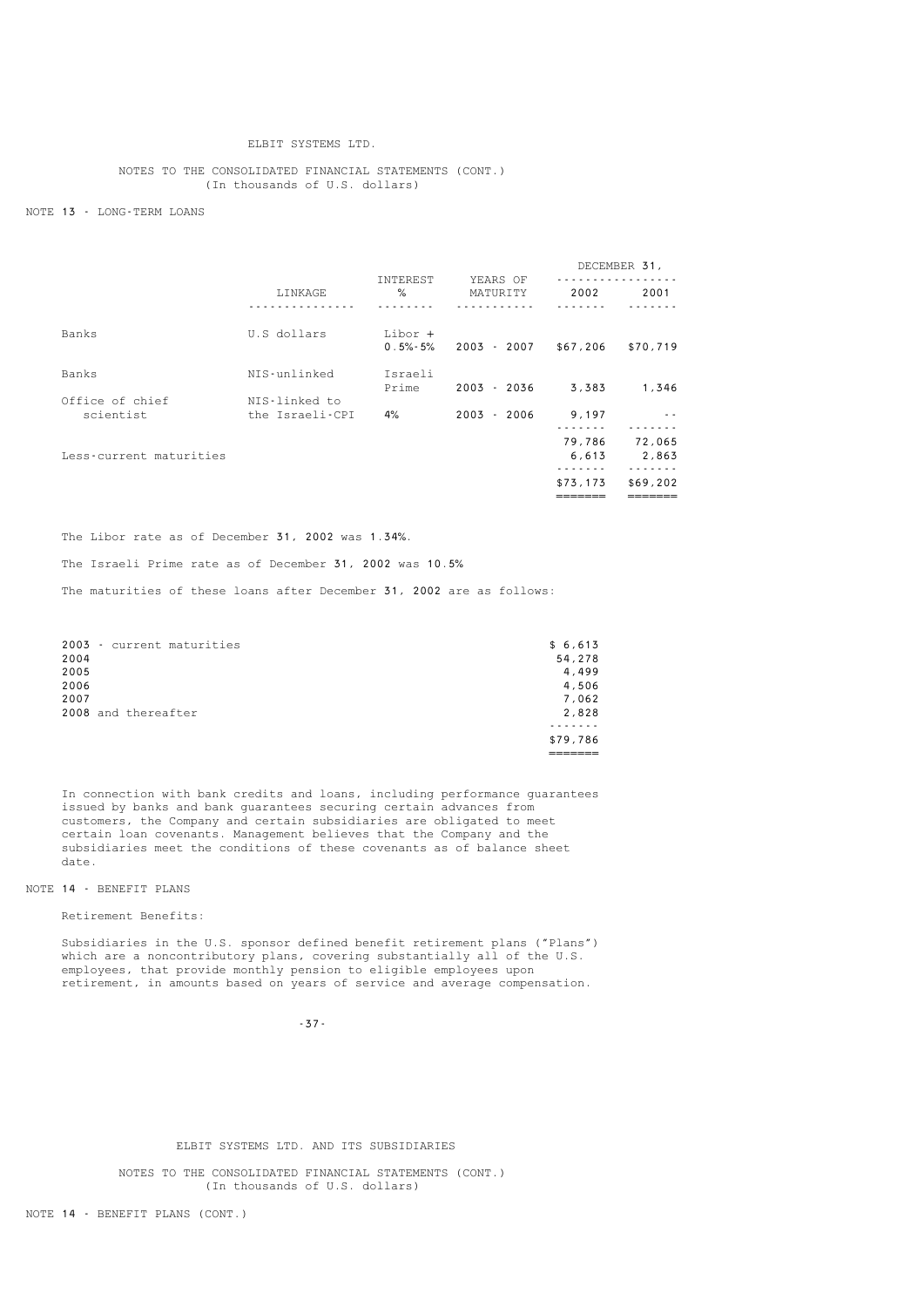The following table reconciles the benefit obligations, Plans assets, funded status and net asset (liability) information of the Plans:

| 2002 2001<br>.<br>$$22,358$ $$18,474$<br>(619)<br>.<br>.<br>16, 167 17, 846 | .<br>2,067 1,766<br>1,678 1,461<br>2,955 1,338<br>(681)<br>.<br>28,439 22,358<br>1.1.1.1.1.1.1.1 |
|-----------------------------------------------------------------------------|--------------------------------------------------------------------------------------------------|
|                                                                             |                                                                                                  |
|                                                                             |                                                                                                  |
|                                                                             |                                                                                                  |
|                                                                             |                                                                                                  |
|                                                                             |                                                                                                  |
|                                                                             |                                                                                                  |
|                                                                             |                                                                                                  |
|                                                                             |                                                                                                  |
|                                                                             | $(1, 560)$ $(1, 121)$                                                                            |
| 1,571                                                                       | 123                                                                                              |
| (619)                                                                       | (681)<br>.                                                                                       |
|                                                                             | 15,559 16,167                                                                                    |
|                                                                             | $\begin{array}{cccccccccccccc} . & . & . & . & . & . & . & . \end{array}$                        |
|                                                                             |                                                                                                  |
| 234                                                                         | 223                                                                                              |
|                                                                             | 7,582 1,508                                                                                      |
|                                                                             | $(5,064)$ $(4,460)$                                                                              |
|                                                                             | $\qquad \qquad \overline{\qquad \qquad }==-\overline{\qquad \qquad }=+$                          |
|                                                                             |                                                                                                  |
|                                                                             |                                                                                                  |
|                                                                             | 207                                                                                              |
| 5,000                                                                       | $\sim$ $\sim$                                                                                    |
| \$ (5,064) \$ (\$ (4,460)                                                   |                                                                                                  |
|                                                                             | .<br>.<br>$(12,880)$ $(6,191)$<br>.<br>========<br>$(10, 298)$ $(4, 667)$<br>234<br>.            |

-38-

### ELBIT SYSTEMS LTD. AND ITS SUBSIDIARIES

 NOTES TO THE CONSOLIDATED FINANCIAL STATEMENTS (CONT.) (In thousands of U.S. dollars)

NOTE 14 - BENEFIT PLANS (CONT.)

|                                                                                                                                                                                                                              | YEAR ENDED DECEMBER 31,                            |                                                   |                                            |
|------------------------------------------------------------------------------------------------------------------------------------------------------------------------------------------------------------------------------|----------------------------------------------------|---------------------------------------------------|--------------------------------------------|
|                                                                                                                                                                                                                              | 2002                                               | 2001                                              | 2000                                       |
| Components of net periodic pension cost:<br>Service cost<br>Interest cost<br>Expected return on Plan assets<br>Amortization of prior service cost<br>Recognized of net actuarial gain<br>One-time FAS 88 charge for 2001 SRP | \$2,067<br>1.678<br>(1, 597)<br>28<br>(340)<br>- - | \$1,766<br>1.461<br>(1, 666)<br>24<br>(38)<br>177 | \$1,904<br>1,253<br>(1,680)<br>25<br>(312) |
| Net periodic pension cost                                                                                                                                                                                                    | \$1,836                                            | \$1,724                                           | 1.190                                      |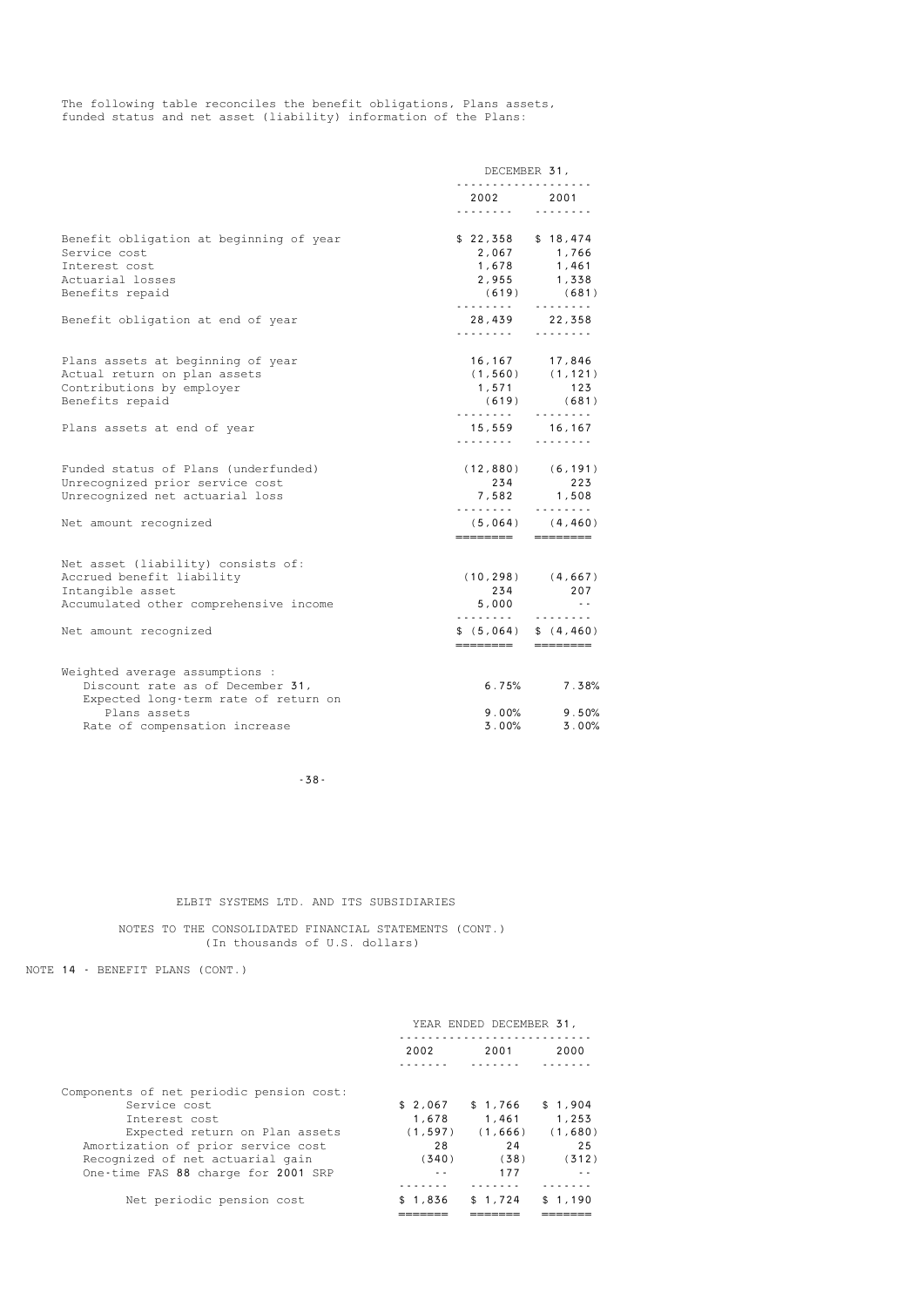#### DEFINED CONTRIBUTION PLAN

 The 401(k) savings plan ("401(k) plan") is a defined contribution retirement plan that covers all eligible employees, as defined in section 401(k) of the U.S. Internal Revenue Code. Employees may elect to contribute a percentage of their annual gross compensation to the 401(k) plan. The Company may make discretionary matching contributions as determined by the Company. Total expense under the 401(k) plan amounted to \$1,369 for the year ended December 31, 2002 (2001 - \$639).

#### NOTE 15 - TAXES ON INCOME

- A. APPLICABLE TAX LAWS
	- (1) MEASUREMENT OF TAXABLE INCOME UNDER ISRAEL'S INCOME TAX (INFLATIONARY ADJUSTMENTS) LAW, 1985:

 Results for tax purposes are measured and reflected in accordance with the change in the Israeli Consumer Price Index ("CPI"). As explained above in Note 2B, the consolidated financial statements are presented in U.S. dollars. The differences between the change in the Israeli CPI and in the NIS/U.S. dollar exchange rate cause a difference between taxable income and the income before taxes reflected in the consolidated financial statements.

-39-

#### ELBIT SYSTEMS LTD. AND ITS SUBSIDIARIES

 NOTES TO THE CONSOLIDATED FINANCIAL STATEMENTS (CONT.) (In thousands of U.S. dollars)

#### NOTE 15 - TAXES ON INCOME (CONT.)

APPLICABLE TAX LAWS (CONT.)

 In accordance with paragraph 9(f) of SFAS No. 109, the Company has not provided deferred income taxes on the above difference between the reporting currency and the tax basis of assets and liabilities.

 (2) TAX BENEFITS UNDER ISRAEL'S LAW FOR THE ENCOURAGEMENT OF INDUSTRY (TAXES), 1969:

 The Company and certain subsidiaries (mainly El-Op and Cyclone) are "Industrial Companies", as defined by the Law for the Encouragement of Industry (Taxes), 1969, and as such, these Companies are entitled to certain tax benefits, mainly amortization of costs relating to know-how and patents over eight years, accelerated depreciation and the right to deducte for tax purpose public issuance expenses.

 (3) TAX BENEFITS UNDER ISRAEL'S LAW FOR THE ENCOURAGEMENT OF CAPITAL INVESTMENTS, 1959:

 Four expansion programs of the Company have been granted "Approved Enterprise" status under Israel's Law for the Encouragement of Capital Investments, 1959. For these expansion programs, the Company has elected to receive grant. Accordingly the income of the Company derived from the "Approved Enterprise" expansion programs is tax exempt for two-year period and subject to reduced tax rates of 25% for five-year period commencing in the year in which the Company first generates taxable income (limited to twelve years from commencement of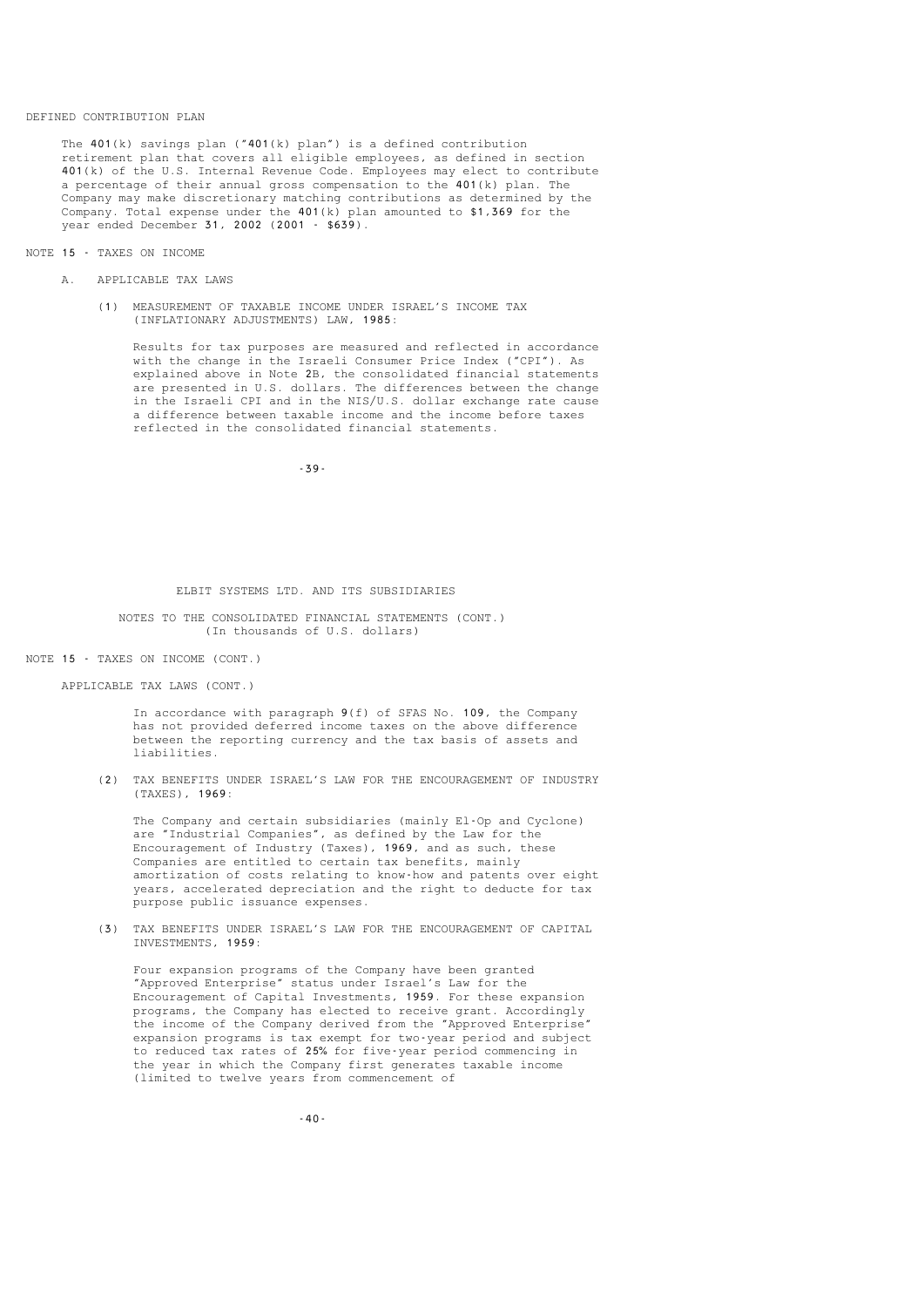NOTES TO THE CONSOLIDATED FINANCIAL STATEMENTS (CONT.) (In thousands of U.S. dollars)

#### NOTE 15 - TAXES ON INCOME (CONT.)

### APPLICABLE TAX LAWS (CONT.)

 production or fourteen years from the date of approval, whichever is earlier). As of December 31, 2002, the tax benefits for these expansion programs will expire between 2002 to 2007.

 Three expansion programs of El-Op have been granted, such "Approved Enterprise" status. For these expansion programs, El-Op has elected the alternative tax benefits track. In this track the income of El-Op derived from the "Approved Enterprise" expansion programs is tax exempt for a two-year period and subject to reduced tax rates of 25% for a five-year period commencing in the year which the company first generates taxable income (limited to twelve years from commencement of production or fourteen years from the date of approval, whichever is earlier). As of December 31, 2002, the tax benefits for these expansion programs will expire between 2003 to 2005.

 The entitlement to the above benefits is subject to the companies fulfilling the conditions specified in the above refereed law, regulations published there under and the letters of approval for the specific investments in "Approved Enterprises". In the event of failure to comply with these conditions, the benefits may be canceled and the companies may be required to refund the amount of the benefits, in whole or in part, including interest. (For liens - see Note 16F). As of December 31, 2002, management believes that the companies are meeting all conditions of the approvals.

> The tax-exempt income attributable to the "Approved Enterprise" can be distributed to shareholders without imposing tax liability on the companies only upon the complete liquidation of the companies. As of December 31, 2002, retained earnings included approximately \$74,000 in tax-exempt profits earned by the Group's "Approved Enterprise". The Company's Board of Directors has decided that its policy is not to declare dividends out of such tax-exempt income. Accordingly, no deferred income taxes have been provided on income attributable to the Company's "Approved Enterprise".

 If the retained tax-exempt income is distributed in a manner other than on the complete liquidation of the Company, it would be taxed at the corporate tax rate applicable to such profits as if the Company had not elected alternative tax benefits (currently - 25%) and an income tax liability would be incurred of approximately \$ 19,000 as of December 31, 2002.

-41-

#### ELBIT SYSTEMS LTD. AND ITS SUBSIDIARIES

 NOTES TO THE CONSOLIDATED FINANCIAL STATEMENTS (CONT.) (In thousands of U.S. dollars)

#### NOTE 15 - TAXES ON INCOME (CONT.)

A. APPLICABLE TAX LAWS (CONT.)

 (3) Tax benefits under the Israel's Law for the Encouragement of Capital Investments, 1959 (Cont.)

> Income from sources other then the "Approved Enterprise" during the benefit period will be subject to tax at the regular corporate tax rate of 36%.

 Since the Company and El-Op are operating under more than one approval, and since part of their taxable income is not entitled to tax benefits under the abovementioned law and is taxed at the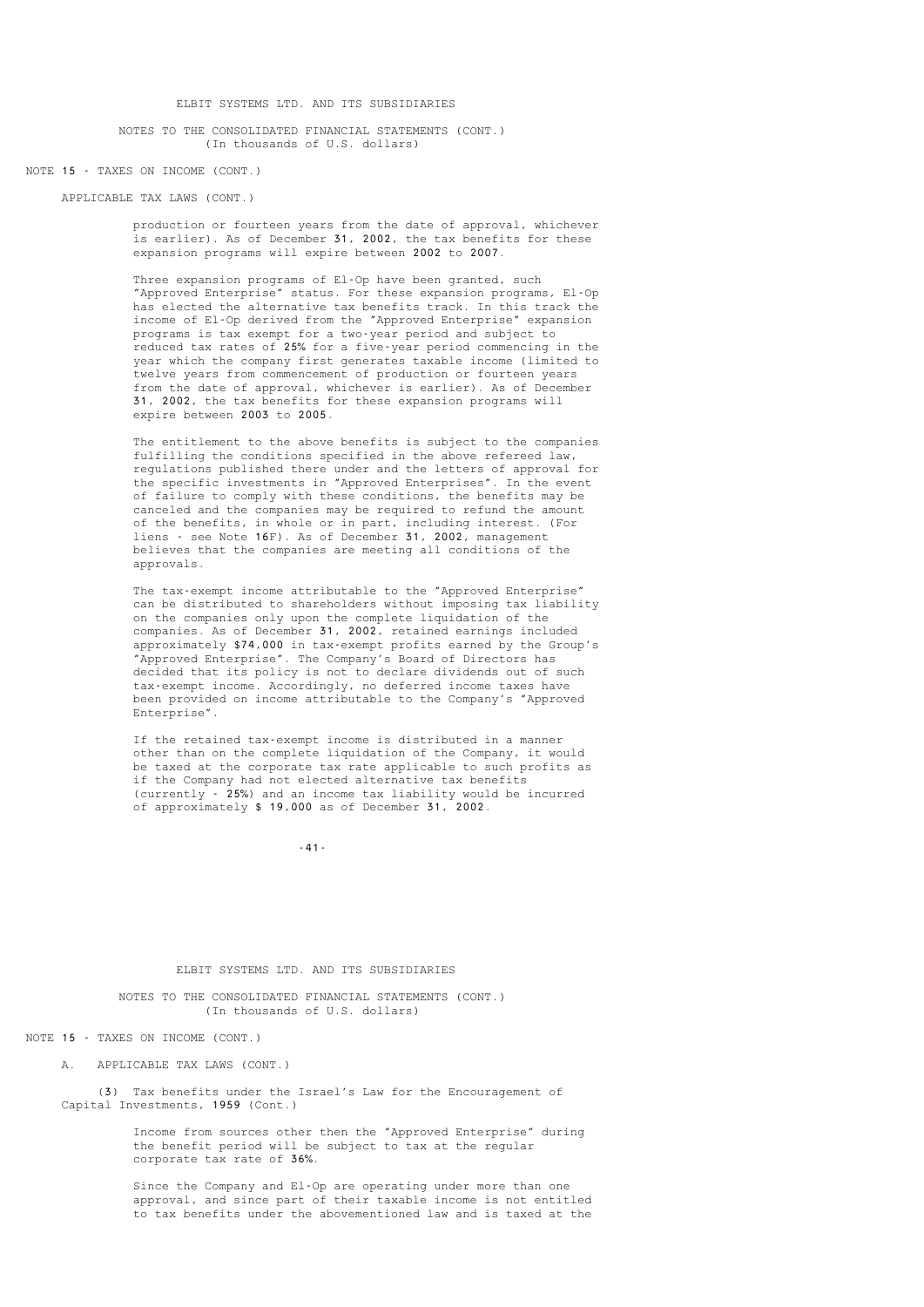regular tax rate of 36%, the effective tax rate is the result of a weighted combination of the various applicable rates and tax exemptions, and the computation is made for income derived from each approval on the basis of formulas specified in the law and in the approvals.

- B. TAX ASSESSMENTS
	- 1. The Company and El-Op have received final tax assessments through December 31, 2000. EFW has received final tax assessments through December 31, 1997.
- 2. The Company and El-Op have received in previous years pre-rulings from the tax authorities, which allowed them to transfer development products and assets to companies under their ownership without any tax liability pursuant to section 104 of the Israeli Income Tax Ordinance. The pre-rulings specify terms for the companies to comply, usually for a two - year period. Noncompliance with the terms of the pre-rulings will result in the retroactive cancellation of the aforementioned exemption from taxes. Tax implications upon non-compliance are estimated by management to be immaterial to the Group's results.

-42-

### ELBIT SYSTEMS LTD. AND ITS SUBSIDIARIES

#### NOTES TO THE CONSOLIDATED FINANCIAL STATEMENTS (CONT.) (In thousands of U.S. dollars)

#### NOTE 15 - INCOME TAXES (CONT.)

C. NON - ISRAELI SUBSIDIARIES

 Non-Israeli subsidiaries are taxed based on tax laws in their countries of residence (mainly in the U.S.).

D. INCOME (LOSS) BEFORE TAXES ON INCOME

|                                                 | YEAR ENDED<br>DECEMBER 31, |              |                                 |
|-------------------------------------------------|----------------------------|--------------|---------------------------------|
|                                                 | 2002                       | 2001         | 2000                            |
| Income (loss) before taxes on<br>income income: |                            |              |                                 |
| Domestic                                        |                            |              | $$42,317$ $$44,212$ $$(13,779)$ |
| Foreign                                         |                            | 11,977 7,638 | 1,121                           |
|                                                 |                            |              |                                 |
|                                                 | \$54,294                   |              | $$51,850$ $$(12,658)$           |
|                                                 |                            |              |                                 |

#### E. TAXES ON INCOME

|                                                           | YEAR ENDED<br>DECEMBER 31,       |                                      |              |
|-----------------------------------------------------------|----------------------------------|--------------------------------------|--------------|
|                                                           | 2002                             | 2001                                 | 2000         |
| Taxes on income:<br>Current taxes:<br>Domestic<br>Foreign | \$<br>11,654<br>6, 114<br>17,768 | $$9,385$ $$8,710$<br>3.048<br>12,433 | 879<br>9,589 |
| Deferred income taxes:<br>Domestic                        | (3, 561)                         | (839)                                | (5, 309)     |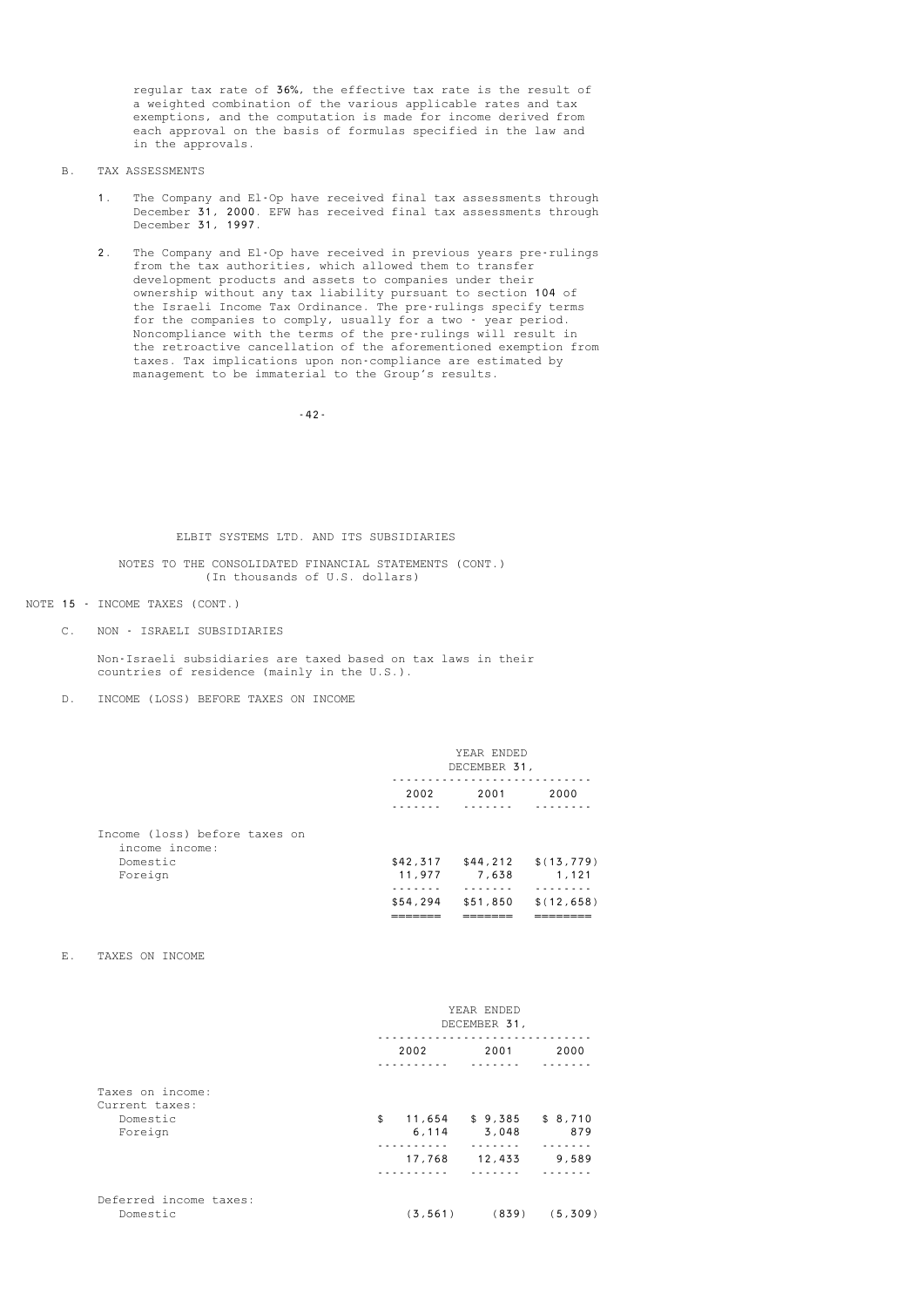| Foreign                         |              | $(2,059)$ $(591)$ 1,947       |  |
|---------------------------------|--------------|-------------------------------|--|
|                                 |              | $(5,620)$ $(1,430)$ $(3,362)$ |  |
| Taxes in respect of prior years | $(*)(2,800)$ | $ -$                          |  |
|                                 | \$           | 9,348 \$11,003 \$6,227        |  |

 (\*) A reduction of tax expenses due to adjustments of estimated taxes and completion of tax assessments for prior years in respect of various Group companies.

-43-

### ELBIT SYSTEMS LTD. AND ITS SUBSIDIARIES

### NOTES TO THE CONSOLIDATED FINANCIAL STATEMENTS (CONT.) (In thousands of U.S. dollars)

#### NOTE 15 - INCOME TAXES (CONT.)

F. DEFERRED INCOME TAXES

 Deferred income taxes reflect the net tax effect of temporary differences between the carrying amount of assets and liabilities for financial reporting purposes and the amounts used for income tax purposes. Significant components of net deferred tax assets and liabilities are as follows:

|                                              |                | DEFERRED<br>TAX ASSET (LIABILITY(1))<br>. |                         |  |
|----------------------------------------------|----------------|-------------------------------------------|-------------------------|--|
|                                              | TOTAL<br>.     | .                                         | CURRENT NONCURRENT<br>. |  |
| As of December 31, 2002                      |                |                                           |                         |  |
| Deferred tax assets:                         |                |                                           |                         |  |
| Reserve and allowances                       | \$12,770       | \$4,797                                   | \$7,973                 |  |
| Inventory                                    | 6,878          | 6,878                                     | $\sim$ $\sim$ $\sim$    |  |
| Net operating loss carryforwards             | 2,326<br>.     | <b>Contract</b><br>.                      | 2,326<br>.              |  |
| Valuation allowance (2)                      | (2,326)        | <b>Contract</b>                           | (2,326)                 |  |
|                                              | .              | .                                         | .                       |  |
| Net deferred tax assets                      | 19,648         | 11,675                                    | 7,973                   |  |
|                                              | .              | .                                         | .                       |  |
| Deferred tax liabilities:                    |                |                                           |                         |  |
| Property, plant and equipment                | (9, 209)       |                                           | $-$ (9,209)             |  |
| Other assets                                 | (15, 177)      | and the state of                          | (15, 177)               |  |
|                                              | .              | .                                         | .                       |  |
|                                              | (24, 386)<br>. | and the state of<br>.                     | (24, 386)<br>.          |  |
| Net deferred tax assets (liabilities)        | \$(4, 738)     | \$11,675                                  | \$(16, 413)             |  |
|                                              | ========       | =======                                   | ========                |  |
| As of December 31, 2001 Deferred tax assets: |                |                                           |                         |  |
| Reserve and allowances                       | \$9,067        | \$4,308                                   | \$4,759                 |  |
| Inventory                                    | 7,323          | 7,323                                     | $\sim$ $-$              |  |
| Net operating loss carryforwards             | 4,248          | $\sim$ $\sim$<br>.                        | 4,248<br>.              |  |
| Valuation allowance (2)                      | (2, 202)<br>.  | <b>Contract Contract</b><br>.             | (2, 202)<br>.           |  |
| Net deferred tax assets                      | 18,436<br>.    | 11,631<br>.                               | 6,805<br>.              |  |
| Deferred tax liabilities:                    |                |                                           |                         |  |
| Property, plant and equipment                | (12, 111)      | the company                               | (12, 111)               |  |
|                                              |                |                                           |                         |  |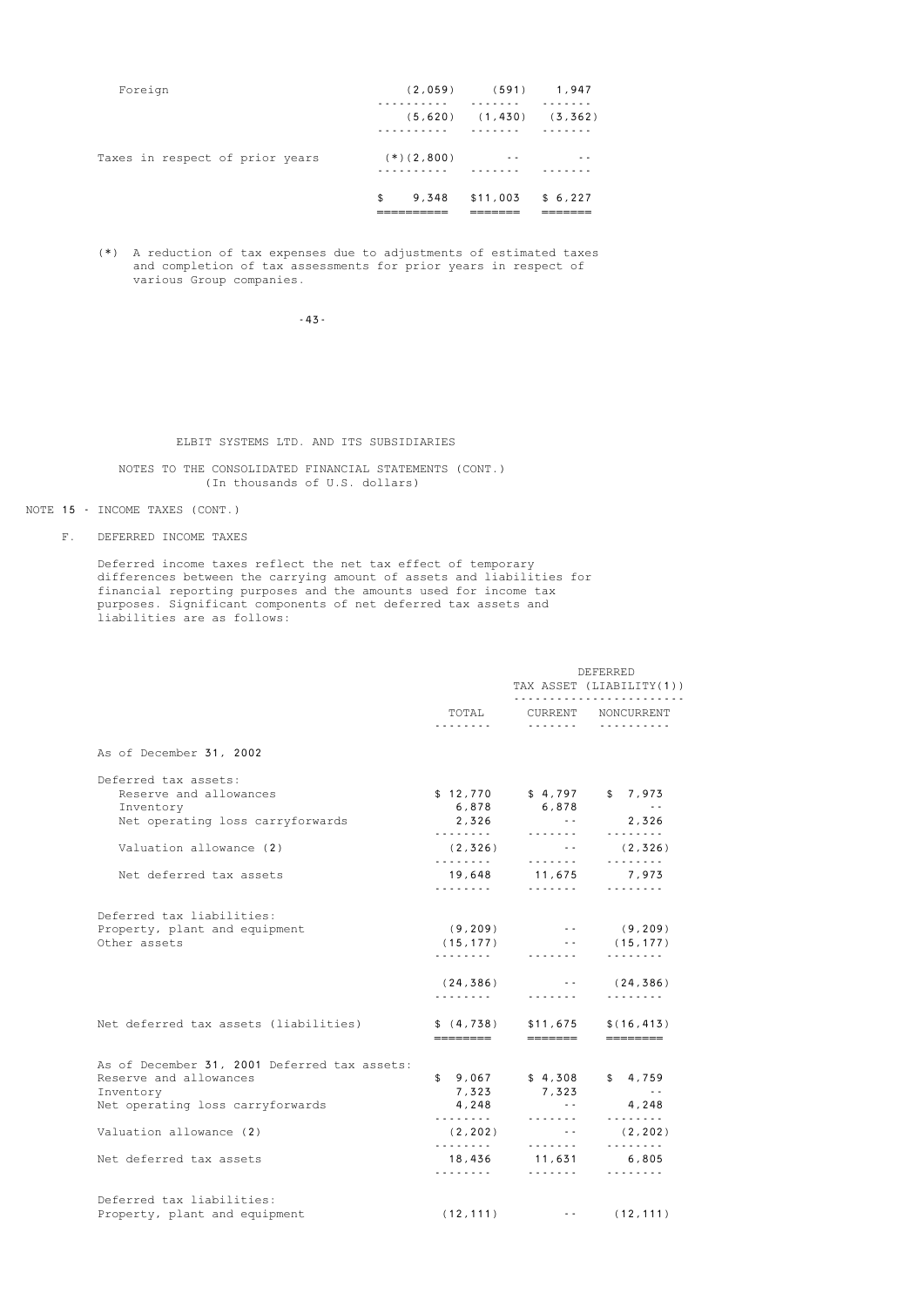| Net deferred tax assets (liabilities) | \$(10.358) | \$11,631      | \$(21,989) |
|---------------------------------------|------------|---------------|------------|
|                                       |            |               |            |
|                                       | (28, 794)  | $\sim$ $\sim$ | (28, 794)  |
|                                       |            |               |            |
| Other assets                          | (16, 683)  | $\sim$ $\sim$ | (16, 683)  |
|                                       |            |               |            |

 $-44-$ 

#### ELBIT SYSTEMS LTD. AND ITS SUBSIDIARIES

#### NOTES TO THE CONSOLIDATED FINANCIAL STATEMENTS (CONT.) (In thousands of U.S. dollars)

### NOTE 15 - INCOME TAXES (CONT.)

- F. DEFERRED INCOME TAXES (CONT.)
	- (1) Current tax asset is included in other receivables. Noncurrent tax liability is included as a long-term liabilitiy.
	- (2) During 2002, the Company increased the valuation allowance due to an increase in accumulated operating loss carryforwards not expected to be utilized.
- G. The Company's Israeli subsidiaries have estimated total available carryforward tax losses of approximately \$2,200 as of December 31, 2002. The Company's non-Israeli subsidiaries have estimated available carryforward tax losses of approximately \$200 as of December 31 2002 to offset against future taxable profits for an indefinite period. Deferred tax assets in respect of the above carryforward losses amount to approximately \$2,400 in respect of which a valuation allowance has been recorded in the amount of approximately \$2,400.
- H. Reconciliation of the theoretical tax expense, assuming all income is taxed at the statutory rate applicable to income of the Company, and the actual tax expense as reported in the statements of operations, is as follows:

|                                                                                                              |          | YEAR ENDED<br>DECEMBER 31, |                                        |  |  |
|--------------------------------------------------------------------------------------------------------------|----------|----------------------------|----------------------------------------|--|--|
|                                                                                                              | 2002     | 2001                       | 2000                                   |  |  |
| Income (loss) before taxes as reported in the<br>consolidated statements of operations<br>Statutory tax rate | 36%      | 36%                        | $$54,294$ $$51,850$ $$(12,658)$<br>36% |  |  |
| Theoretical tax expense (benefit)                                                                            | \$19,546 | \$18,666                   | \$(4, 557)                             |  |  |
| Tax benefit arising from reduced rate as an<br>"Approved Enterprise"                                         |          | $(9,054)$ $(7,697)$        | (4, 015)                               |  |  |
| Tax adjustment in respect of different tax rate for<br>foreign subsidiaries                                  | (461)    | (952)                      | (469)                                  |  |  |
| Operating carryforward losses for which<br>valuation allowance was provided                                  | 2,189    | 101                        | 318                                    |  |  |

-45-

#### ELBIT SYSTEMS LTD. AND ITS SUBSIDIARIES

 NOTES TO THE CONSOLIDATED FINANCIAL STATEMENTS (CONT.) (In thousands of U.S. dollars)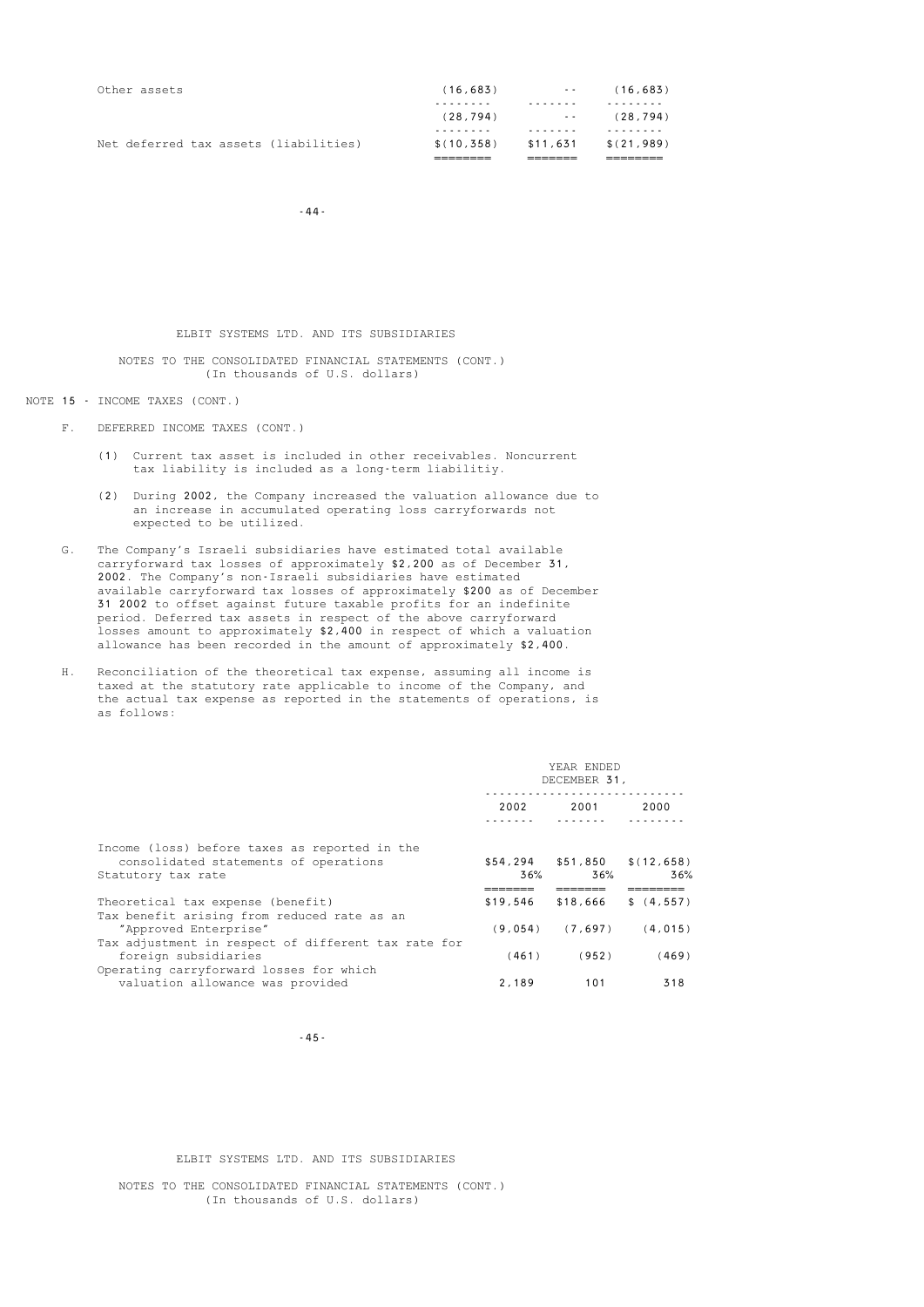| Effective tax rate                          | 17.2%   | 21.2%    | - -    |
|---------------------------------------------|---------|----------|--------|
| Actual tax expenses                         | \$9,348 | \$11,003 | 6.227  |
| Other differences, net                      | (267)   | (518)    | 354    |
| Taxes in respect of prior years             | (2,800) | - -      |        |
| financial reporting and tax return purposes | 458     | 832      | (684)  |
| Difference in basis of measurement for      |         |          |        |
| nondeductible expenses                      | (263)   | 571      | 15,280 |
| Increase (decrease) in taxes resulting from |         |          |        |

#### NOTE 16 - CONTINGENT LIABILITIES AND COMMITMENTS

#### A. Royalty commitments

 1. The Company and certain Israeli subsidiaries partially finance their research and development expenditures under programs sponsored by the Office of the Chief Scientist of Israel ("OCS") for the support of research and development activities conducted in Israel. At the time the participations were received, successful development of the related projects was not assured.

> In exchange for participation in the programs by the OCS, the Company and the subsidiaries agreed to pay 2% - 3.5% of total sales of products developed within the framework of these programs. The royalties will be paid up to maximum amount equaling 100% to 150% of the grants provided by the OCS, linked to the dollar and for grants received after January 1, 1999, also bearing annual interest at a rate based on LIBOR. The obligation to pay these royalties is contingent on actual sales of the products and in the absence of such sales, payment of royalties is not required.

 In some cases, the Government of Israel participation (through the OCS) is subject to export sales or other conditions. The maximum amount of royalties is increased in the event of production outside of Israel.

 The Company and certain of its subsidiaries are also obligated to pay certain amounts to the Israeli Ministry of Defense and others on certain sales including sales resulting from the development of certain technology.

 Royalties expenses or accrued amounted to \$6,661, \$8,252 and \$14,471 in 2000, 2001 and 2002, respectively.

 $-46-$ 

#### ELBIT SYSTEMS LTD. AND ITS SUBSIDIARIES

 NOTES TO THE CONSOLIDATED FINANCIAL STATEMENTS (CONT.) (In thousands of U.S. dollars)

NOTE 16 - CONTINGENT LIABILITIES AND COMMITMENTS (CONT.)

In September 2001, the OCS issued "Regulations for the Encouragement of Research and Development in Industry" (rules for determining the level and payment of royalties) ("the regulations"). The regulations allow large R&D intensive companies to reach certain agreements with the OCS regarding determination of the amount and payment schedule of royalties, subject to certain conditions.

A. Royalty commitments (Cont.)

 If the Company elects to adopt the regulations, it will have to record a significant one-time expense resulting from accruing liability for an absolute amount of royalties.

As of the date the financial statement was approved, the Company has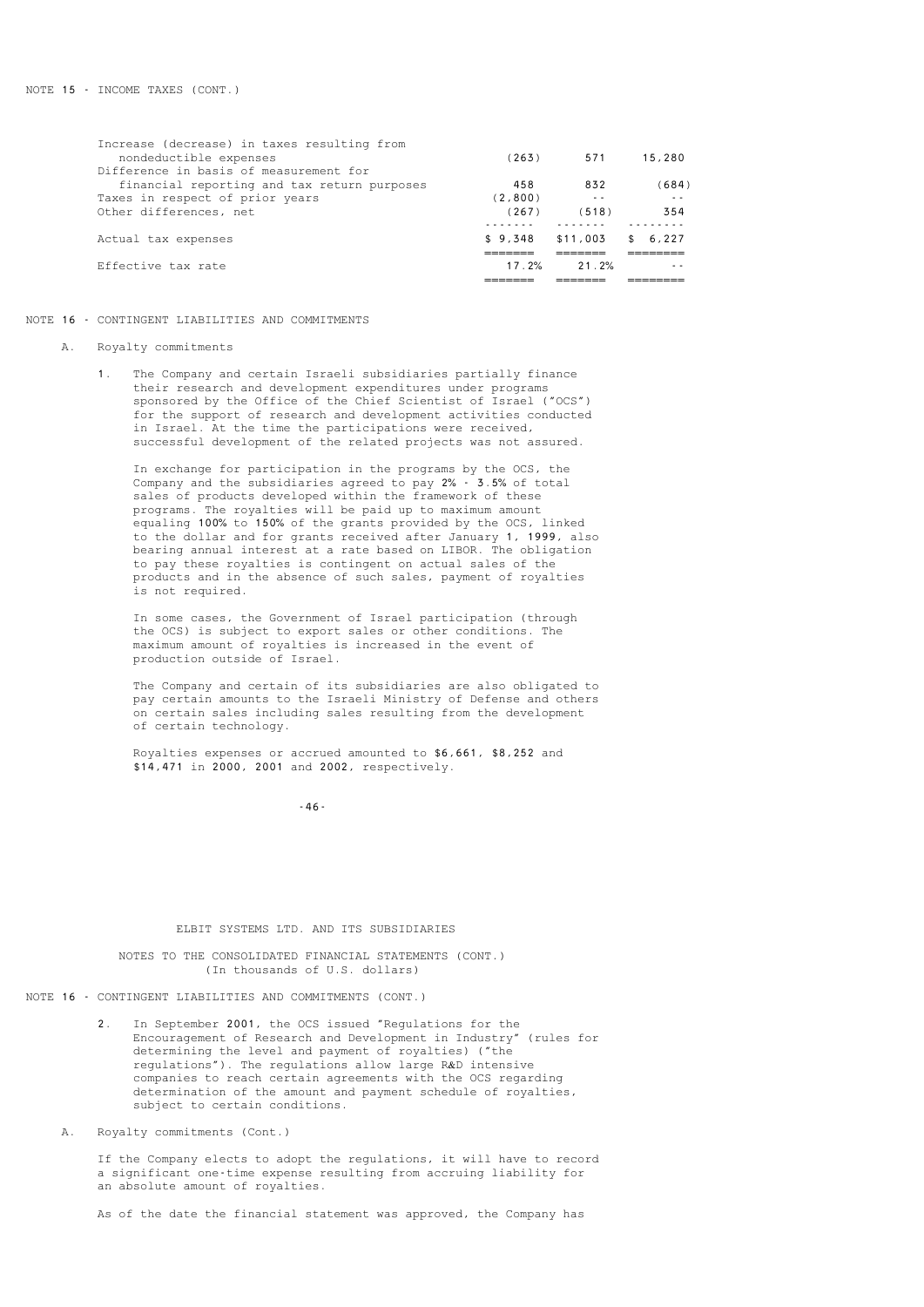not concluded discussions or finalized any agreements with the OCS with respect to the company.

 In May 2002 El-Op's Board of Directors approved an arrangement, proposed by the OCS, according to which El-Op will pay commencing in 2002 an agreed amount of \$10,632 in exchange for a release from all obligations to pay royalties in the future. As a result El-Op recorded an expense for the agreed amount net of the accrual for royalties previously recorded by El-OP.

B. Commitments in respect of long-term projects

 In connection with long-term projects in certain countries, the Company and certain subsidiaries undertook to use its respective best efforts to make or facilitate purchases or investments in those countries at certain percentages of the amount of the projects. The companies' obligation to make or facilitate third parties making such investments and purchases is subject to commercial conditions in the local market, typically without a specific financial penalty. The maximum aggregate undertaking as of December 31, 2002 amounted to \$715,000 to be performed over a period of up to 11 years, is typically tied to a percentage (up to 100%) of the amount of the specific contract.

 In the opinion of management, the actual amount of the investments and purchases is anticipated to be less than that mentioned above, since certain investments and purchases can result in reducing the overall undertaking on more than a one to one basis.

-47-

#### ELBIT SYSTEMS LTD. AND ITS SUBSIDIARIES

#### NOTES TO THE CONSOLIDATED FINANCIAL STATEMENTS (CONT.) (In thousands of U.S. dollars)

NOTE 16 - CONTINGENT LIABILITIES AND COMMITMENTS (CONT.)

C. Legal claims

 The Company and its subsidiaries are involved in legal claims arising in the ordinary course of business, including claims by employees, consultants and others. Company's management, based on the opinion of its legal counsel, believes the amount of such claims in excess of the accruals recorded in the financial statements will not have a material adverse effect on the financial position or results of operations of the Group.

D. Lease commitments

 The future mininum lease commitments of the Group under various non-cancelable operating lease agreements in respect of premises, motor vehicles and office equipment are as of December 31, 2002:

|      |                      |  | \$30,049 |
|------|----------------------|--|----------|
|      |                      |  |          |
|      | 2007 and there after |  | 3,877    |
| 2006 |                      |  | 4,156    |
| 2005 |                      |  | 4,834    |
| 2004 |                      |  | 8,985    |
| 2003 |                      |  | \$8,197  |

 Rent expenses for the years ended December 31, 2000, 2001 and 2002 amounted to \$7,411, \$7,978, and \$9,215, respectively.

 E. The Company has provided, on a proportional basis to its ownership interest, guarantees for two of its investees in respect of credit lines from banks amounting to \$10,600 (2001- \$10,700), of which \$10,200 (2001 - \$9,700) relates to a foreign investee owned 50% by El-Op. The guarantees will exist as long as the credit lines are in effect. The Company would be liable to perform under the guarantee for any debt the investee would be in default under the terms of the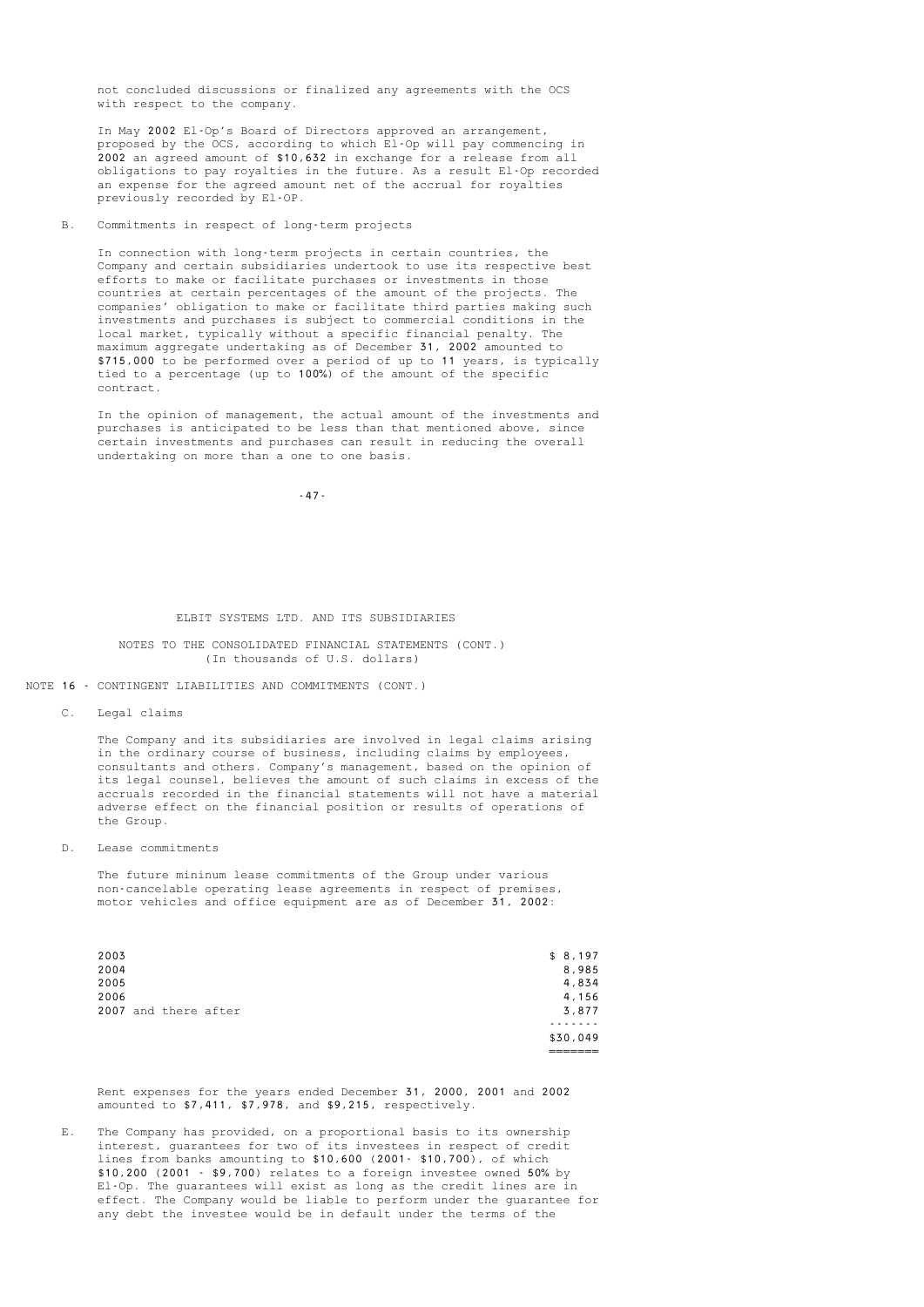-48-

#### ELBIT SYSTEMS LTD. AND ITS SUBSIDIARIES

 NOTES TO THE CONSOLIDATED FINANCIAL STATEMENTS (CONT.) (In thousands of U.S. dollars, except for share and per share data)

NOTE 16 - CONTINGENT LIABILITIES, AND COMMITMENTS (CONT.)

- F. A lien on the Group's Approved Enterprises has been registered in favor of the State of Israel. Grants received in respect of projects which have not yet been approved amount to approximately \$3,600. (see note  $15 \text{ A}$   $(3)$  above).
- G. Guarantees in the amount of approximately \$374,000 were issued by banks securing certain advances from customers and performance bonds on behalf of Group companies.
- H. Certain Group companies recorded fixed charges on most of their machinery and equipment, mortgages on most of their real estate and floating charges on most of their assets.

NOTE 17 - SHAREHOLDER'S EQUITY

A. SHARE CAPITAL

Ordinary shares confer upon their holders voting rights, the right to receive dividends and the right to share in excess sets as upon liquiation of the Company.

B. 1996 EMPLOYEE STOCK OPTION PLAN

 In 1996, the Company adopted an employee stock option plan pursuant to which options to buy 2,100,000 ordinary shares may be granted to employees. In April 1998, the Company amended the plan in order to be able to grant an additional 322,000 options. The exercise price approximates market price of the share at the grant date less 15%. The options vested over a period of two to four years from the date of grant and expire no later than six years from the date of grant. The plan is implemented in accordance with Section 102 of the Israeli Income Tax Ordinance.

C. 2000 EMPLOYEE STOCK OPTION PLAN

 In 2000, the Company adopted another employee stock option plan for employees comprising options to purchase up to 2,500,000 ordinary shares. The exercise price approximates market price of the shares at the grant date. The plan includes an additional 2,500,000 options to be issued as "phantom" shares options that grant the option holders a

-49-

### ELBIT SYSTEMS LTD. AND ITS SUBSIDIARIES

 NOTES TO THE CONSOLIDATED FINANCIAL STATEMENTS (CONT.) (In thousands of U.S. dollars, except for share and per share data)

NOTE 17 - SHAREHOLDER'S EQUITY (CONT.)

 number of shares reflecting the benefit component of the options exercised, as calculated at the exercise date, in consideration for their par value only. Options vest over a period of one to four years from the date of grant and expire no later than six years from the date of grant.

Any options, which are canceled or forfeited before expiration, become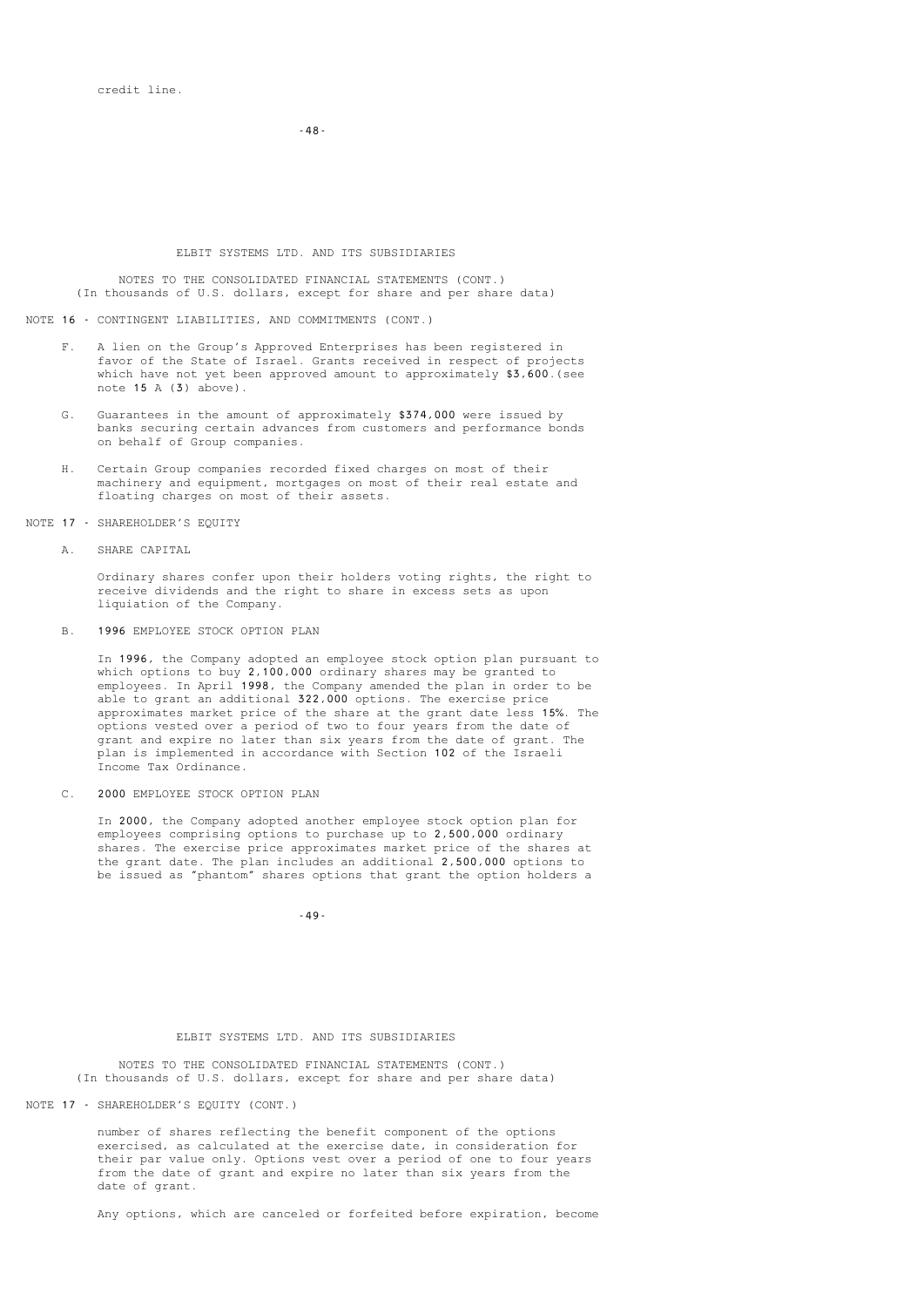available for future grants. As of December 31, 2002, 466,042 options of the Company were still available for future grants.

D. "PHANTOM" SHARE OPTIONS

 The phantom share options are considered as part of a variable plan as defined in APB 25, and accordingly the compensation cost of the options is measured by the difference between the market price of the Company's shares and the exercise price of the options at the end of every reporting period and amortized by the accelerated method over the remaining vesting period.

 E. A summary of the Company's share option activity under the plans is as follows:

|                                                                           | DECEMBER 31,                                                          |                                                 |                                                                      |                                          |                                                                     |                                          |  |
|---------------------------------------------------------------------------|-----------------------------------------------------------------------|-------------------------------------------------|----------------------------------------------------------------------|------------------------------------------|---------------------------------------------------------------------|------------------------------------------|--|
|                                                                           | 2000                                                                  | .                                               | 2001                                                                 |                                          | 2002                                                                |                                          |  |
|                                                                           | NUMBER OF<br>OPTIONS                                                  | WEIGHTED<br>AVERAGE<br><b>EXERCISE</b><br>PRICE | NUMBER OF<br>OPTIONS                                                 | WEIGHTED<br>AVERAGE<br>EXERCISE<br>PRICE | NUMBER OF<br>OPTIONS                                                | WEIGHTED<br>AVERAGE<br>EXERCISE<br>PRICE |  |
| Outstanding-beginning of<br>the year<br>Granted<br>Exercised<br>Forfeited | 1,471,830<br>4,530,662 12.32<br>$(268, 753)$ 7.64<br>$(61, 821)$ 7.13 | \$2.35                                          | 5,671,918<br>98.840 12.91<br>$(598, 348)$ 11.93<br>$(64, 776)$ 12.50 | \$11.26                                  | 5,107,634<br>27,000 14.92<br>$(558, 901)$ 9.45<br>$(64, 009)$ 11.33 | \$11.93                                  |  |
| Outstanding - end of the<br>year                                          | 5,671,918                                                             | \$11.26                                         | 5, 107, 634                                                          | \$11.93                                  | 4,511,724                                                           | \$12.26                                  |  |
| Options exercisable at<br>the end of the year                             | 748,760                                                               | \$5.10                                          | 373,138                                                              | \$7.56                                   | 2,287,790                                                           | \$12.18                                  |  |

-50-

### ELBIT SYSTEMS LTD. AND ITS SUBSIDIARIES

 NOTES TO THE CONSOLIDATED FINANCIAL STATEMENTS (CONT.) (In thousands of U.S. dollars, except for share and per share data)

NOTE 17 - SHAREHOLDER'S EQUITY (CONT.)

E. (Cont.)

 The options outstanding as of December 31, 2002, have been separated into ranges of exercise price, as follows:

|                       |                                                               | OPTIONS OUTSTANDING                                          |                                                           |                                                               | OPTIONS EXERCISABLE                                |
|-----------------------|---------------------------------------------------------------|--------------------------------------------------------------|-----------------------------------------------------------|---------------------------------------------------------------|----------------------------------------------------|
| EXERCISE PRICE        | <b>NUMBER</b><br>OUTSTANDING AS<br>DECEMBER 31,<br>OF<br>2002 | WEIGHTED AVERAGE<br>REMAINING<br>CONTRACTUAL LIFE<br>(YEARS) | WEIGHTED<br>AVERAGE<br><b>EXERCISE</b><br>PRICE PER SHARE | <b>NUMBER</b><br>OUTSTANDING AS<br>DECEMBER 31,<br>ΟF<br>2002 | WEIGHTED<br>AVERAGE<br>EXERCISE<br>PRICE PER SHARE |
|                       |                                                               |                                                              |                                                           |                                                               |                                                    |
| $$10.61 - $12.16$     | 252.853                                                       | .45                                                          | \$10.71                                                   | 242,478                                                       | \$10.67                                            |
| $$12.18 - $15.07$     | 2.135.897                                                     | 3.92                                                         | 12.35                                                     | 1.024.368                                                     | 12.39                                              |
| $$12.18 - $15.07 (*)$ | 2, 122, 974                                                   | 3.90                                                         | 12.35                                                     | 1,020,944                                                     | 12.34                                              |
|                       |                                                               | - - - -                                                      | - - - - - -                                               |                                                               | - - - - - -                                        |
|                       | 4.511.724                                                     | 3.77                                                         | \$12.26                                                   | 2,287,790                                                     | \$12.18                                            |
|                       | ----------<br>-------                                         | ____<br>---                                                  | ______<br>-----                                           | _________<br>-------                                          | ______<br>-----                                    |

(\*) Phantom share options.

Where the Company has recorded deferred stock compensation for options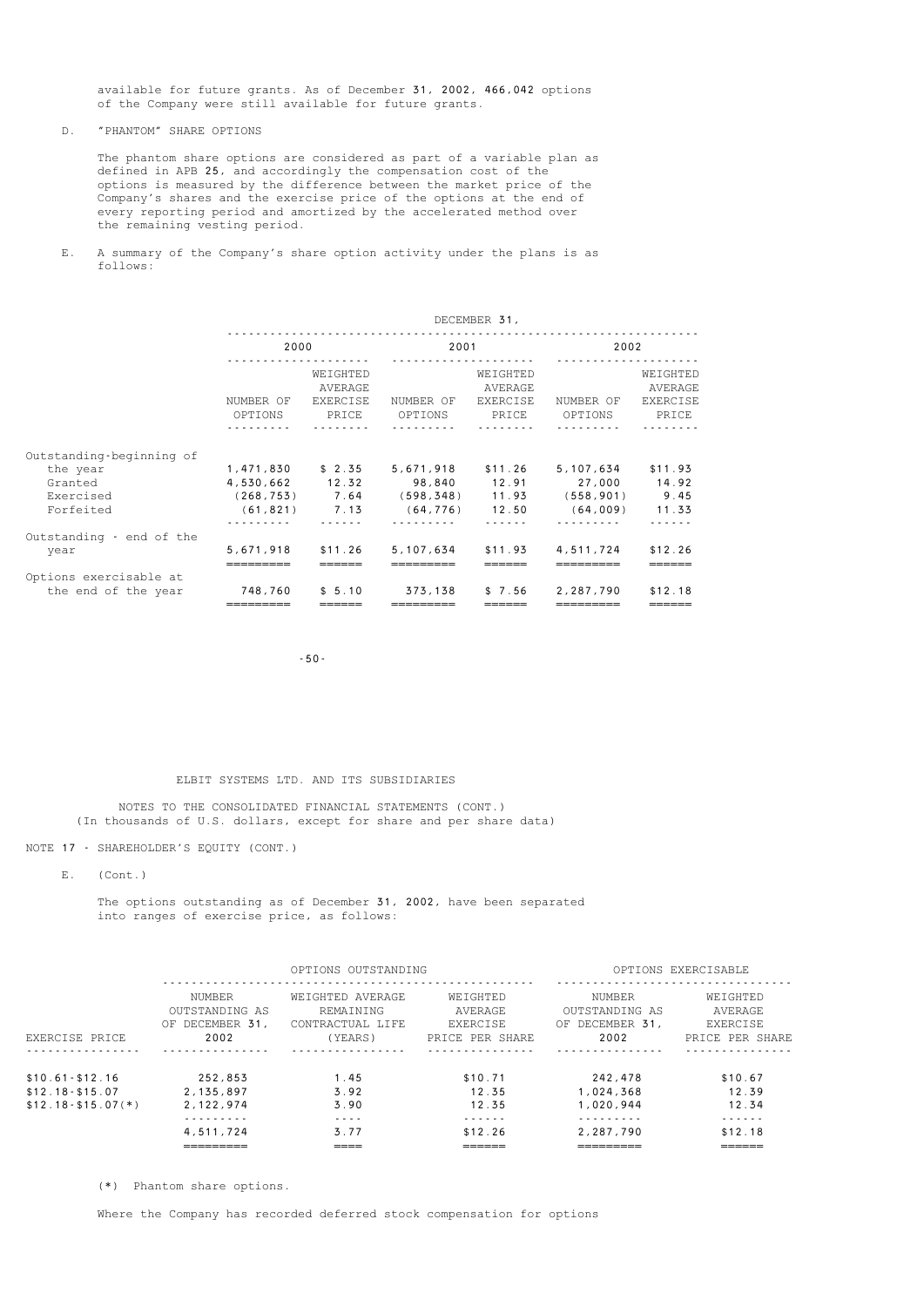issued with an exercise price below the fair value of the ordinary shares, the deferred stock compensation is amortized and recorded as compensation expense ratably over the vesting period of the options. Compensation expense (income) of approximately \$155, \$8,512 and \$(926) were recognized during the years ended December 31, 2000, 2001 and 2002, respectively.

 F. The weighted average exercise price of options granted during the years ended December 31, 2000, 2001 and 2002 were:

|                                    | <b>EXCEEDS</b><br>MARKET PRICE | LESS THAN MARKET PRICE |         |  |
|------------------------------------|--------------------------------|------------------------|---------|--|
|                                    | YEAR ENDED DECEMBER 31,        |                        |         |  |
|                                    | 2000                           | 2001                   | 2002    |  |
|                                    |                                |                        |         |  |
| Weighted-average<br>exercise price | \$12.32                        | \$12.91                | \$14.92 |  |

-51-

### ELBIT SYSTEMS LTD. AND ITS SUBSIDIARIES

 NOTES TO THE CONSOLIDATED FINANCIAL STATEMENTS (CONT.) (In thousands of U.S. dollars, except for share and per share data)

### NOTE 17 - SHAREHOLDER'S EQUITY (CONT.)

G. Computation of basic and diluted net earning (loss) per share

|                                                     | YEAR ENDED<br>DECEMBER 31, 2002                                         |                                             |                        | YEAR ENDED<br>DECEMBER 31, 2001                               |                                             |                        | YEAR ENDED<br>DECEMBER 31, 2000              |                                 |                                  |
|-----------------------------------------------------|-------------------------------------------------------------------------|---------------------------------------------|------------------------|---------------------------------------------------------------|---------------------------------------------|------------------------|----------------------------------------------|---------------------------------|----------------------------------|
|                                                     | NET INCOME<br><b>TO</b><br>SHAREHOLDERS<br>OF ORDINARY<br><b>SHARES</b> | WEIGHTED<br>AVERAGED<br>NUMBER OF<br>SHARES | PER<br>SHARE<br>AMOUNT | NET INCOME TO<br>SHAREHOLDERS<br>OF ORDINARY<br><b>SHARES</b> | WEIGHTED<br>AVERAGED<br>NUMBER<br>OF SHARES | PER<br>SHARE<br>AMOUNT | SHAREHOLDERS<br>OF ORDINARY<br><b>SHARES</b> | AVERAGED<br>NUMBER<br>OF SHARES | PER<br>SHARE<br>AMOUNT<br>______ |
| Basic net earnings<br>(losses)                      | \$45,113                                                                | 38,489                                      | \$1.17                 | \$40,796                                                      | 37,975                                      | \$1.07                 | \$(20, 531)                                  | 31,572                          | \$ (0.65)                        |
| Effect of dilutive<br>securities:<br>Employee stock |                                                                         |                                             |                        |                                                               |                                             |                        |                                              |                                 |                                  |
| options                                             | $\sim$ $-$                                                              | 1,374                                       |                        | $\sim$ $\sim$                                                 | 1,384                                       |                        |                                              | $ -$                            |                                  |
| Diluted net<br>earnings (losses)                    | \$45,113                                                                | 39,863                                      | \$1.13                 | \$40,796                                                      | 39,359                                      | \$1.04                 | \$(20, 531)                                  | 31,572                          | \$ (0.65)                        |
|                                                     | =======                                                                 | ______                                      | —————                  | _______                                                       | ======                                      | =====                  | ————————                                     |                                 | ======                           |

H. Treasury shares

 The Company's shares held by the Company are presented at cost and deducted from shareholder's equity.

I. Dividend policy

 In the event that cash dividends are declared by the Company, such dividends will be paid in NIS or in foreign currency subject to any statutory limitations. The Company has decided not to declare dividends out of tax exempt earnings.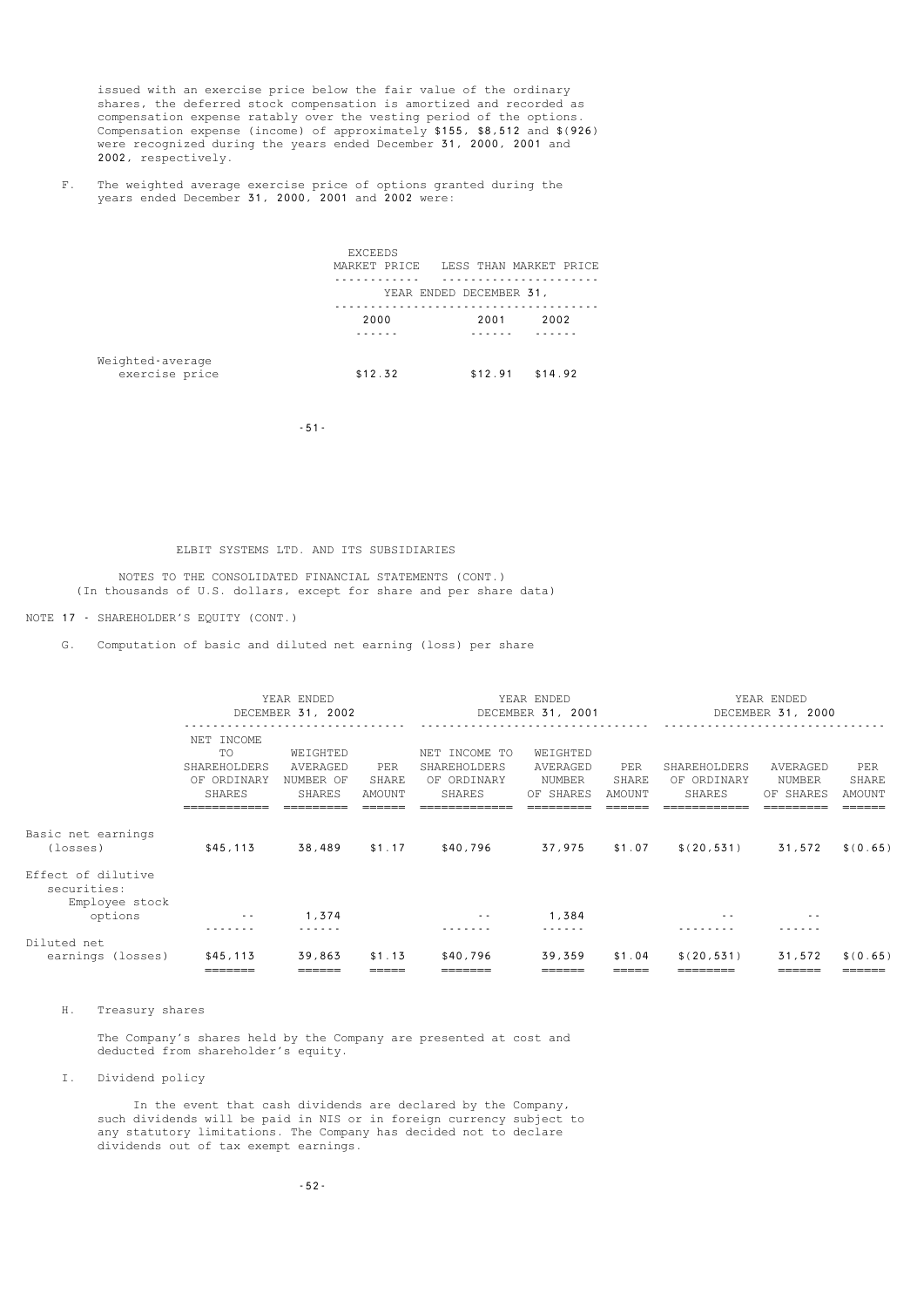NOTES TO THE CONSOLIDATED FINANCIAL STATEMENTS (CONT.) (In thousands of U.S. dollars, except for share and per share data)

#### NOTE 18 - MAJOR CUSTOMERS AND GEOGRAPHIC INFORMATION

 A. Revenues are attributed to geographic areas based on location of the end customers as follows:

|                                          |                                            | YEAR ENDED DECEMBER 31,                    |                                             |
|------------------------------------------|--------------------------------------------|--------------------------------------------|---------------------------------------------|
|                                          | 2002                                       | 2001                                       | 2000                                        |
| Europe<br>U.S.<br><b>Tsrael</b><br>Other | \$144,862<br>267,686<br>225,674<br>189,234 | \$179,560<br>206,627<br>226,650<br>151,664 | \$124, 127<br>189,147<br>159,593<br>118,217 |
|                                          | \$827,456                                  | \$764,501                                  | \$591,084                                   |

B. Revenues are generated by the following product lines:

|                                  | YEAR ENDED DECEMBER 31, |           |           |
|----------------------------------|-------------------------|-----------|-----------|
|                                  | 2002                    | 2001      | 2000      |
|                                  |                         |           |           |
| Airborne systems                 | \$372,756               | \$334,201 | \$257,884 |
| Armored vehicles systems         | 135,700                 | 126,300   | 111,800   |
| Command, control, communications |                         |           |           |
| Systems                          | 122,700                 | 105,800   | 113,700   |
| Electro-optical systems          | 148,200                 | 162,700   | 91.100    |
| Others                           | 48,100                  | 35,500    | 16,600    |
|                                  |                         |           |           |
|                                  | \$827,456               | \$764,501 | \$591,084 |
|                                  |                         |           |           |

 C. Revenues from single customers, which exceed 10% of total revenues in the reported years:

|            | YEAR ENDED DECEMBER 31, |      |      |
|------------|-------------------------|------|------|
|            | 2002                    | 2001 | 2000 |
|            | ----                    | ---- | ---- |
| Customer A | 18%                     | 20%  | 26%  |

D. Long-lived assets by geographic areas:

|        |           | DECEMBER 31, |  |  |
|--------|-----------|--------------|--|--|
|        | 2002      | 2001         |  |  |
|        |           |              |  |  |
| U.S    | \$83,814  | \$84,864     |  |  |
| Israel | 211,256   | 194,690      |  |  |
| Other  | 13,660    | 10,451       |  |  |
|        |           |              |  |  |
|        | \$308,730 | \$290,005    |  |  |
|        | _________ | _______      |  |  |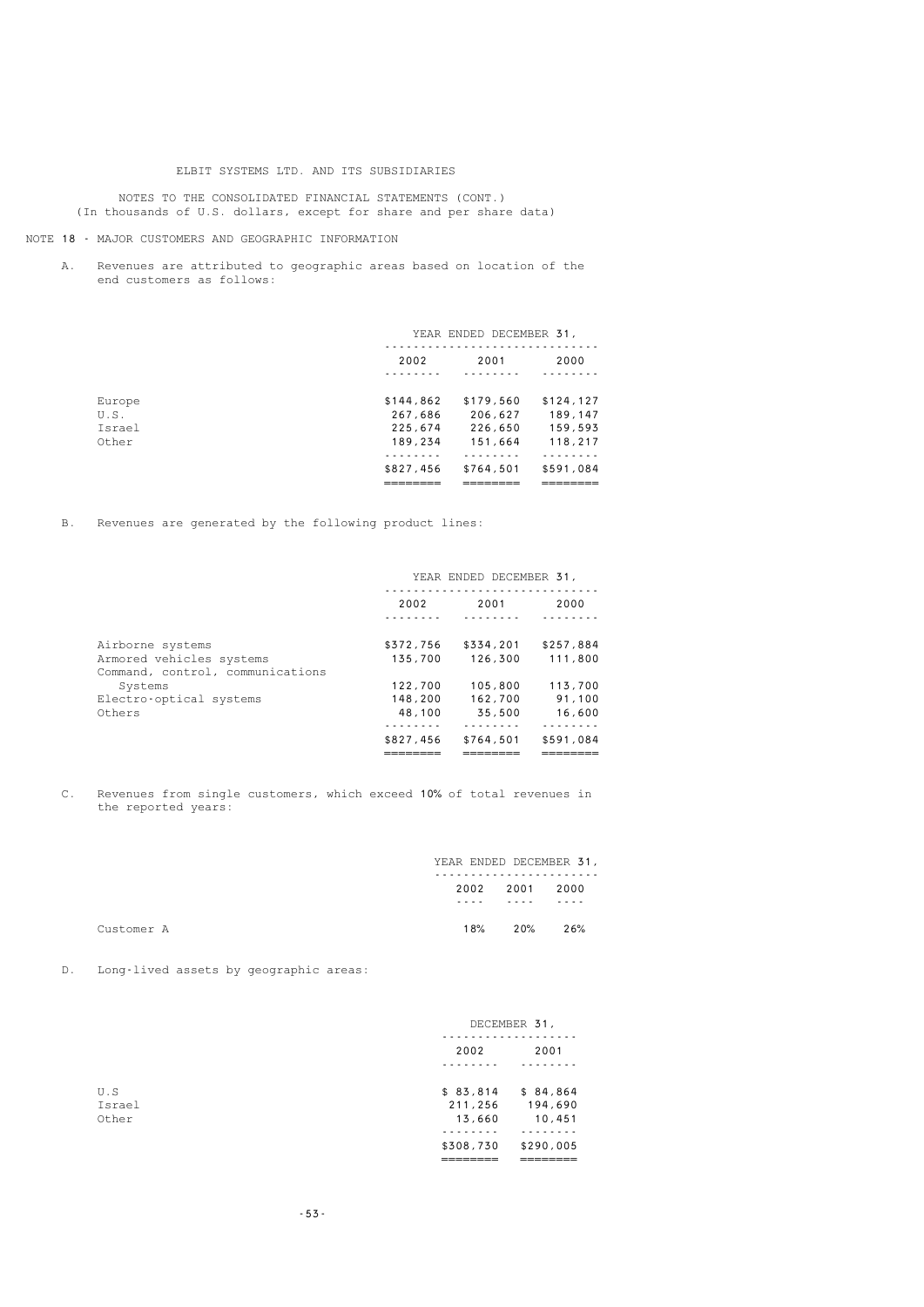NOTES TO THE CONSOLIDATED FINANCIAL STATEMENTS (CONT.) (In thousands of U.S. dollars)

NOTE 19 - COST OF REVENUES

|                                                                                              | YEAR ENDED DECEMBER 31, |                                                                                                                                                                                                                                      |               |
|----------------------------------------------------------------------------------------------|-------------------------|--------------------------------------------------------------------------------------------------------------------------------------------------------------------------------------------------------------------------------------|---------------|
|                                                                                              | 2002 2003               | 2001 - 2001 - 2002 - 2003 - 2004 - 2004 - 2004 - 2004 - 2004 - 2005 - 2006 - 2006 - 2006 - 2007 - 2008 - 2006 - 2007 - 2008 - 2008 - 2008 - 2007 - 2008 - 2008 - 2008 - 2008 - 2008 - 2008 - 2008 - 2008 - 2008 - 2008 - 2008 -<br>. | 2000          |
| Materials                                                                                    |                         | \$237,918 \$182,936                                                                                                                                                                                                                  | \$133,900     |
| Labor                                                                                        |                         | 195,213 187,558 148,063                                                                                                                                                                                                              |               |
| Subcontractors                                                                               |                         | 126,579 129,057 78,983                                                                                                                                                                                                               |               |
| Maintenance of buildings and services                                                        |                         | 30,643 28,824 15,374                                                                                                                                                                                                                 |               |
| Other manufacturing expenses                                                                 |                         | 37,655 31,342 30,644                                                                                                                                                                                                                 |               |
| Depreciation                                                                                 |                         | 20,662 20,979 12,713                                                                                                                                                                                                                 |               |
| Royalties                                                                                    |                         | 14,471 8,252 6,661                                                                                                                                                                                                                   | .             |
|                                                                                              |                         | 663, 141 588, 948 426, 338                                                                                                                                                                                                           |               |
| Amortization of intangibles assets<br>Increase (decrease) in provision for costs, warranties |                         | 1,552 3,497 1,706                                                                                                                                                                                                                    |               |
| and expected losses                                                                          | (4, 257)                | .                                                                                                                                                                                                                                    | 29 3,975<br>. |
|                                                                                              |                         | 660,436 592,474 432,019                                                                                                                                                                                                              | .             |
| Less:                                                                                        |                         |                                                                                                                                                                                                                                      |               |
| Cost of equipment produced for own use<br>Increase (decrease) in inventories of              |                         | 5,517 4,913 6,651                                                                                                                                                                                                                    |               |
| contracts in-progress                                                                        | .                       | 49,606 33,604 (7,418)<br>.                                                                                                                                                                                                           |               |
|                                                                                              |                         | 55, 123 38, 517                                                                                                                                                                                                                      | (767)         |
|                                                                                              |                         | .<br>\$605,313 \$553,957                                                                                                                                                                                                             | \$432,786     |
|                                                                                              | ========                | ========                                                                                                                                                                                                                             |               |

NOTE 20 - RESEARCH AND DEVELOPMENT COSTS, NET

|                       | YEAR ENDED DECEMBER 31, |          |          |
|-----------------------|-------------------------|----------|----------|
|                       | 2002                    | 2001     | 2000     |
| Total expenses        | \$62,560                | \$67,871 | \$53,251 |
| Less - participations | 5,550                   | 9.112    | 8,977    |
|                       | \$57,010                | \$58,759 | \$44,274 |
|                       |                         |          |          |

NOTE 21 - MARKETING AND SELLING EXPENSES

|                                                | YEAR ENDED DECEMBER 31, |                 |                 |
|------------------------------------------------|-------------------------|-----------------|-----------------|
|                                                | 2002                    | 2001            | 2000            |
| Salaries and related expenses                  | \$24,692                | \$23,379        | \$14,205        |
| Constancy Fee's<br>Advertising and exhibitions | 24,782<br>5.301         | 20,648<br>4,792 | 11,546<br>3,130 |
| Depreciation<br>Other                          | 3.883<br>7,033          | 2.709<br>3.348  | 1,584<br>7.984  |
|                                                | \$65,691                | \$54,876        | \$38,449        |
|                                                |                         |                 |                 |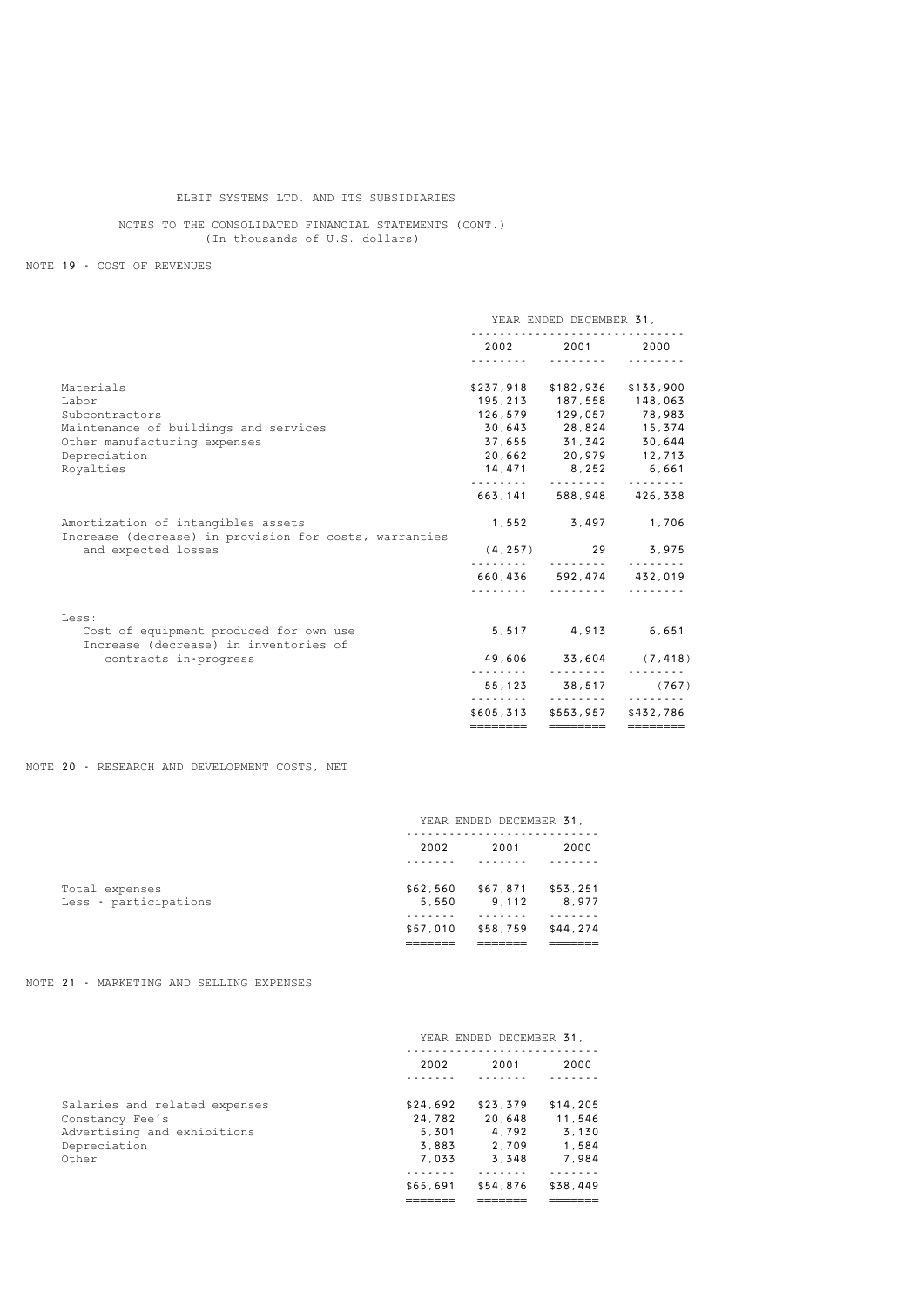NOTES TO THE CONSOLIDATED FINANCIAL STATEMENTS (CONT.) (In thousands of U.S. dollars)

NOTE 22 - GENERAL AND ADMINISTRATIVE EXPENSES

|                                                                                            | YEAR ENDED DECEMBER 31,             |                                     |                                      |
|--------------------------------------------------------------------------------------------|-------------------------------------|-------------------------------------|--------------------------------------|
|                                                                                            | 2002                                | 2001                                | 2000                                 |
| Salaries and related expenses<br>Office expenses<br>Depreciation and amortization<br>Other | \$24,741<br>7.198<br>3.540<br>6.172 | \$27.113<br>7,060<br>2.730<br>6.313 | \$12,074<br>4,063<br>3,947<br>6, 167 |
|                                                                                            | \$41,651                            | \$43, 216                           | \$26, 251                            |

NOTE 23 - FINANCIAL INCOME (EXPENSES), NET

|                                                    | \$ (3, 035) | \$(2,617)                  | 115<br>\$      |  |
|----------------------------------------------------|-------------|----------------------------|----------------|--|
|                                                    | 6,655       | 7,637                      | 6,408          |  |
| Other                                              | 1,214<br>.  | .                          | 798 1,340<br>. |  |
| On short-term bank credit and loans                |             | $3,415$ $3,806$            | 3,626          |  |
| Expenses:<br>On long-term bank debt and debentures |             | 2,026 3,033                | 1,442          |  |
|                                                    |             |                            |                |  |
|                                                    | 3,620       |                            | $5,020$ 6,523  |  |
| Other                                              |             | 2,073 2,841 3,949          | 1.1.1.1.1      |  |
| deposits                                           |             | $$1,547$ $$2,179$ $$2,574$ |                |  |
| Income:<br>Interest on cash equivalents and bank   |             |                            |                |  |
|                                                    |             |                            |                |  |
|                                                    | 2002        | 2001                       | 2000           |  |
|                                                    |             | YEAR ENDED DECEMBER 31,    |                |  |

NOTE 24 - OTHER INCOME (EXPENSES), NET

|                                            |          |       | YEAR ENDED DECEMBER 31, |
|--------------------------------------------|----------|-------|-------------------------|
|                                            | 2002     | 2001  | 2000                    |
|                                            |          |       |                         |
| Gain (loss) on disposal of property, plant |          |       |                         |
| and equipment                              | \$(743)  | \$327 | \$597                   |
| Other, net                                 | 281      | 447   | (594)                   |
|                                            |          |       |                         |
|                                            | \$ (462) | \$774 | - 3<br>\$               |
|                                            |          |       |                         |

-54-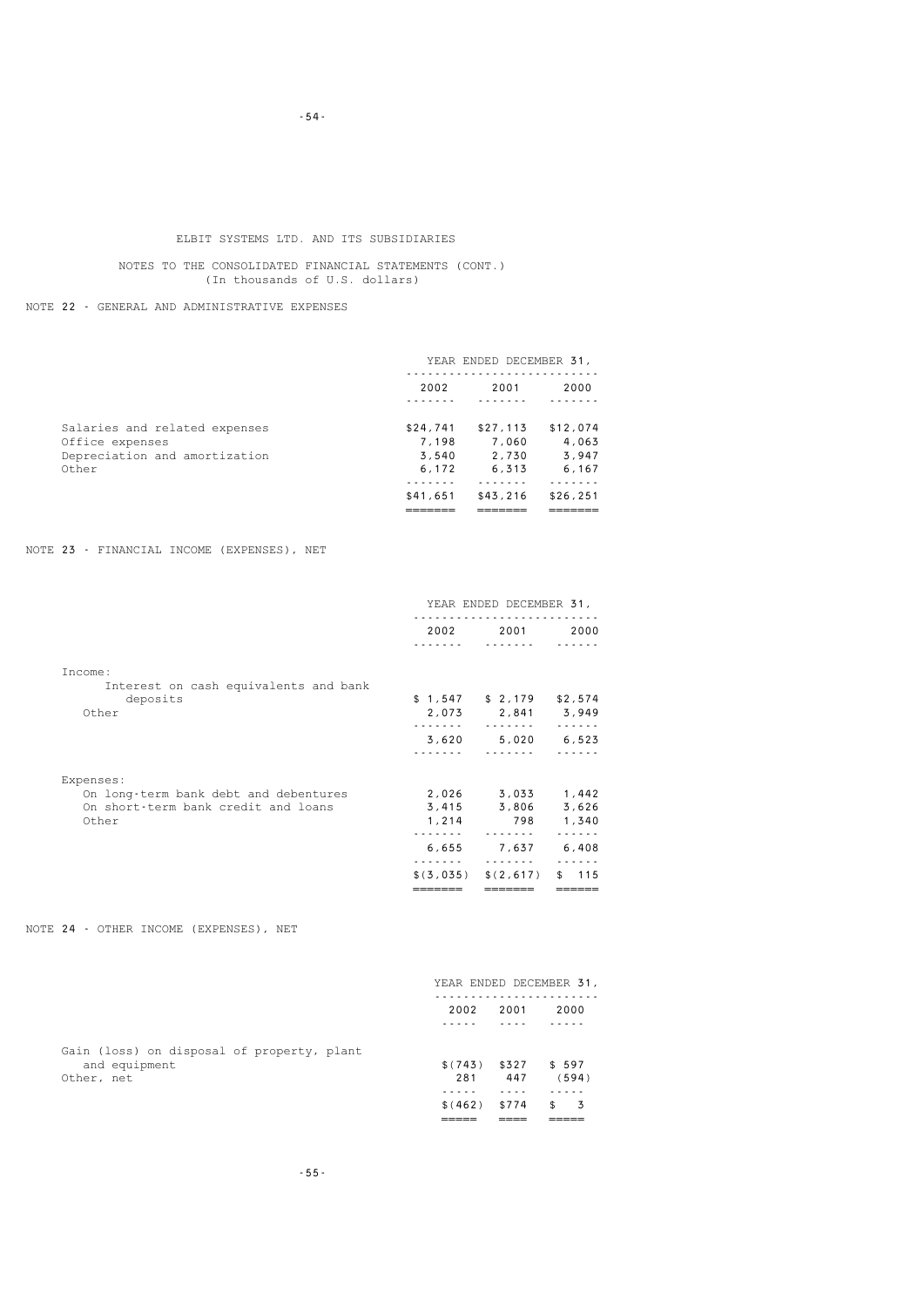#### NOTES TO THE CONSOLIDATED FINANCIAL STATEMENTS (CONT.) (In thousands of U.S. dollars)

#### NOTE 25 - RELATED PARTIES TRANSACTIONS AND BALANCES

|                                 | YEAR ENDED DECEMBER 31, |                       |                       |
|---------------------------------|-------------------------|-----------------------|-----------------------|
|                                 | 2002                    | 2001                  | 2000                  |
| Income -                        |                         |                       |                       |
| Sales $(*)$<br>Expenses charged | \$37,924<br>\$<br>902   | \$28,675<br>633<br>\$ | \$11,168<br>\$<br>626 |
| Cost and expenses -             |                         |                       |                       |
| Supplies and services           | \$10,457                | \$11, 125             | \$7.392               |
| Participation in expenses (*)   | \$1,498                 | \$1,632               | \$1,464               |
| Financial expenses              | \$<br>110               | 193<br>\$             |                       |

|                       | DECEMBER 31, |                    |  |
|-----------------------|--------------|--------------------|--|
|                       |              |                    |  |
|                       | 2002         | 2001               |  |
|                       |              |                    |  |
| Trade receivables (*) |              | $$9,647$ $$14,257$ |  |
| Trade payables        | \$4,006      | \$2,016            |  |

(\*) The amounts relate mainly to transactions with VSI.

 The Company's President and CEO is entitled for a three-year period, starting in July 2000, to an annual bonus of not less than 1% of the Company's net income after tax (excluding unusual expenses such as amortization of goodwill), and is also entitled to up to 10% of the number of options or shares issued by the Company to its employees and under the same terms (see Note 17). A former director of the Company received an annual bonus of 1% of the Company's net income after tax (excluding unusual expenses such as amortization of goodwill) from July 2000 to December 2001 and an additional bonus equal to the compensation derived from 400,000 options of the Company.

### NOTE 26 - RECONCILIATION TO ISRAELI GAAP

 As described in Note 1, the Company prepares its financial statements in accordance with U.S. GAAP. The effects of the differences between US GAAP and Israeli GAAP on the Company's financial statements are detailed below.

Differences between US GAAP and Israeli GAAP:

-56-

#### ELBIT SYSTEMS LTD. AND ITS SUBSIDIARIES

 NOTES TO THE CONSOLIDATED FINANCIAL STATEMENTS (CONT.) (In thousands of U.S. dollars)

 A building purchased from Elbit Ltd. ------------------------------------

 According to generally accepted accounting principles in Israel, the Company charged to capital reserves the excess of the amount paid over net book value of a building acquired from Elbit Ltd in 1999.

 According to US GAAP, the entire amount paid is considered as the cost of the building acquired.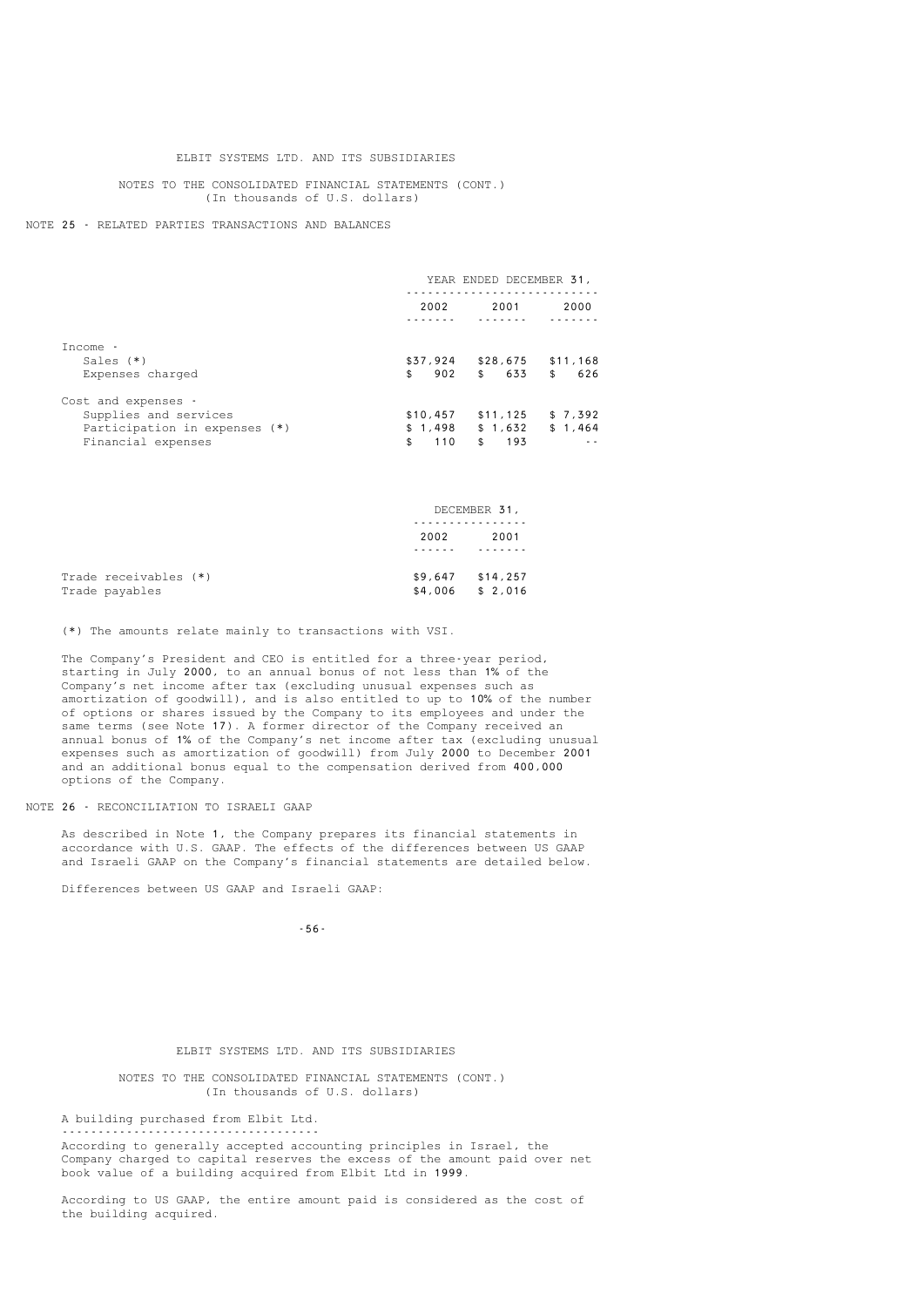Proportional consolidation method --------------------------------- According to Israeli GAAP, a jointly controlled company should be included according to the proportional consolidation method. According to US GAAP, the investment in such a company is recorded according to the equity method. Tax benefit in respect of options exercised ------------------------------------------- According to Israeli GAAP, tax benefits from employee options exercised are recorded as a reduction of tax expense. According to US GAAP, the difference between the above mentioned tax benefits and the benefits recorded in respect of compensation expense in the financial statements is credited to capital reserves. Goodwill --------

 Effective January 1, 2002 the Company adopted SFAS 142, "Goodwill and Other Intangible Assets" according to which goodwill and intangible assets with indefinite lives are no longer amortized periodically but are reviewed annually for impairment (or more frequently if impairment indicators arise). According to Israeli GAAP, all intangibles, including goodwill should be amortized.

#### NOTE 26 - RECONCILIATION TO ISRAELI GAAP

#### 1. EFFECT ON NET INCOME AND EARNINGS PER SHARE

|                                                                                                    | YEAR ENDED<br>DECEMBER 31 |                  |                                    |
|----------------------------------------------------------------------------------------------------|---------------------------|------------------|------------------------------------|
|                                                                                                    | 2002                      | 2001             | 2000                               |
| A) Net earnings (loss) as reported<br>according to U.S. GAAP<br>Adjustments to Israeli GAAP        |                           | $(4, 227)$ 1,767 | 45, 113 40, 796 (20, 531)<br>1,822 |
| Net earnings (loss) according to Israeli<br>GAAP                                                   | 40,886                    | 42,563           | (18, 709)                          |
| B) Earnings per share<br>Basic net earnings (loss) per share<br>As reported according to U.S. GAAP | 1.17                      | 1.07             | (0.65)                             |
| As per Israeli GAAP                                                                                | 1.03                      | 1.11             | (0.59)                             |

-57-

#### ELBIT SYSTEMS LTD. AND ITS SUBSIDIARIES

 NOTES TO THE CONSOLIDATED FINANCIAL STATEMENTS (CONT.) (In thousands of U.S. dollars)

| Diluted net earnings (loss) per share |      |      |        |
|---------------------------------------|------|------|--------|
| As reported according to U.S. GAAP    | 1 13 | 1.04 | (0.65) |
| As per Israeli GAAP                   | 0.96 | 1.11 | (0.59) |

2. EFFECT ON SHAREHOLDERS' EQUITY

|                         |             |             | AS PER       |
|-------------------------|-------------|-------------|--------------|
|                         | AS REPORTED | ADJUSTMENTS | ISRAELI GAAP |
|                         |             |             |              |
| AS OF DECEMBER 31, 2002 |             |             |              |
| Shareholders' equity    | 411,361     | (11, 076)   | 400,285      |